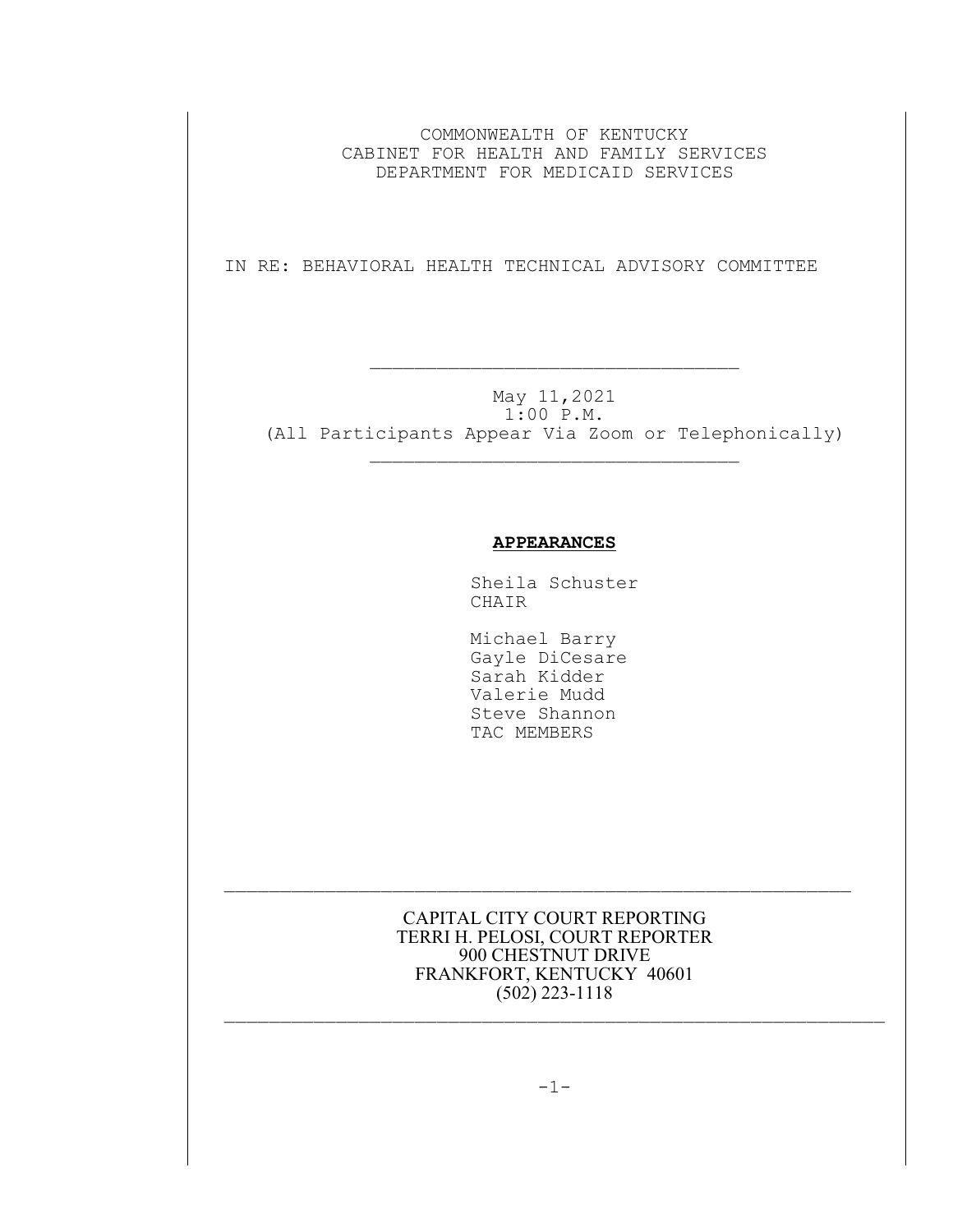APPEARANCES (Continued)

 Veronica Cecil Angela Parker Lee Guice Sharley Hughes Leslie Hoffman Alisha Clark MEDICAID SERVICES

Court Reporter's Note: At the request of DMS, all other participants appearing via Zoom or telephonically will not be listed under Appearances.)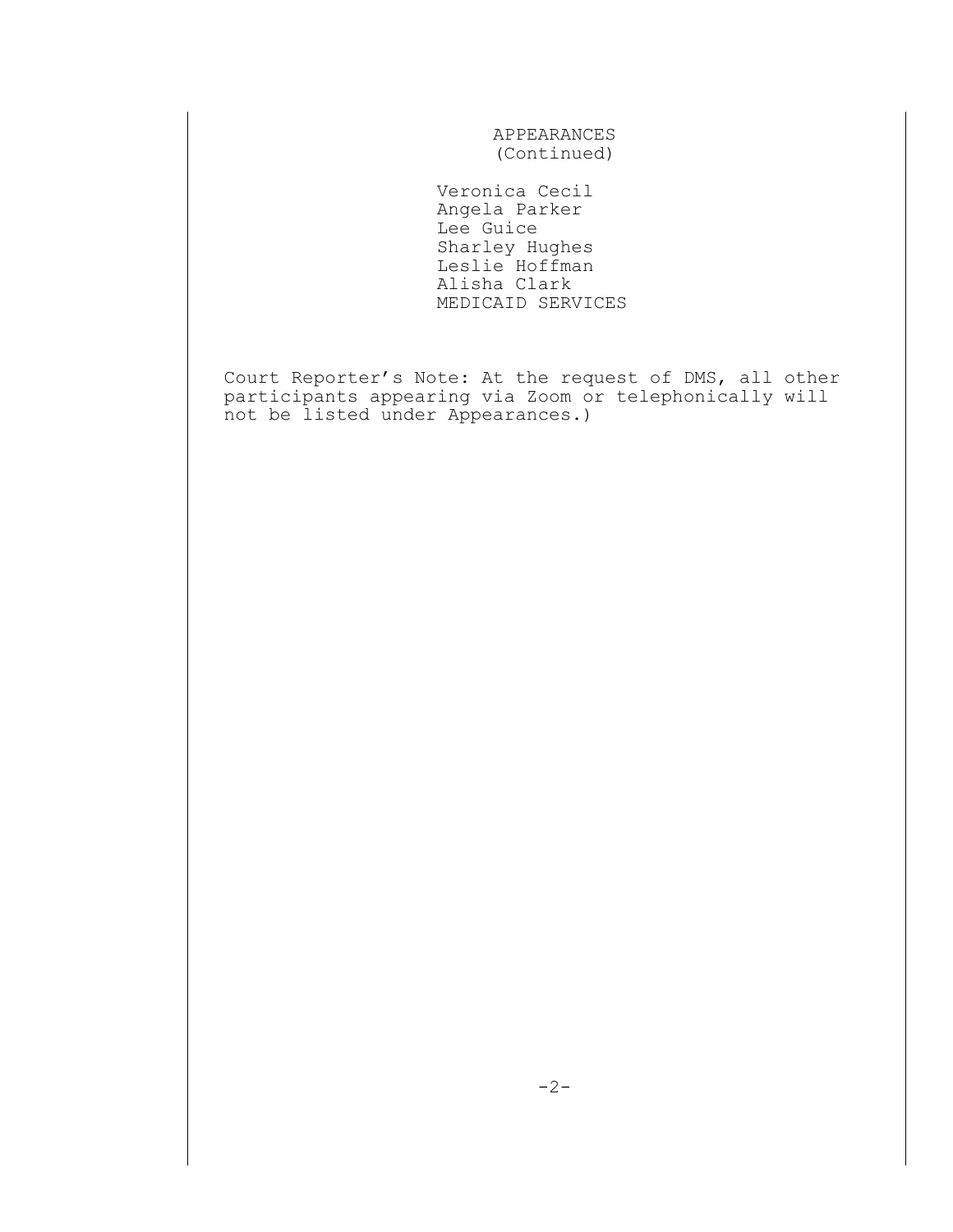## AGENDA

|       | 1. Welcome & Introductions                                                                                                                                                                                                                                                                        |         | 4         |
|-------|---------------------------------------------------------------------------------------------------------------------------------------------------------------------------------------------------------------------------------------------------------------------------------------------------|---------|-----------|
| $2$ . | Approval of Minutes of January 6, 2021 of<br>Behavioral Health TAC meeting                                                                                                                                                                                                                        | $4 - 5$ |           |
| 3.    | Continued Discussion with DMS on Targeted<br>Case Management Issues after State of<br>Emergency Ends, particularly with regard<br>to TCM being denied or limited and MCOs<br>having additional requirements (i.e. the<br>client having a therapist) in order for TCM<br>services to be authorized | $5 - 9$ |           |
| 4.    | Update on Implementation of Medicaid's<br>Single Medicaid Formulary and Resolution of<br>Prior Authorization Issues  10 - 12                                                                                                                                                                      |         |           |
| 5.    | Problems with Claims Payments on Dual<br>Eligibles  12 - 13                                                                                                                                                                                                                                       |         |           |
| 6.    | Limitations on the Use of 99214 and 99215<br>Billing Codes  13 and                                                                                                                                                                                                                                |         | $41 - 43$ |
| 7.    | Status Update from DMS on Waiver for SUD<br>Services to Incarcerated Persons  13 - 16                                                                                                                                                                                                             |         |           |
| 8.    | Update on 2021 KY General Assembly<br>Medicaid/Behavioral Health Issues 16 - 34                                                                                                                                                                                                                   |         |           |
| 9.    | Work Group Recommendations on ABI Waiver<br>Regulations  34 - 40                                                                                                                                                                                                                                  |         |           |
|       | 10. Updated Prior Authorization Guidance  43 - 44                                                                                                                                                                                                                                                 |         |           |
|       | 11. New Recommendations to the MAC for<br>$5/27/21$ Meeting  44 - 45                                                                                                                                                                                                                              |         |           |
|       | 12. Recommended Agenda Items for July BH TAC<br>Meeting                                                                                                                                                                                                                                           |         |           |
|       | 13. Next MAC Meeting: 5/27/21 - 10 a.m.-<br>12:30 pm. (EST) via Zoom                                                                                                                                                                                                                              |         |           |
|       | 14. Discussion  45 - 52                                                                                                                                                                                                                                                                           |         |           |
|       | 15. Adjournment                                                                                                                                                                                                                                                                                   |         | 52        |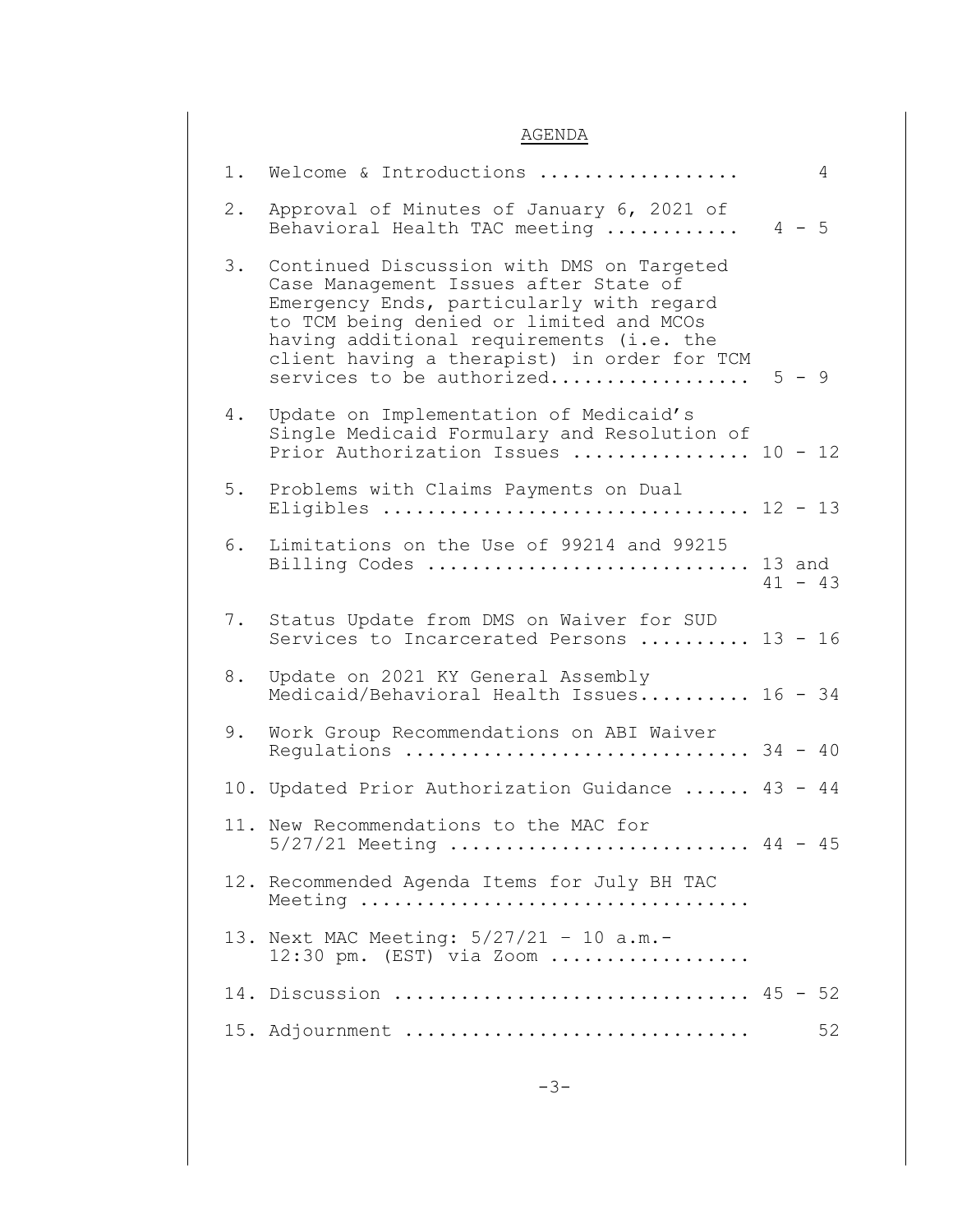| $\mathbf 1$ | DR. SCHUSTER: We have our                              |
|-------------|--------------------------------------------------------|
| 2           | quorum of voting TAC members. We're just a few         |
| 3           | minutes late but we'll go on and get started. Thank    |
| 4           | you all for hanging in there with us for these little  |
| 5           | glitches.                                              |
| 6           | Let's have the voting members                          |
| 7           | of the TAC introduce themselves for anybody who is     |
| 8           | new.                                                   |
| 9           | (INTRODUCTIONS)                                        |
| 10          | DR. SCHUSTER: Let's                                    |
| 11          | congratulate Valerie on a big award that she got last  |
| 12          | She got the Molly Clouse Lifetime Achievement<br>week. |
| 13          | Award as a mental health consumer. Bravo.<br>Well-     |
| 14          | deserved, well-earned, Val. Thank you.                 |
| 15          | If you did not get an email                            |
| 16          | from me directly with information about this meeting,  |
| 17          | please put your email address and your name and        |
| 18          | organization in the Chat so that I can add you to my   |
| 19          | growing list. I do keep pretty good lists. So, we      |
| 20          | got the message out pretty quickly.                    |
| 21          | We distributed the draft                               |
| 22          | minutes of our March 3rd BH TAC meeting. I would       |
| 23          | entertain a motion from one of our voting members.     |
| 24          | MR. SHANNON: So move to adopt                          |
| 25          | the minutes.                                           |
|             | $-4-$                                                  |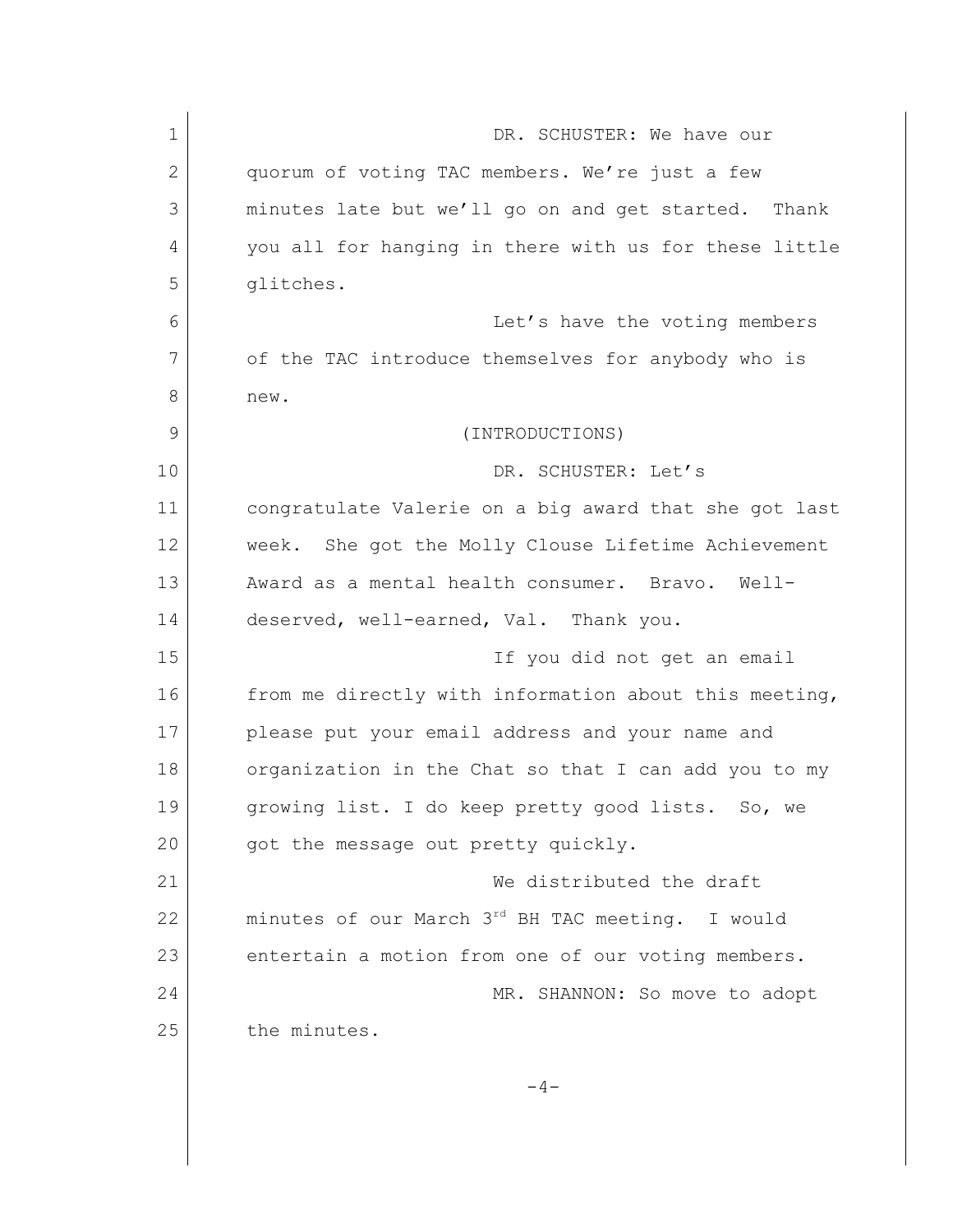1 DR. SCHUSTER: All right. Is 2 there a second, please? 3 MS. MUDD: Second. 4 DR. SCHUSTER: That's Steve and 5 Valerie. Any additions, corrections, omissions? 6 Those voting members in favor of approving the 7 minutes, please say aye. Opposed and abstentions. 8 Thank you. 9 Is Commissioner Lee on? 10 MS. CECIL: Hi, Sheila. This is 11 Veronica Cecil with Medicaid. Commissioner Lee had a 12 conflict. We have about four different meetings 13 occurring right now, including Administrative 14 Requiation Review, an MCO operations meeting, a CMS 15 meeting. 16 So, we are really trying to 17 cover as many meetings. We've all gone different 18 directions to try to help. 19 DR. SCHUSTER: All right. Thank 20 you very much. I appreciate that, Veronica, and 21 we're glad to have you on. 22 | Constant Let me just give a very brief 23 update. This issue on targeted case management has 24 been ongoing for many months now. 25 And, so, the Commissioner was  $-5-$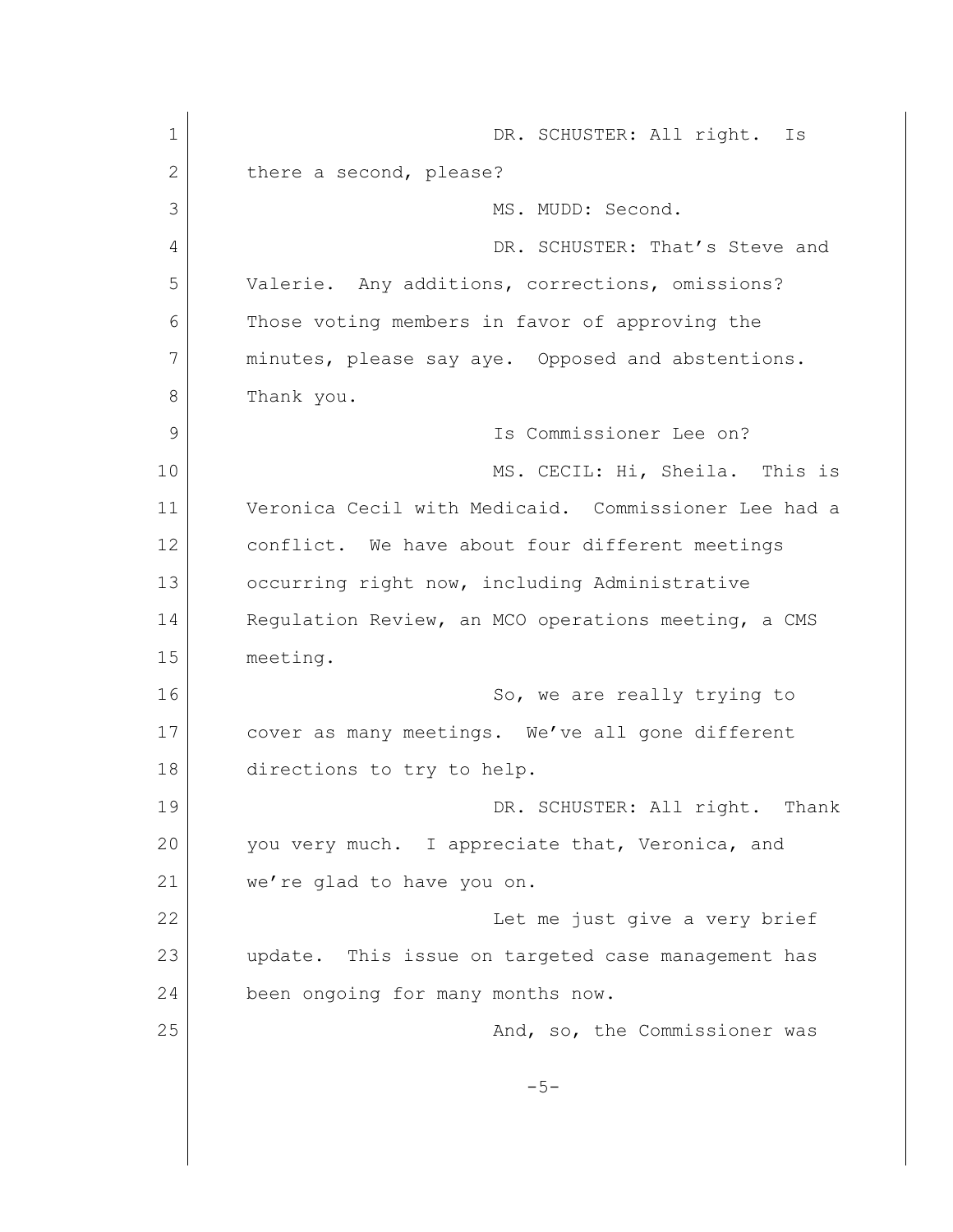1 kind enough to put a couple of us in touch with her 2 data specialist, Barbara Epperson, and her team, and 3 we had a very fruitful discussion last week about 4 some of the parameters that we would like to have the 5 data pulled. 6 For those of you who are new to 7 this issue, the issue of targeted case management, 8 particularly for adults with serious mental illness 9 or SMI, has come up and been a topic of concern, I 10 think, on the community side, on the provider side, 11 on the advocate and consumer side about what targeted 12 case management should consist of and who it should 13 be given to and how do we know whether it's being 14 effective or not. 15 and, so, during this period 16 when prior auths have been suspended for behavioral 17 health, the Commissioner asked us to give her some 18 input. 19 We gave her a couple of studies 20 that had been done by the folks at Wellspring and the 21 folks at the Coalition for the Homeless in Louisville 22 and, then, we put our heads together and came up with 23 some requests for data to be pulled. 24 So, that's where we are. We're 25 very appreciative. Veronica, if you would please let  $-6-$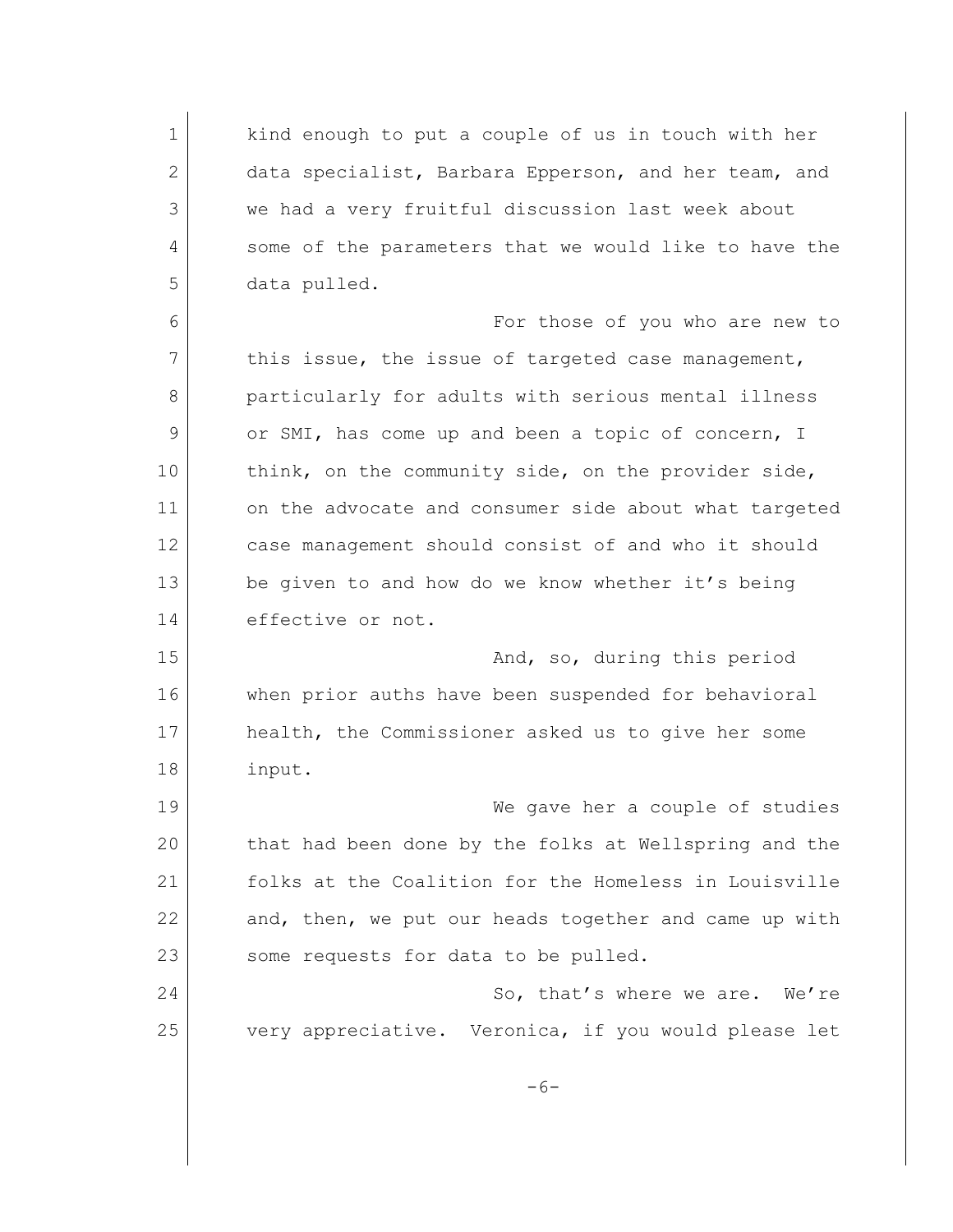1 the Commissioner know that we are very appreciative 2 of her approach to this and really wanting to get the 3 data that can really tell us what's effective about 4 TCM, how it's being used well and how it's maybe not 5 being used well so that we can really fine tune and 6 really utilize this tool which many of us think is 7 very successful in keeping people out of unnecessary 8 hospitalizations, keep them out of jail - that's a 9 desired goal for sure - keep them out of homelessness 10 and so forth. 11 While I'm talking to you, 12 Veronica, I wonder if you could give any kind of an 13 update on what the situation is with the MCO 14 contracts, given the Judge's ruling last week that he 15 Saw the awarding of contracts as not acceptable, I 16 quess is the basic way to say it? 17 MS. CECIL: Sure. I'm happy to. 18 So, really the only thing I can say is that the 19 Judge's Order wasn't final and appealable. 20 There's another hearing in 21 June. So, unfortunately, there's still more to come 22 and we can't really say anything other than we're 23 continuing to monitor the case. And as soon as that 24 becomes final, then, obviously parties can appeal  $25$  that.

 $-7-$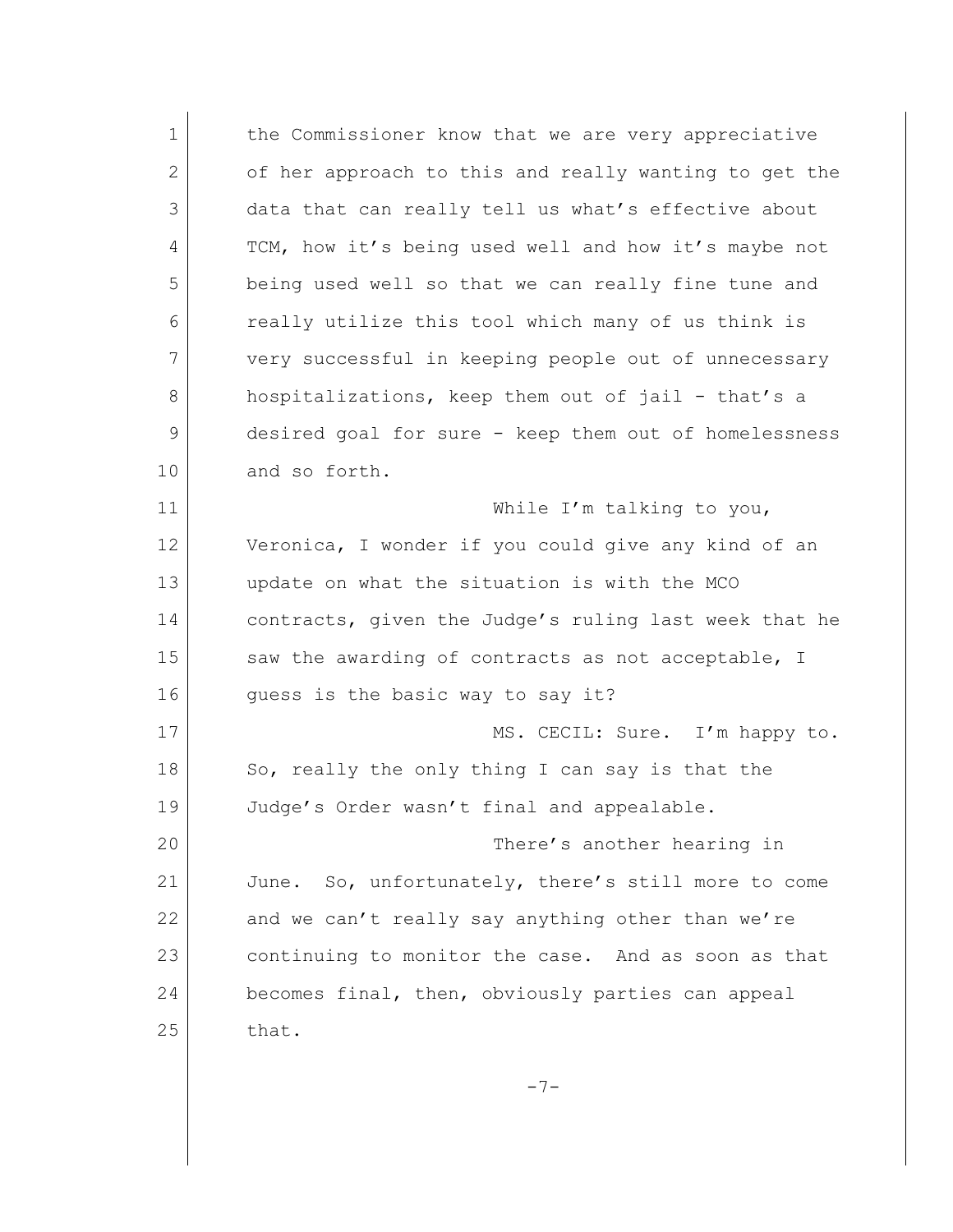1 So, there's still a lot to the 2 case that's ongoing. 3 DR. SCHUSTER: Okay. Do you 4 know what the content or what the questions to be 5 presented in June are? I didn't realize that the 6 Judge's Order was not final. So, thank you for 7 clarifying that. 8 MS. CECIL: The hearing in June 9 I think is kind of a touch base with the parties to 10 come back together. Again, I think the Judge was 11 looking for some feedback from the parties on that 12 Order. 13 So, it's to bring the parties 14 back together and, again, the Judge has to finalize 15 that Order so that the next steps can occur. 16 DR. SCHUSTER: Okay. So, you're 17 anticipating as best you know that there would be 18 this hearing in June and that the Order would be 19 finalized sometime after that and then we go on. 20 MS. CECIL: Yes. We'll know 21 more after that June hearing. 22 DR. SCHUSTER: Okay, but in the 23 meantime, I guess what's important for us is that 24 nothing has changed. Is that correct? 25 MS. CECIL: That's correct.  $-8-$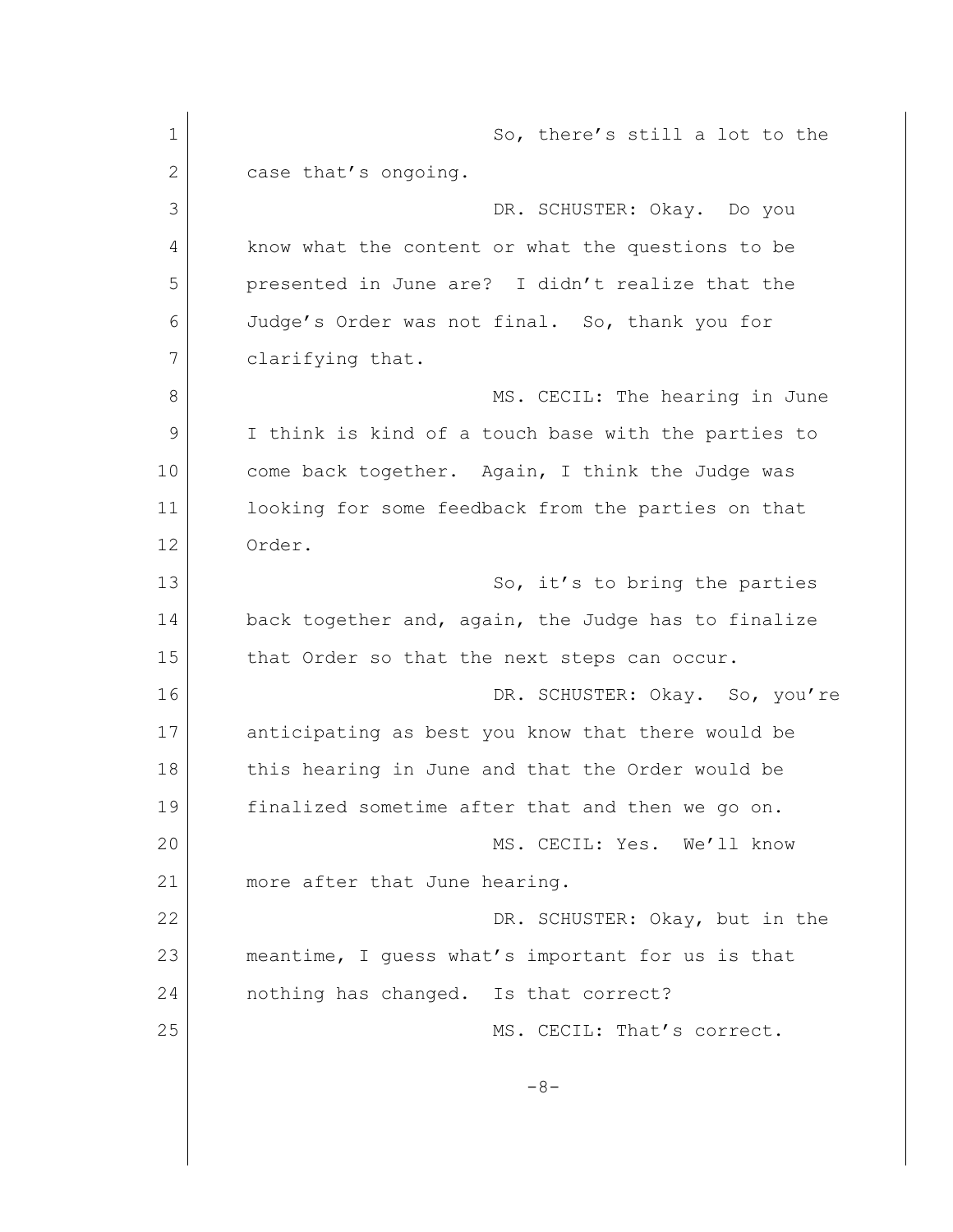1 That is correct. 2 DR. SCHUSTER: I saw that in the 3 writeup about the Judge's Order was that there was no 4 stay or anything like that. 5 Let me just ask if there's 6 anybody else that has any questions. I know you're 7 limited in what you can say about it, Veronica, but 8 any other questions? 9 MR. BALDWIN: Do you know when 10 in June, Veronica? 11 MS. CECIL: I knew somebody was 12 going to ask me that question and I don't have the 13 date fresh in my memories. It's I believe early June 14 but I don't have the exact date. 15 DR. SCHUSTER: All right. Could 16 you send me an email - oh, somebody said it's June 17 rd. 18 MS. CECIL: Thank you. 19 DR. SCHUSTER: That's early in 20 June, I'd say. Okay. Thank you very much. That's 21 Cat Jones, but as of now, all six are operating in 22 the state. Everything is go forward as we know. 23 MS. CECIL: That's correct. 24 DR. SCHUSTER: Okay. Thank you 25 so much.  $-9-$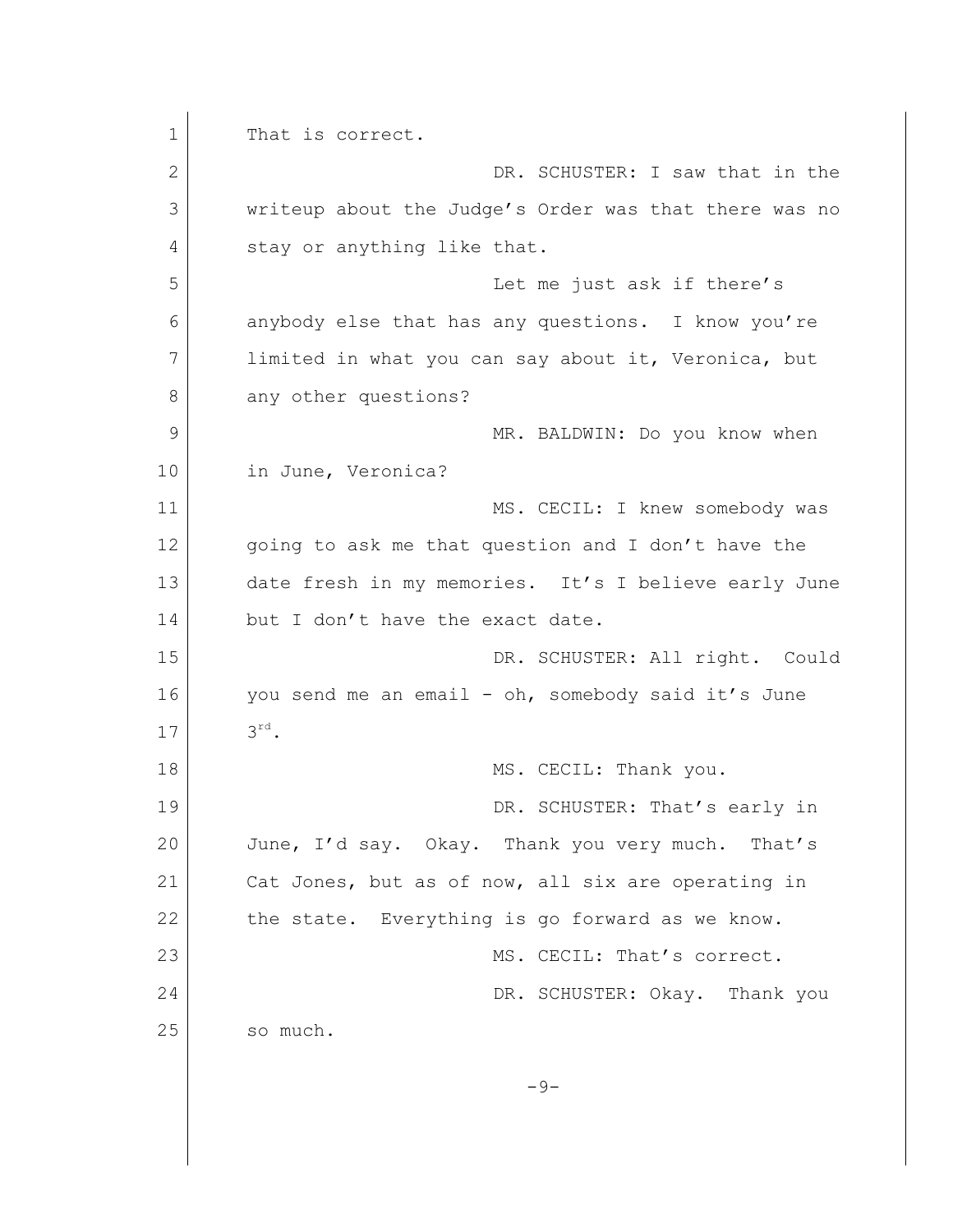1 The next item is our kind of 2 ongoing touch base about the Single Medicaid 3 Formulary, and I understand that Dr. Jessin Joseph is 4 no longer with Medicaid and the new Pharmacy 5 Director, I believe, is Fatima but I don't know a 6 last name. 7 MS. CECIL: Well, so, Dr. Fatima 8 Ali is our Associate Pharmacy Director, but we are in 9 the process of looking for a Pharmacy Director, but 10 thankfully Dr. Ali is here and very knowledgeable and 11 continuing to help both the fee-for-service, MCO, 12 and, then, with our - sorry - PBM and, then, with our 13 MCO PBM implementation. 14 DR. SCHUSTER: Okay. I had been 15 in some email conversations with Dr. Joseph. Would 16 it be appropriate, then, for any issues that I'm 17 hearing about from the ground for me to forward those 18 to Dr. Ali? 19 MS. CECIL: Or Darlene, sure, 20 and I'll be happy to - Sheila, I'll send you her 21 contact information. Since Dr. Joseph has left and, 22 of course, Stephanie Bates, I've also gotten very 23 involved in the pharmacy benefits. So, you certainly 24 are welcome to reach out to me, too, or copy me on  $25$  this.  $-10-$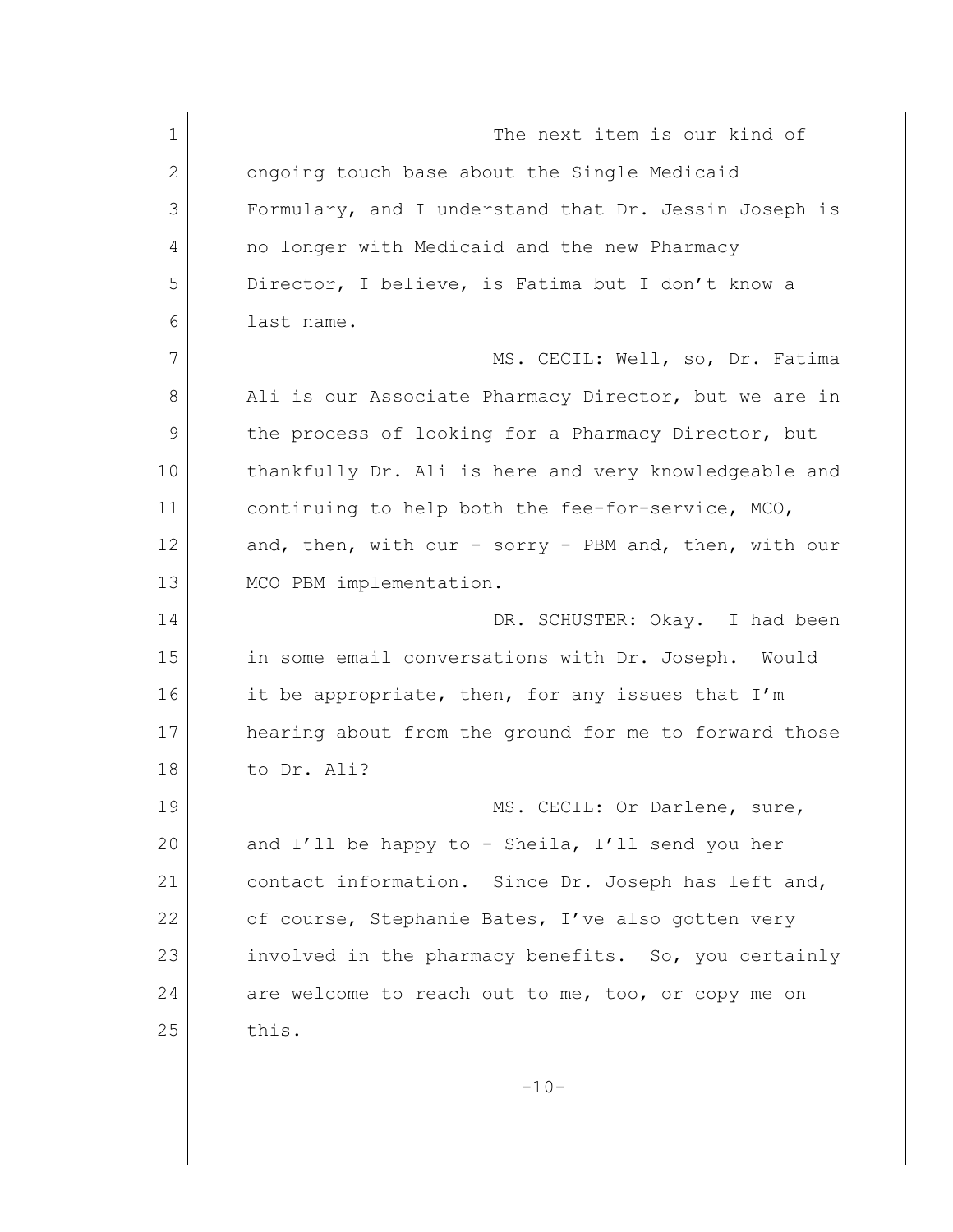1 DR. SCHUSTER: Yes, absolutely,  $2$  we'll do that. 3 And I just want to recommend to 4 folks that are on the call - we've got nearly seventy 5 people in the meeting - that if you are continuing to 6 have some pharmacy issues, that you let me know. My 7 email is [kyadvocacy@gmail.com.](mailto:kyadvocacy@gmail.com.) 8 I was on a Zoom call with 9 Passport by Molina who was meeting with some of the 10 Medical Directors of the various CMHC's and they 11 continue to raise some issues. 12 **I** think, Veronica, the issues 13 around some of the children's medications continue to 14 be a problem. That was the case in March. We had 15 several child psychiatrists on the meeting. 16 So, let me circle back with 17 folks and see what the status is and I will be back 18 in touch with you and Dr. Ali. 19 MS. CECIL: Yes. Please do. We 20 are very concerned about that and want to address 21 them immediately. So, escalate those up to us so we 22 can check them out. 23 DR. SCHUSTER: Okay, I will. 24 And I know that Commissioner Lee is particularly 25 sensitive to any problems with children in the -11-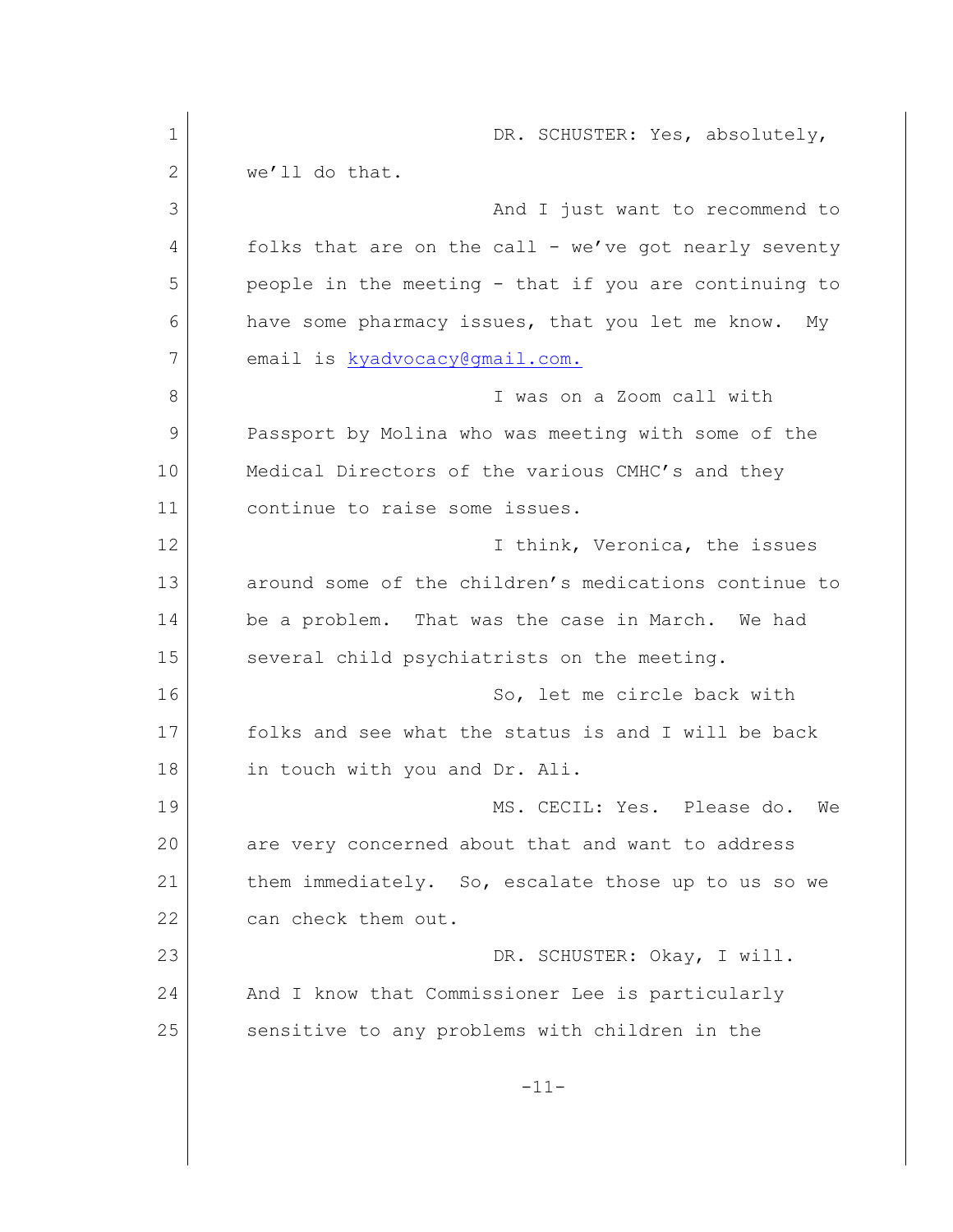| $\mathbf 1$ | system.                                               |
|-------------|-------------------------------------------------------|
| 2           | MS. CECIL: Absolutely.                                |
| 3           | DR. SCHUSTER: So, we'll get                           |
| 4           | that to you.                                          |
| 5           | Steve and Kathy Adams, any                            |
| 6           | movement on the claims' issues around dual eligibles? |
| 7           | MR. SHANNON: We continue to                           |
| 8           | have discussions with MCOs on a regular basis about   |
| 9           | MCOs are waiting to hear and get a list from<br>this. |
| 10          | Medicaid about those services. I think that's         |
| 11          | in process. Hopefully we get some resolution soon.    |
| 12          | There's still some questions                          |
| 13          | about what codes and such and there's a list that     |
| 14          | Medicaid has developed. I think our next step will    |
| 15          | be a similar list on the commercial side as well.     |
| 16          | DR. SCHUSTER: Okay. Kathy                             |
| 17          | Adams, if you're on, I know you were going to be in   |
| 18          | touch with I think it was Ann Hollen, maybe Angela    |
| 19          | around these issues. I don't know if you're on or     |
| 20          | not.                                                  |
| 21          | MS. ADAMS: Hi, Sheila. Yes,                           |
| 22          | I'm on. We haven't heard anything new since the last  |
| 23          | meeting. I'm multitasking. I'm listening to the       |
| 24          | Behavioral Health TAC and I'm also trying to monitor  |
| 25          | ARRS. So, I apologize. I'm multitasking here.         |
|             | $-12-$                                                |
|             |                                                       |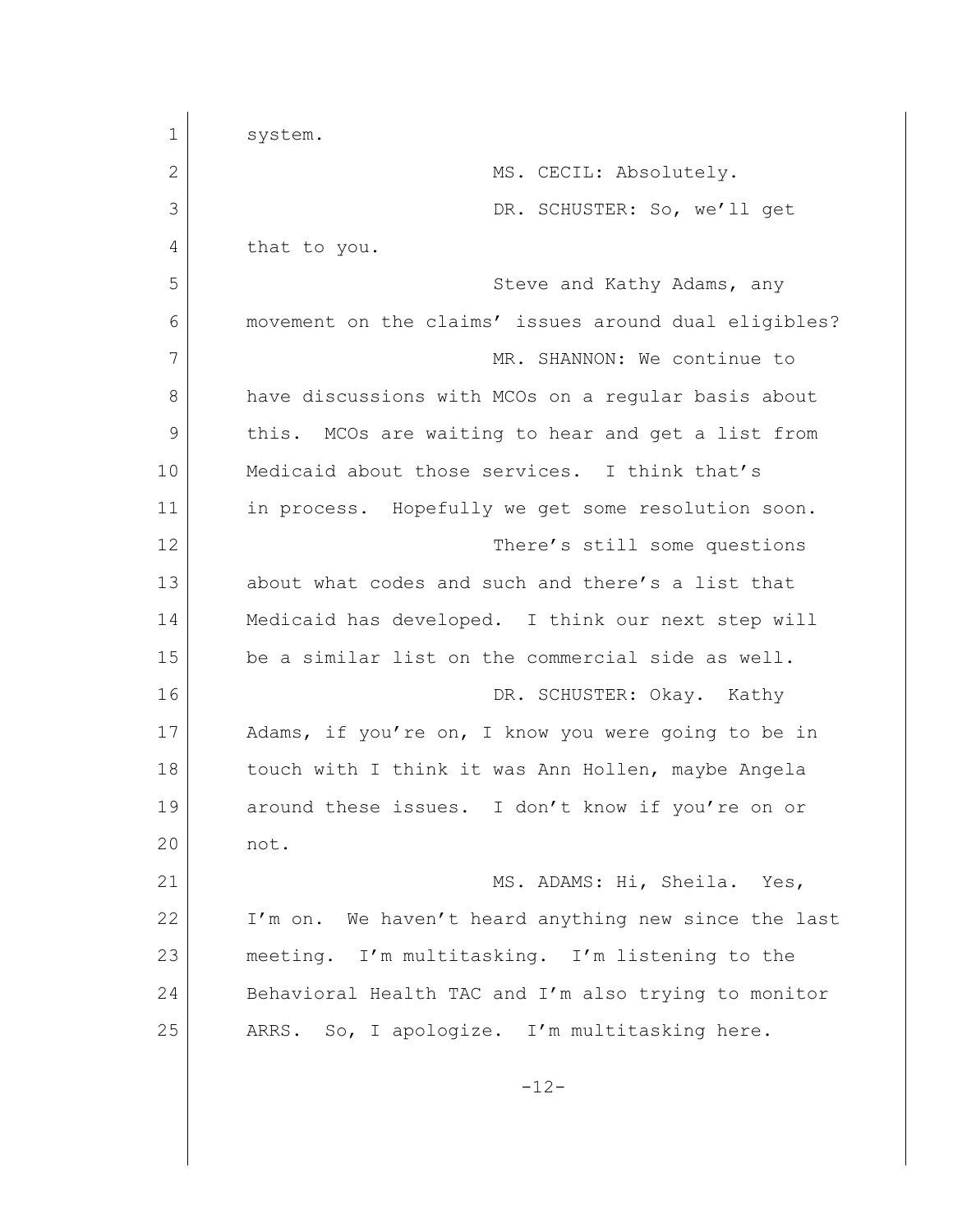| $\mathbf 1$  | DR. SCHUSTER: That sounds like                        |
|--------------|-------------------------------------------------------|
| $\mathbf{2}$ | what everybody is doing today. Thank you.             |
| 3            | MS. ADAMS: We did send some                           |
| 4            | examples as requested to Lee Guice and have not heard |
| 5            | back on any of the information we sent.               |
| 6            | DR. SCHUSTER: Okay.                                   |
| 7            | MR. SHANNON: We sent some as                          |
| 8            | well.                                                 |
| 9            | DR. SCHUSTER: Let me keep this                        |
| 10           | on the agenda, then, for the July meeting, and maybe  |
| 11           | in between, we can get some feedback from Lee and     |
| 12           | others about movement on this. Does that make sense?  |
| 13           | MS. ADAMS: Sounds great. Thank                        |
| 14           | you.                                                  |
| 15           | DR. SCHUSTER: Okay. All right.                        |
| 16           | Limitations on the use of these billing codes.        |
| 17           | Again, Lee will be on the call after 2:00. So, we     |
| 18           | might come back around to that.                       |
| 19           | Limitations on the use of the                         |
| 20           | billing codes came from a child psychiatrist in       |
| 21           | Louisville, Dr. John Sullivan, and he emailed me this |
| 22           | morning and said again he had a conflict come up with |
| 23           | his clinical caseload and can't be on. So, we will    |
| 24           | again roll that over to our July meeting.             |
| 25           | And, Leslie, let's grab you                           |
|              | $-13-$                                                |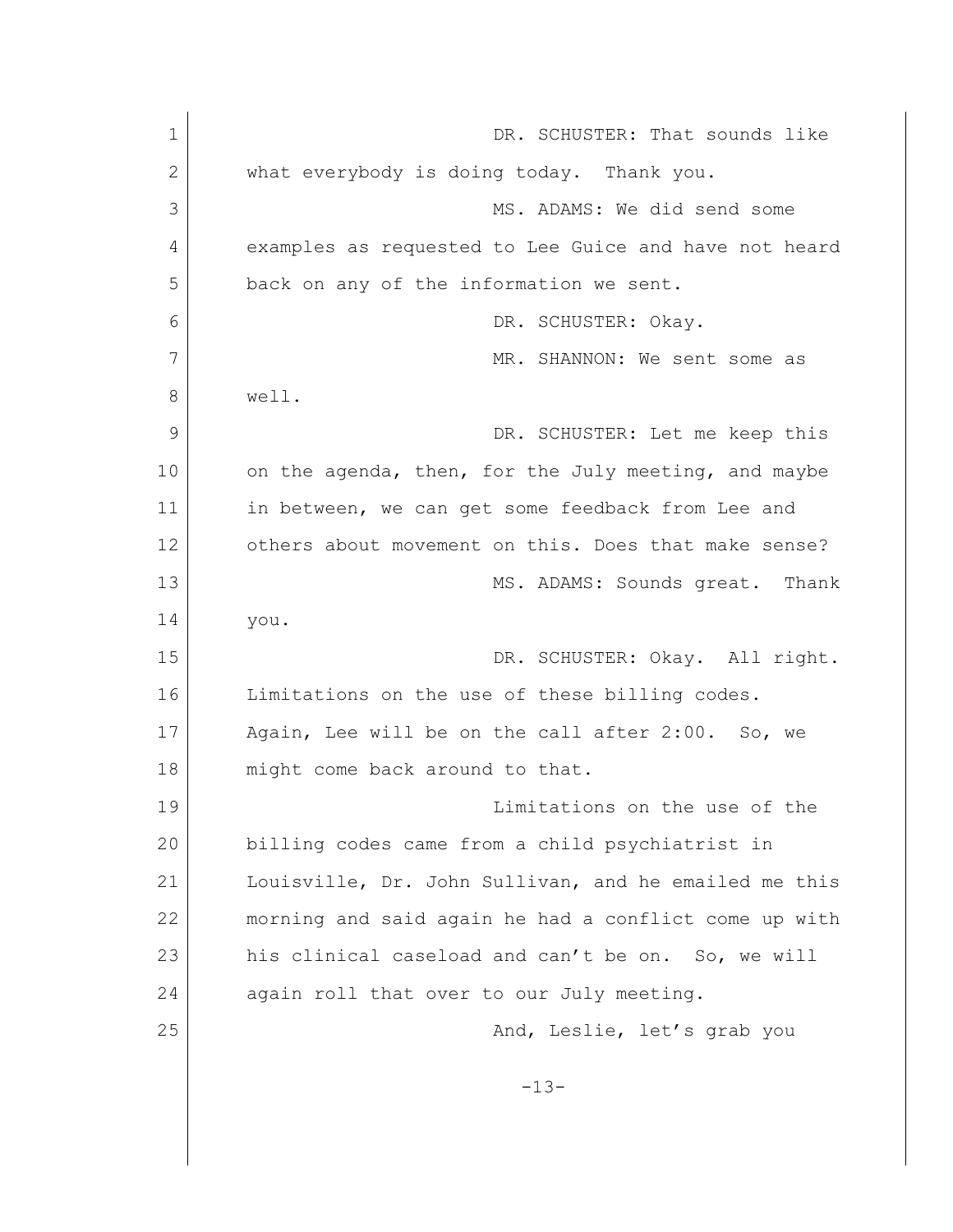1 while you're still on - I appreciate that - for your 2 Status update on the SUD waiver. 3 MS. HOFFMANN: Sorry that things 4 have been a little crazy this morning. 5 Unfortunately, I don't have a 6 **lot** to give you any information on the incarceration 7 amendment. As you're aware, just real quick, 8 February and March, CMS cancelled the call with us. 9 Section 1 appearance in April, we specifically had 10 that on our agenda to meet with them. They were not 11 ready. So, I asked them if they would be ready by 12 our May call. They said they were very hopeful. 13 So, I've been trying to confirm 14 our date. It's usually the last week of the month. 15 So, I've been trying to confirm a date and we're 16 working on an agenda with them now. We only have one 17 or two items to meet with them about again. 18 Our next steps will be to 19 actually discuss the federal public comment I told 20 you about before. There was approximately sixty 21 comments. They said most were positive. 22 They went over a few of the 23 anonymous ones that were duplicates to the one that 24 we had in Kentucky's public comment and we've already 25 pretty much addressed those and are working closely

 $-14-$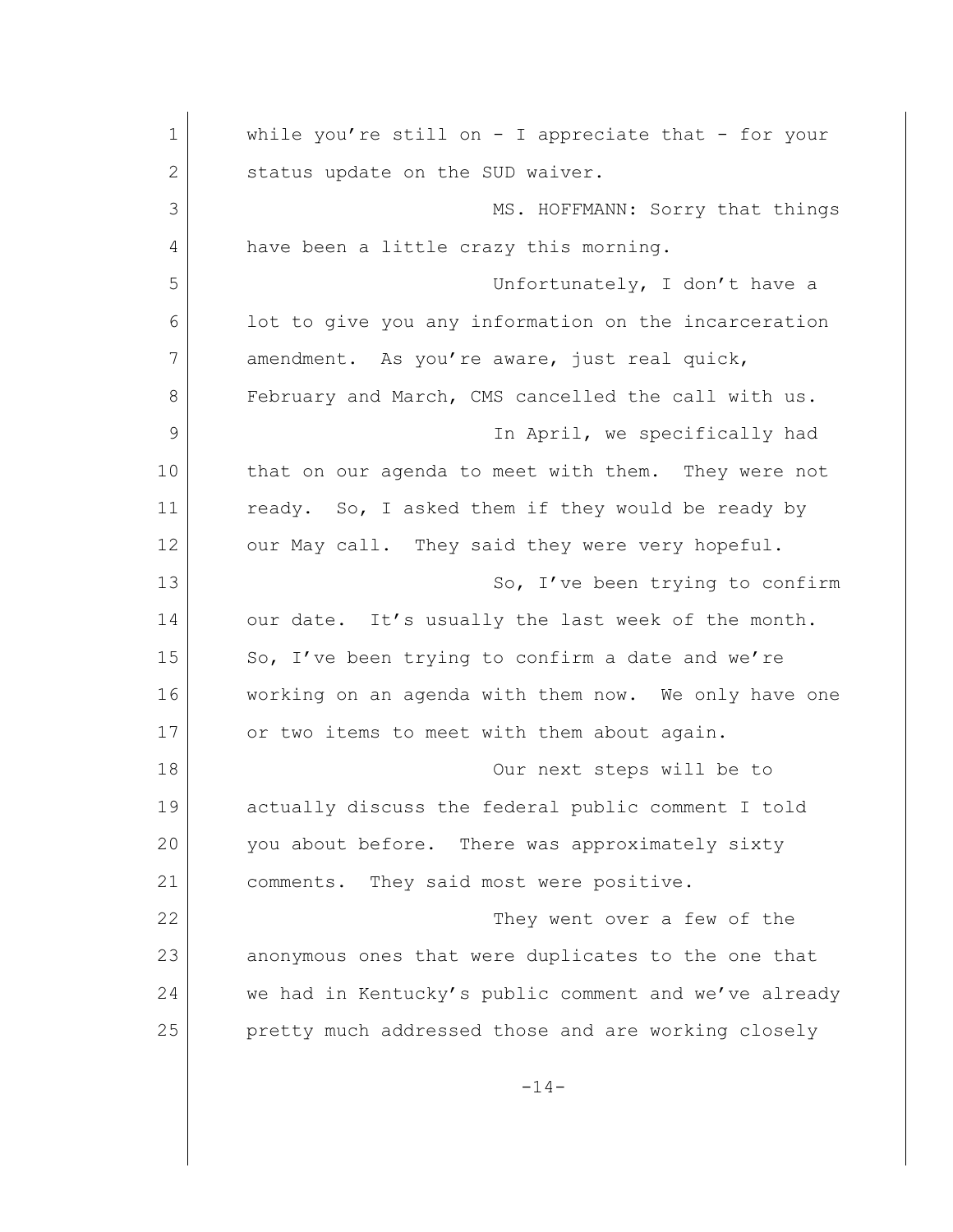1 with AOC and DOC to develop trainings and guidance 2 and demographic information related to community 3 partners. 4 And we've also figured out a 5 way through K-O-M-S, KOMS to track the members and 6 their length of stay during our demonstration. So, 7 those are the things that we have done to offset some 8 of the comments that we've received here in Kentucky 9 which were duplicates in the federal world. 10 I'm really hopeful, again, that 11 they will talk to us at the end of May. I don't 12 think anything negative just yet. I think this is 13 just because it's so new. We've also had an 14 Administration change during that time. I think 15 they're really struggling to know what questions to 16 ask Kentucky. 17 So, that's kind of where I 18 think they are. I don't feel anything negative yet. 19 I still feel very hopeful for this. 20 So, if I hear anything, though, 21 Sheila, between now and May's meeting, I will go 22 ahead and get that information out to you, though, 23 okay? 24 | No. 24 | DR. SCHUSTER: Okay. That would 25 be great, Leslie, because there's such interest in  $-15-$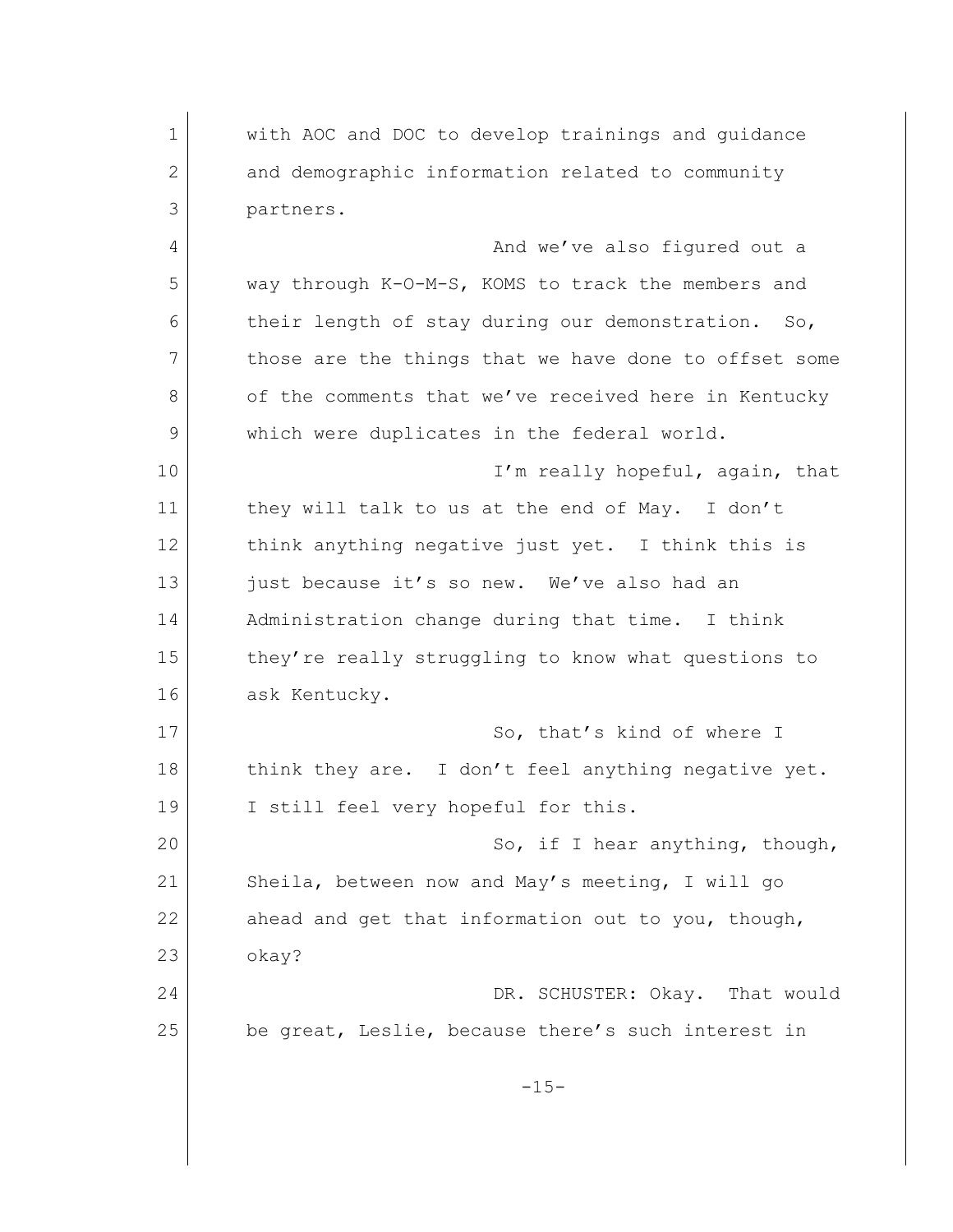1 this, and I think people are anxious to get it 2 started. 3 MS. HOFFMANN: And we're very 4 excited. We're very excited about this, too. And 5 Lee wanted me to let you know she will try to be on 6 after 2:00. We're all trying to multitask. And, 7 then, I think Alisha Clark is on for Pam today. 8 So, thank you and you have a 9 wonderful day, Sheila. 10 DR. SCHUSTER: All right. Thank 11 you very much, Leslie. We appreciate that. All 12 right. We're just zipping right along here. 13 I sent out to you all a bill 14 grid that I had put together about some of the bills 15 that we were following or advocating on during the 16 2021 Kentucky General Assembly and had some comments 17 about some of them, for instance, in the budget and 18 so forth. 19 In many ways, this was a good 20 Session for mental health and substance use 21 disorders. As we look at the biennial budget, there 22 | were no cuts to Medicaid, Education and so forth. 23 The CMHC's got the funding that they needed for their 24 retirement costs 25 We were disappointed, although  $-16-$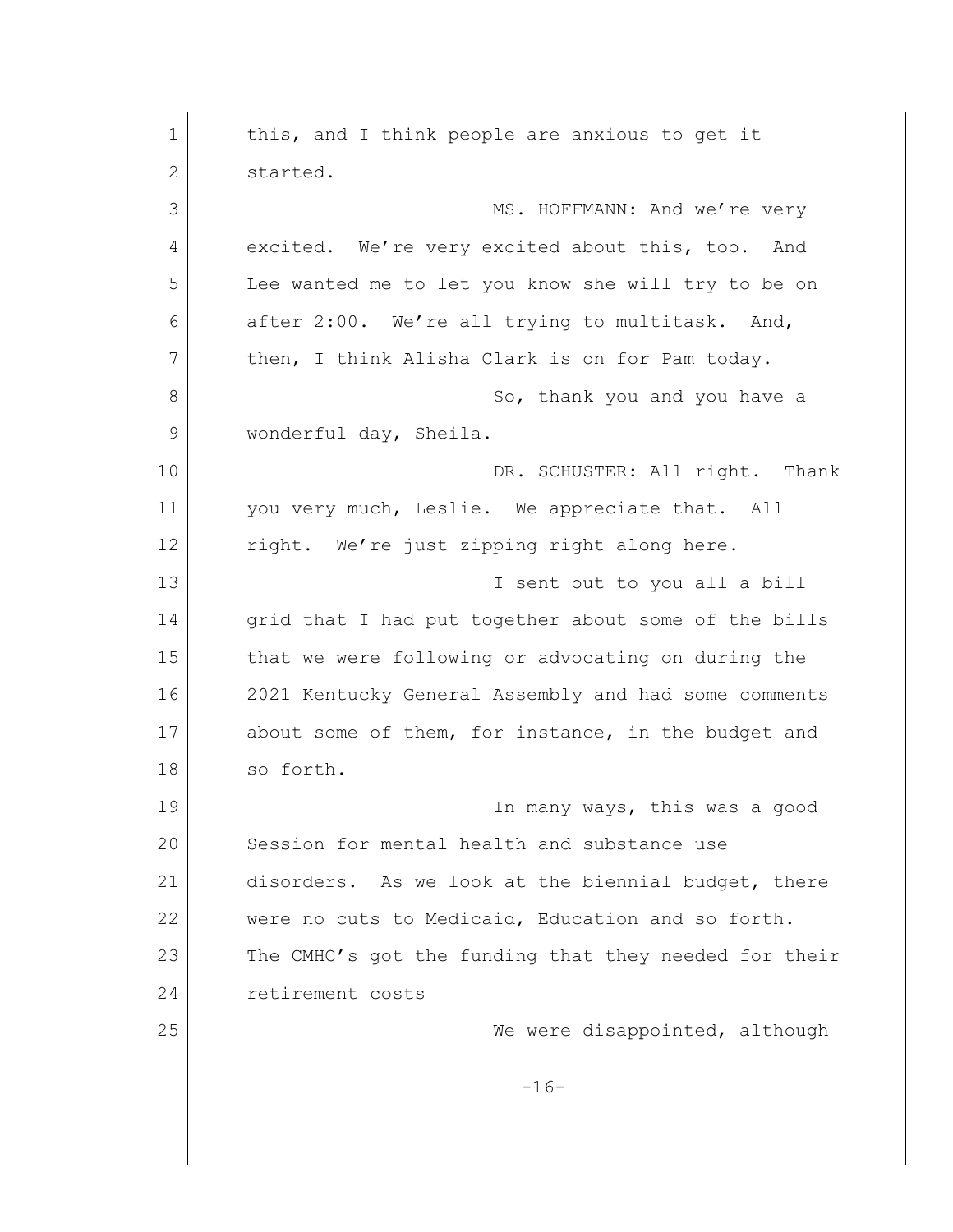1 it technically was not a cut, but you may remember 2 that the Governor had allocated some increased slots 3 for both Michelle P. and the SCL waivers, and, 4 unfortunately, the House and Senate took those out 5 and did not address any of the waiting list issues 6 that are there for those waivers. 7 There was quite an interesting 8 discussion between the Governor and the Legislative 9 Branch about who had the authority to expend what 10 we're calling the ARPA money, the American Recovery 11 Plan Act, those federal funds that were signed by 12 President Biden. 13 and I think most of us were 14 relieved to see that an agreement was reached and 15 some of that is in House Bill 382 that gives the 16 Governor the ability to appropriate about a billion 17 of that \$2.4 or \$2.6 billion that the state is 18 getting. So, that was certainly progress on that. 19 We had a very important bill on 20 mental health and substance use disorder insurance 21 parity. You all who have been around as long as I 22 have know that we passed the first parity bill in 23 2000. 24 So, here we are twenty-one 25 years later and this bill creates what Steve Shannon  $-17-$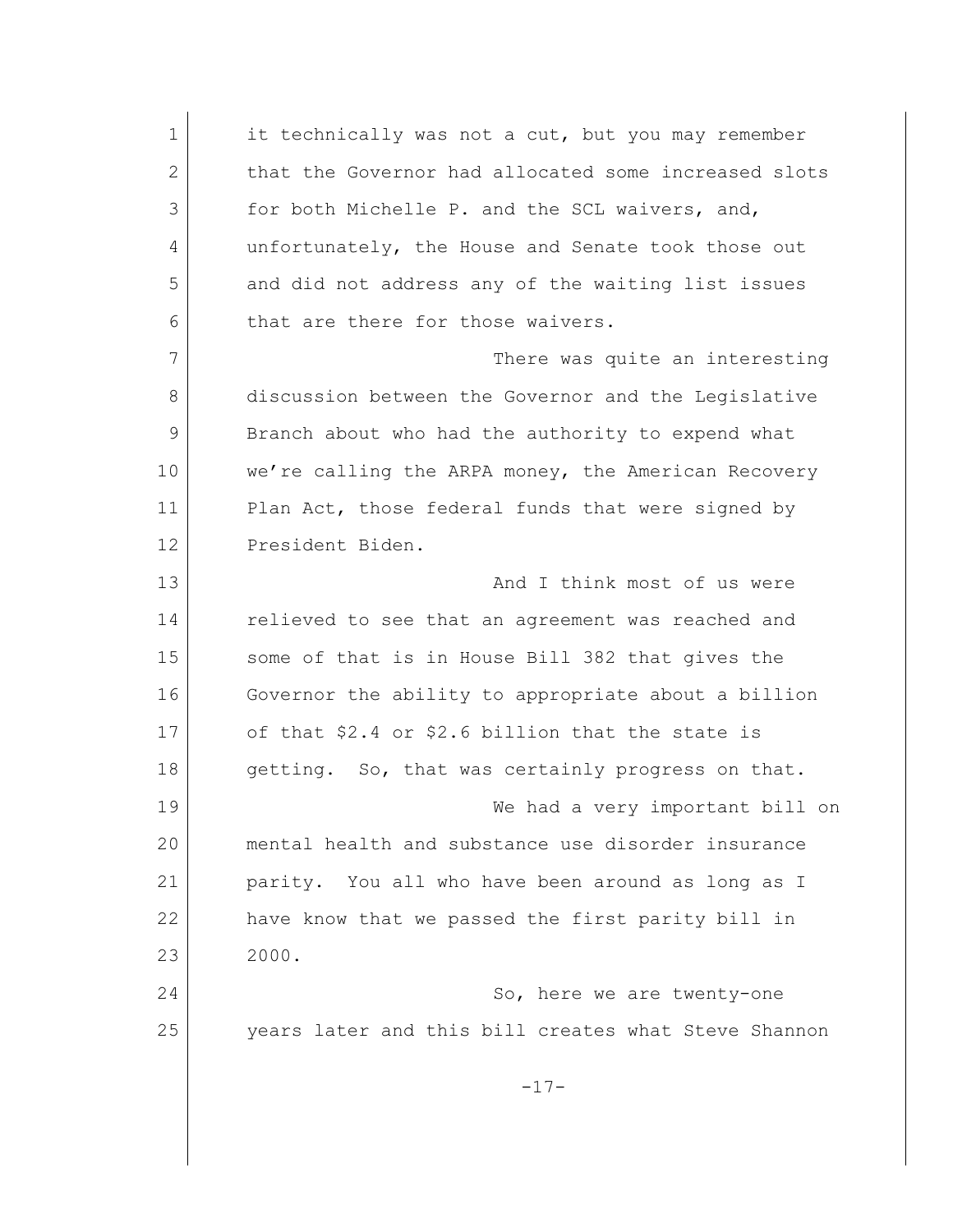1 has always said that we were missing and that is the 2 parity police. 3 So, this was done at the 4 request and with the assistance of the Kentucky 5 Psychiatric Medical Association. Their APA 6 nationally has made this a priority and has hired a 7 very knowledgeable consultant, someone who had worked 8 with the National Association of Insurance 9 Commissioners and was available during the Session to 10 give testimony and really helped us move this along. 11 So, what this bill does is to 12 say that every insurer, MCO, insurance plan on both 13 the Medicaid and the commercial side will have to 14 file with the Department of Insurance, the Kentucky 15 Department of Insurance a written document that 16 outlines how they are complying with the 2008 federal 17 **parity** law. 18 So, this is huge. This gives 19 DOI some teeth, some requlatory ability to really ask 20 those questions. Some of you may remember we asked 21 these questions when we had the regional Kynect, the 22 Health Benefit Exchange. And I see Julie Paxton is 23 on. She chaired the Mental Health Subcommittee of 24 that group and we had a big issue around parity. 25 So, I think this is just a huge -18-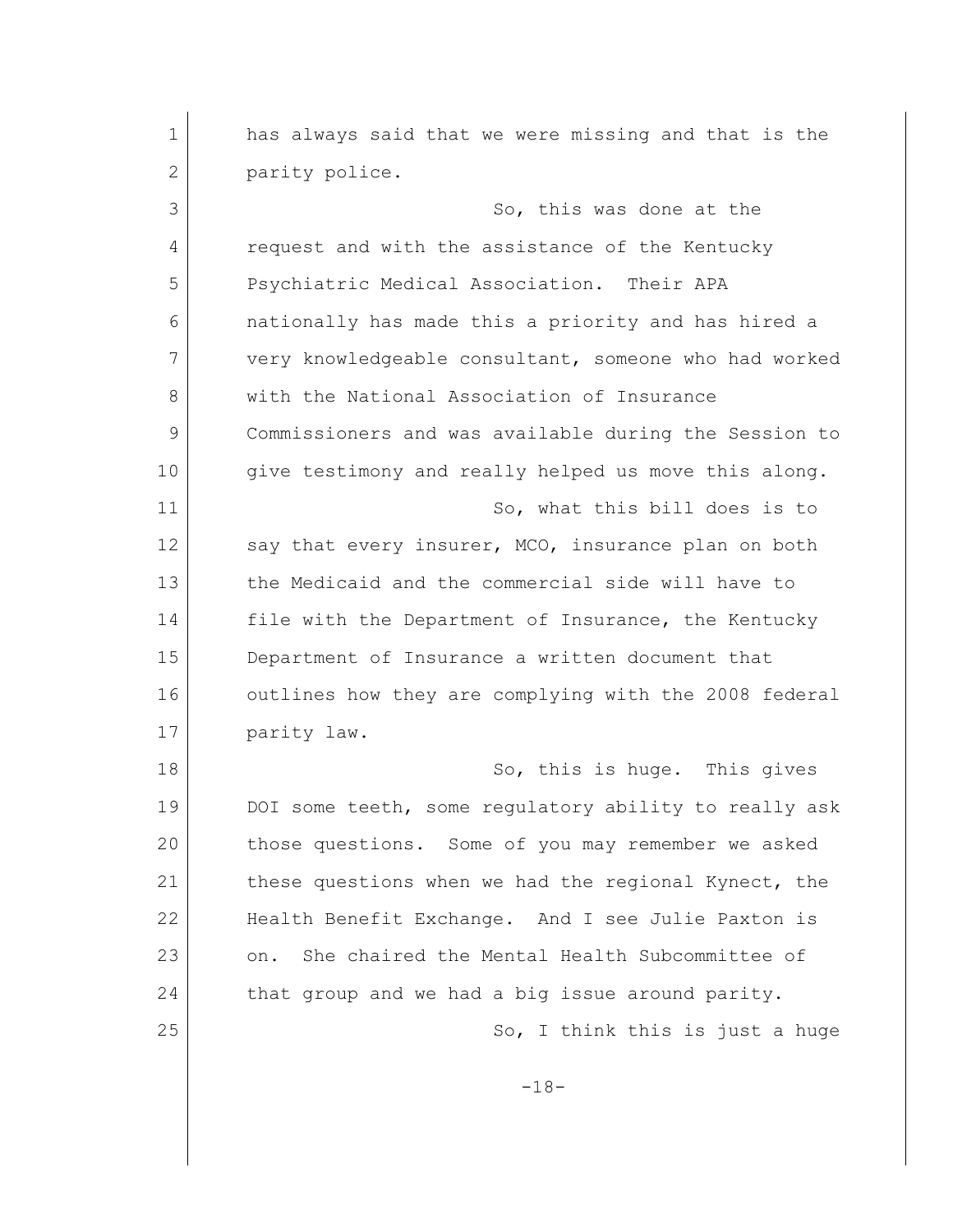1 piece forward. So, we're very excited about that. 2 House Bill 53 created a new MAC 3 member, someone who is a re-entry person, someone who 4 is a Medicaid recipient and who has been 5 incarcerated. There's a big emphasis and there were 6 several pieces of legislation that passed around that 7 population. 8 So, they created a TAC as well 9 as creating a new member of the MAC and, then, there 10 | were some changes in the Consumer and Behavioral 11 Health TAC in terms of membership, and those bills go 12 into effect actually on June  $29^{th}$ . So, at our July 13 meeting, those changes will be in place. 14 The telehealth bill was another 15 bill that was so important to mental health and 16 substance use providers and consumers. 17 You all may remember that in 18 2020, CMS loosened in many ways the HIPAA 19 requirements around platforms and so forth, and this 20 bill that was sponsored by Representative Frazier and 21 co-sponsored by Representative Moser incorporated 22 those changes into Kentucky statute and really makes 23 it clear that the various licensure boards can also 24 play a role in authorizing providers to participate 25 in telehealth.

 $-19-$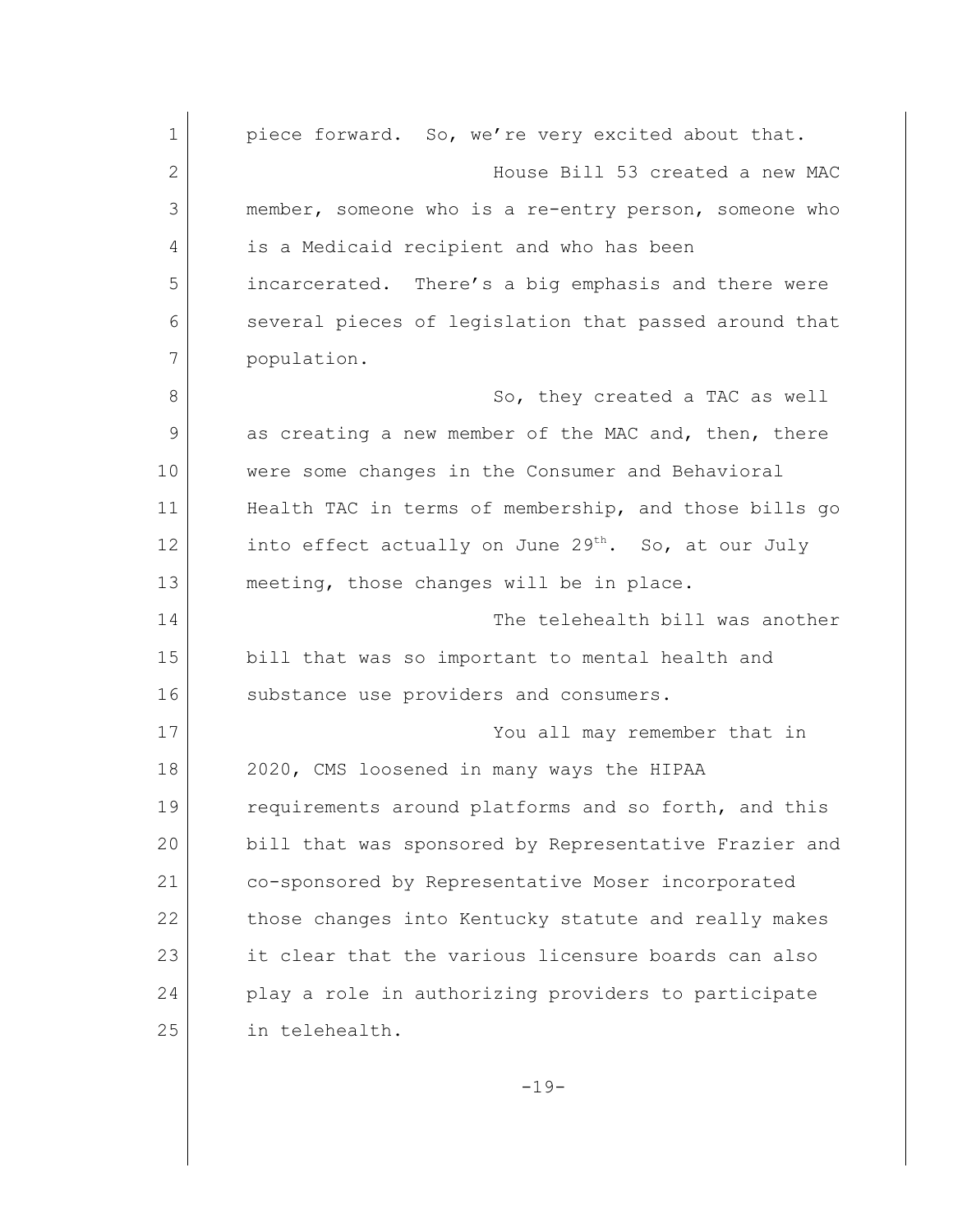1 Prior authorization on M-A-T or 2 medication-assisted treatment medications. This bill 3 passed very late in the Session and was signed by the 4 Governor. This is Senator Alvarado's bill. He and 5 Representative Moser have had this legislation for at 6 least the past two Sessions, if not three Sessions. 7 And, so, this really 8 streamlines the access to Suboxone and to the other 9 medications that are used for medication-assisted 10 treatment. 11 another bill that we were very 12 interested in, the Mental Health Coalition and other 13 consumer groups, was what they call the Pharmacy 14 Copay Accumulator. This is a bill that requires the 15 insurers to give credit to the consumer as part of 16 their deductible, the maximum out-of-pocket amounts, 17 any help that they get in funding through foundations 18 or coupons and those kinds of things. And for those 19 clients who have extremely expensive medications, 20 this is really a huge help to them. 21 Another bill that we've been 22 advocating from the BH TAC for a long, long time was 23 to eliminate copays in the Medicaid system. And you 24 all may remember, we've had this discussion that 25 there was a statute on the books that required

 $-20-$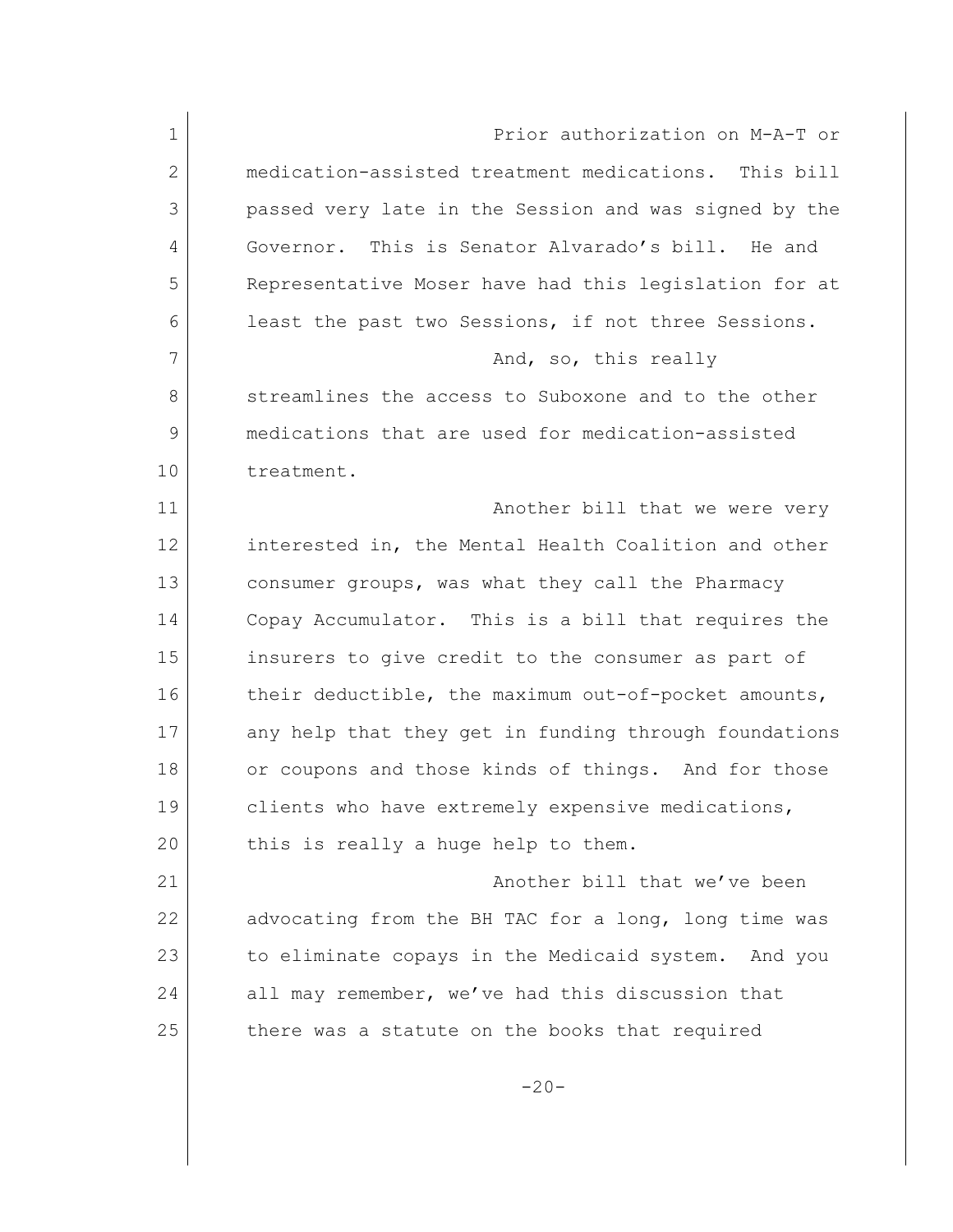1 Medicaid to have at least a nominal copay. 2 So, this is Senator Meredith's 3 bill along with Senator Alvarado and, again, it's 4 been around for the past three Sessions for sure and 5 passed this time. So, we were very excited to see 6 that. 7 There were companion bills 8 around banning conversion therapy for Kentucky youth, 9 House Bill 19 and Senate Bill 30, and, unfortunately, 10 they were not assigned even to a committee for 11 discussion. 12 Now, the good news is that 13 there's a growing number of bipartisan co-sponsors. 14 The bill is sponsored in the House by Representative 15 Lisa Willner who is a psychologist and co-sponsored 16 by Representative Kim Banta who is a retired high 17 school principal from Northern Kentucky. 18 and over on the Senate side, it 19 is sponsored by Senator Alice Forgy Kerr and co-20 sponsored by Senator Morgan McGarvey. 21 So, we're hopeful that those 22 bills will get some movement in the next Session. 23 There was an interesting bill 24 that Representative Banta had. It had forty-one co-25 sponsors and it will train firefighters in crisis -21-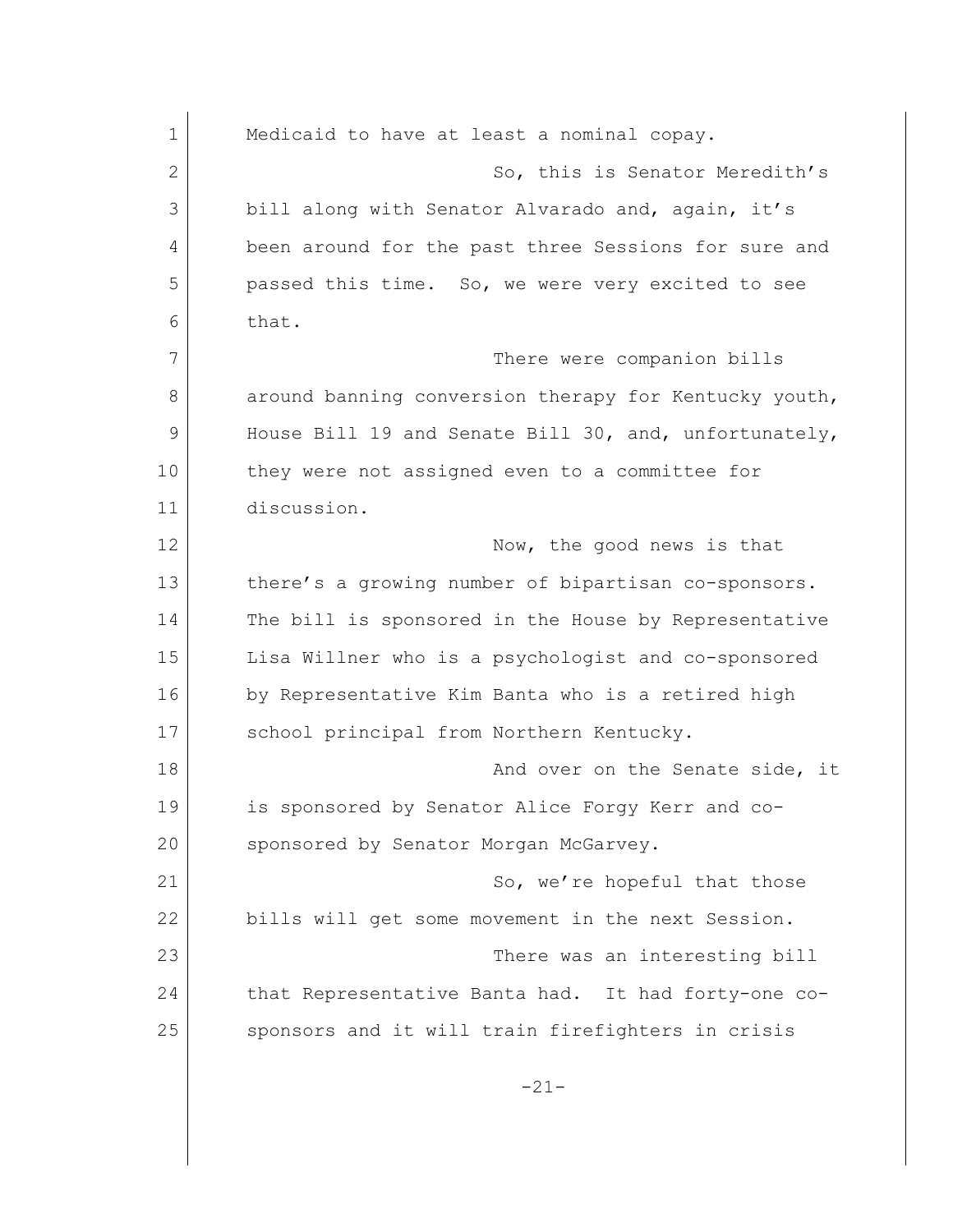intervention teams like all the police are trained 2 and, then, it also funds treatment of firefighters for PTSD. There was an interesting program on the news in Kentucky just yesterday where the widow of a firefighter who committed suicide because of PTSD is going around the country literally 8 and meeting with groups of firefighters and talking about the importance of talking about these things 10 that they experience and trying to do some very active suicide prevention. Our House Bill 148 to protect individuals with severe mental illness from the death 14 penalty got further than it has ever gotten before. It actually passed the House 75 to 16 and passed the 16 Senate Judiciary Committee, but, unfortunately, was 17 never given a vote by the full Senate but that's the 18 furthest that we've ever gotten. I provided testimony in both the House and the Senate and I pointed out that 21 Kentucky has taken the steps necessary to protect others who may not have the mental capacity at the 23 time they commit a crime to understand fully the consequences. We did that with youth under  $-22-$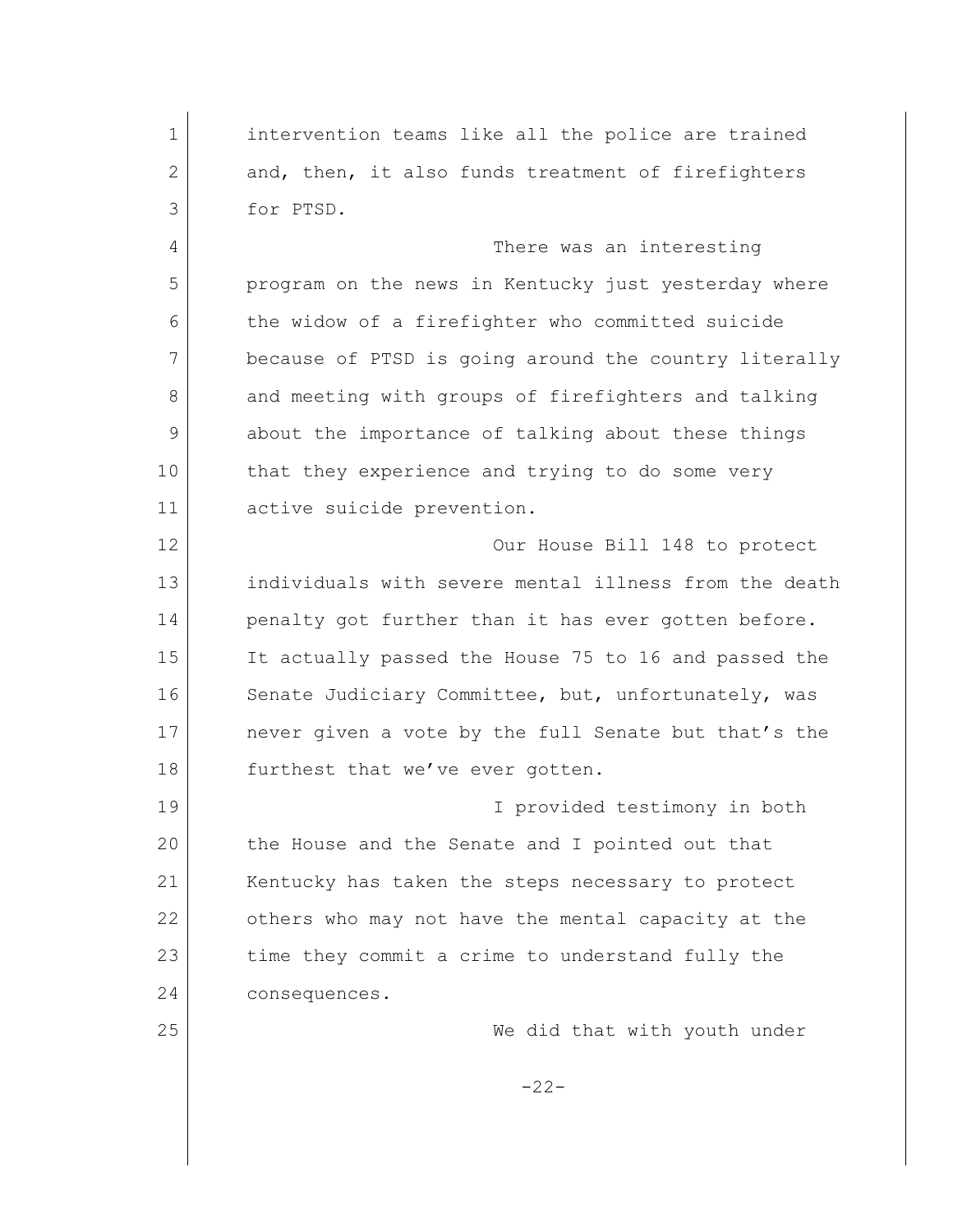1 the age of eighteen and the Supreme Court verified 2 that. We did it with people with intellectual and 3 developmental disabilities by Kentucky statute and, 4 then, the Supreme Court also verified that. 5 So, this is really the last 6 frontier in a sense of people who at the time that 7 they commit a crime because of their serious mental 8 illness - we're talking here about psychotic 9 disorders - may not understand fully the implications 10 and be able to take responsibility for their 11 crime. 12 | Mouse Bill 448 was brought by 13 the Children's Alliance and makes a small but 14 important change in the definition of QMHP's, 15 Qualified Mental Health Professionals, in the 16 Juvenile Code by allowing Licensed Clinical Social 17 Workers, Licensed Marriage and Family Therapists, 18 Licensed Professional Counselors who don't work for 19 the CMHC's but work for other agencies to be able to 20 participate so that they can give expert testimony in 21 cases where they need to be able to do that. 22 House Bill 497 was again one of 23 those bills to facilitate re-entry of individuals 24 from incarceration back into the community and it 25 calls for a warm handoff with Medicaid coverage prior -23-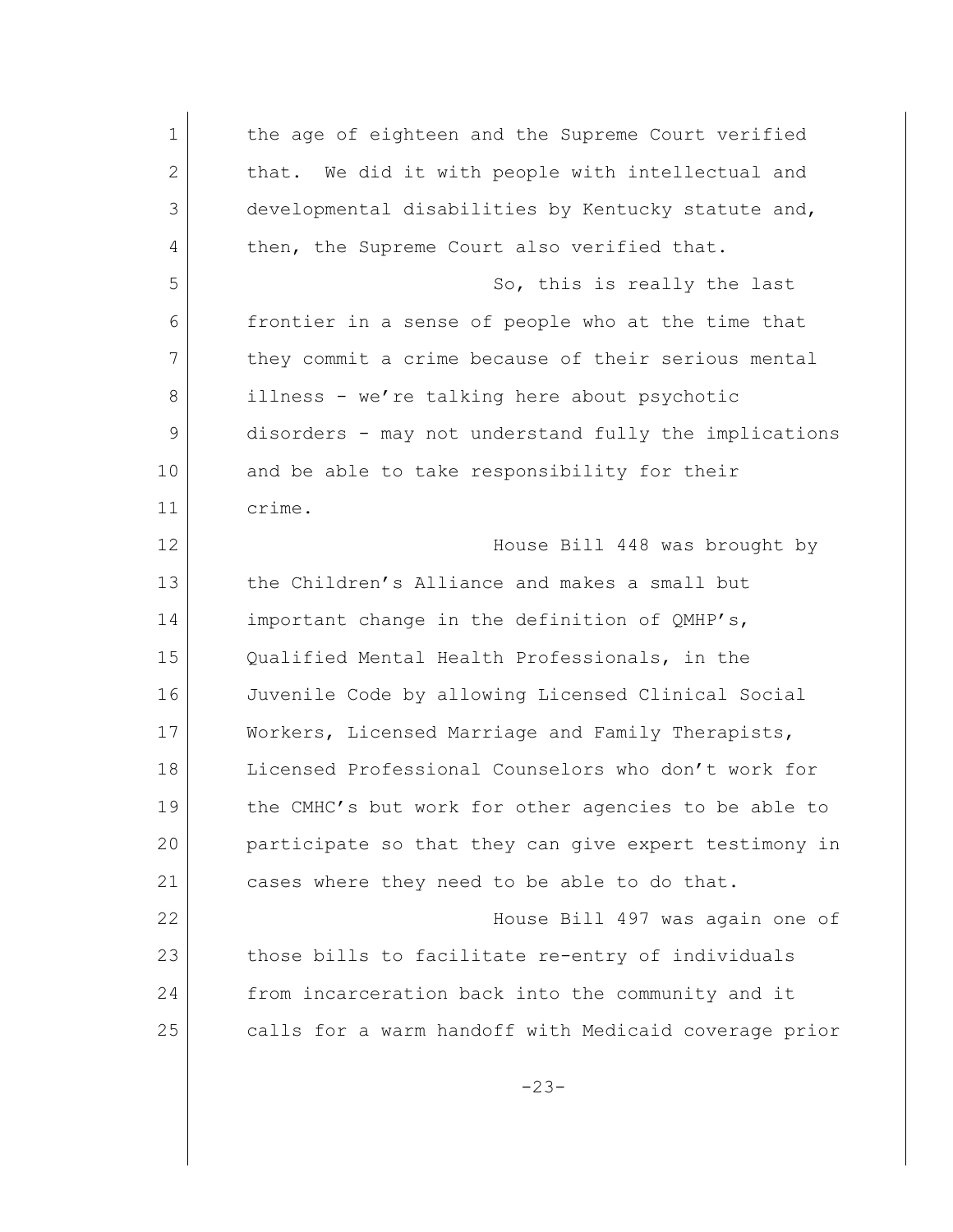1 to release if possible. It very much likely is going 2 to be done with the SUD waiver and also streamlines a 3 way for people to get a picture ID and to get a 4 Certificate of Employability. So, all of those 5 should help people re-entering society after 6 incarceration. 7 Our Task Force on Individuals 8 with Severe Mental Illness again passed the House but 9 was not taken up for action in the Senate, but I am 10 hopeful that we may still be able to have that task 11 force work during this interim. 12 We'll know shortly when the 13 Legislative Research Commission, the legislative 14 people announce what task forces are going to be on 15 the calendar for the interim Session. 16 Another bill that we've worked 17 on for a number of years, Senate Bill 21, gives 18 unaccompanied minors ages sixteen and seventeen the 19 ability to consent to mental health treatment. 20 These are kids that have either 21 left home or have been put out of home. I think the 22 latest statistic is that 60% of them are probably 23 dealing with gender identity issues and have fallen 24 into conflict with their parents. 25 Many of them do what we call  $-24-$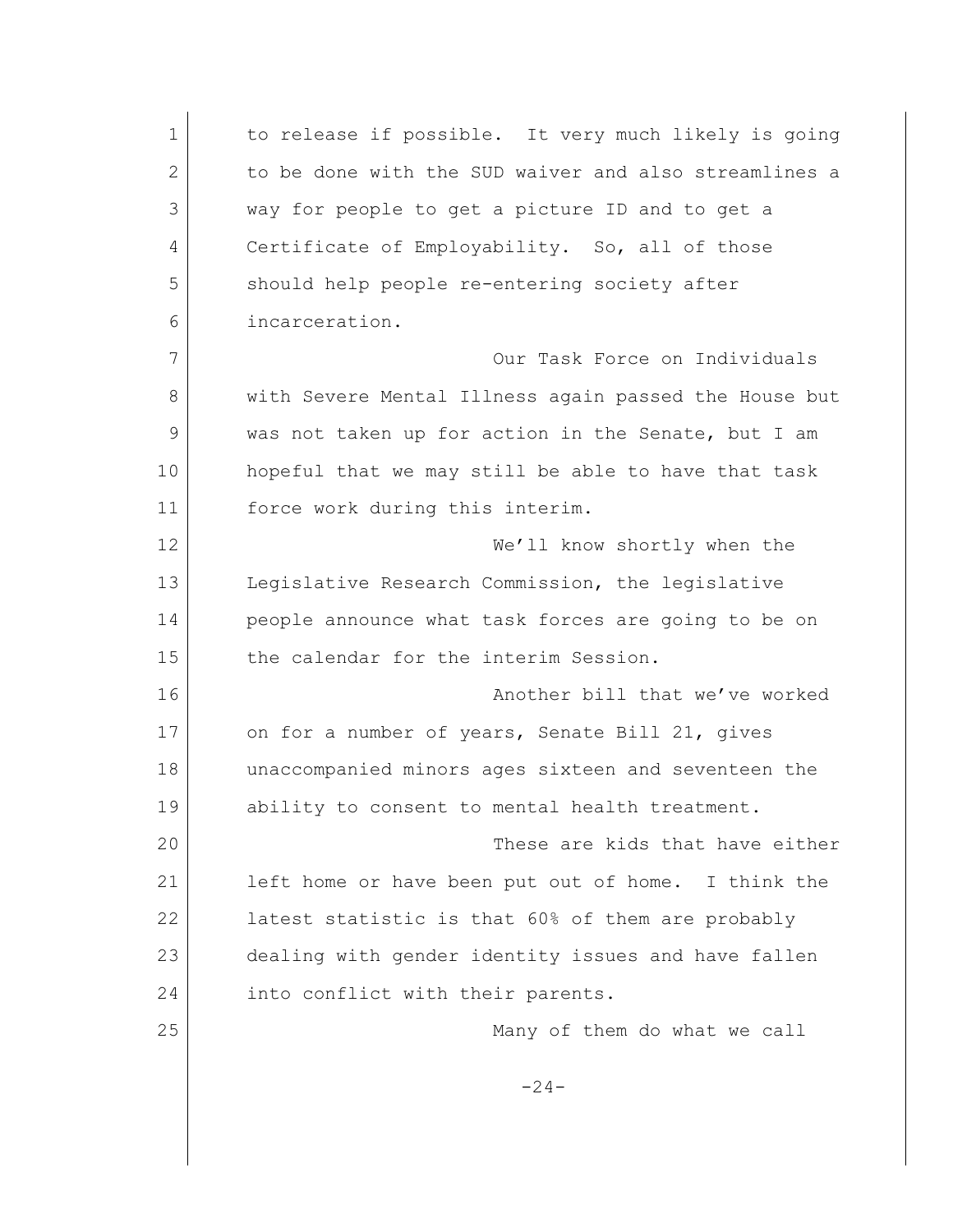1 couch surfing where they just don't have an address. 2 They just move from bed to bed which may be in a 3 shelter, may be in somebody's home, may be at a 4 campsite and so forth but we know that they are in 5 need of behavioral health services. 6 So, this makes it easier for 7 providers to know that they have the ability legally 8 to see these kids without parental consent. 9 Crisis aversion/risk retention 10 is a bill that Whitney Austin has put out there and 11 Senator Hornback and Senator McGarvey. It's not 12 exactly a red-flag law but it's along those lines and 13 would give somebody the ability to call law 14 enforcement and say so-and-so has a gun and I'm 15 afraid that they're going to hurt themselves or hurt 16 somebody else, and the police can go to court very 17 quickly and get an order to be able to take the gun 18 from the person and offer some resources for the 19 person who is in crisis. I'm sure it will be back 20 again next Session. 21 The next one is fairly 22 controversial. Senate Bill 239 was actually passed 23 as House Bill 310. This is a case that we talked 24 about before. I call it the WDRB case because that's 25 the TV station in Louisville that has covered it for

 $-25-$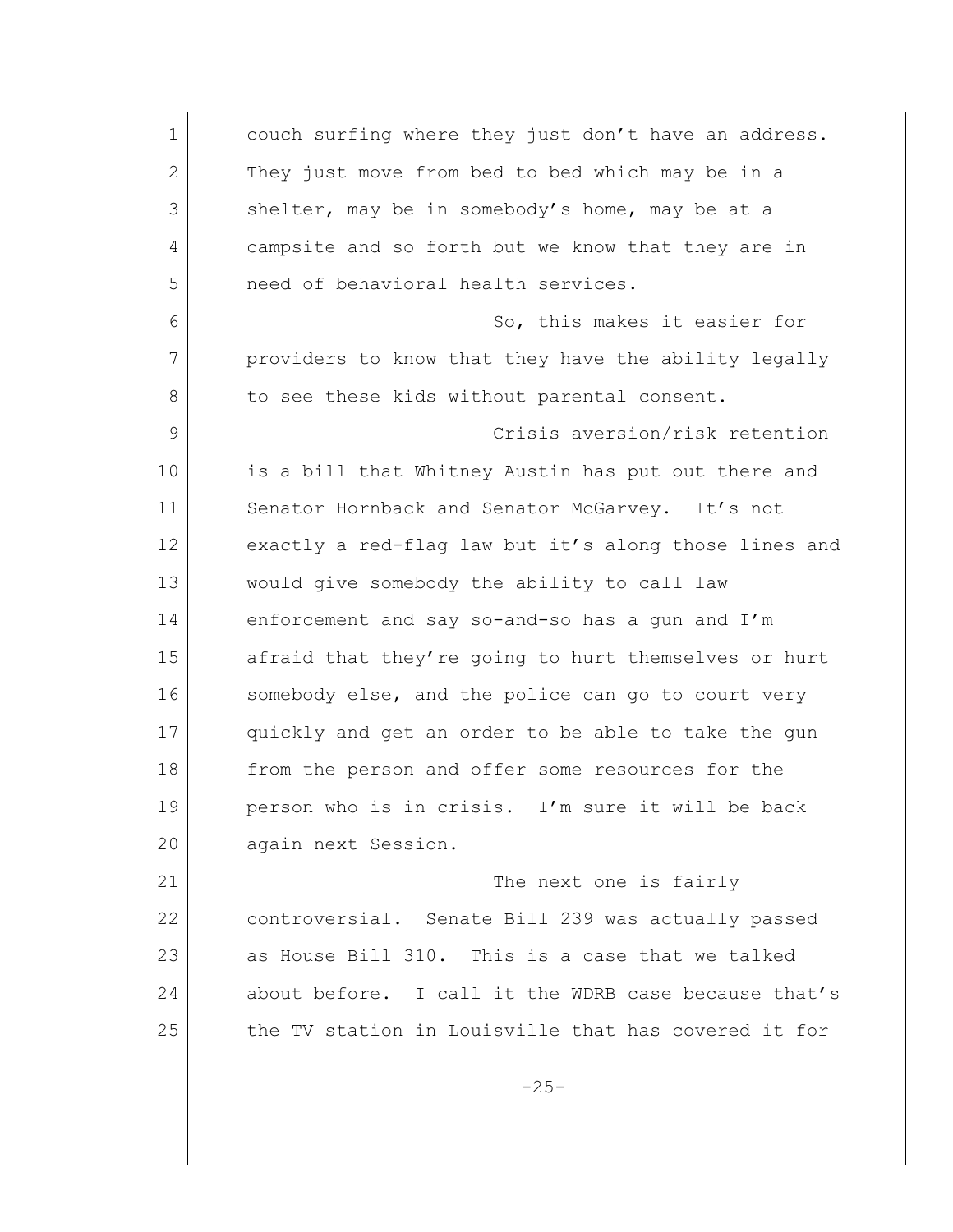1 the past couple of years. 2 2 This is a situation where 3 someone has committed a felony and is found 4 incompetent to stand trial, but when taken to a state 5 hospital under 202A, involuntary commitment, is found 6 on to meet the qualifications and, therefore, is 7 essentially put out on the street. 8 and when this happened to a guy 9 who had raped a woman and physically injured her, he 10 was put back out on the street and he did the same 11 thing to an eight-year-old girl and hit her over the 12 head with a shovel leaving her with a traumatic brain 13 injury. 14 So, it has really scared the 15 people in that neighborhood and that community and 16 made this a kind of what do we do with these folks. 17 So, under this, they would be 18 remanded to essentially probably at KCPF, the 19 Kentucky Correctional Psychiatric Facility, a secure 20 environment for treatment around incompetency and so 21 forth. 22 Bills around health equity, 23 there were several of them during this Session I 24 think spurred on, in part, by what we know to be the 25 disproportionate impact of COVID and the lack of  $-26-$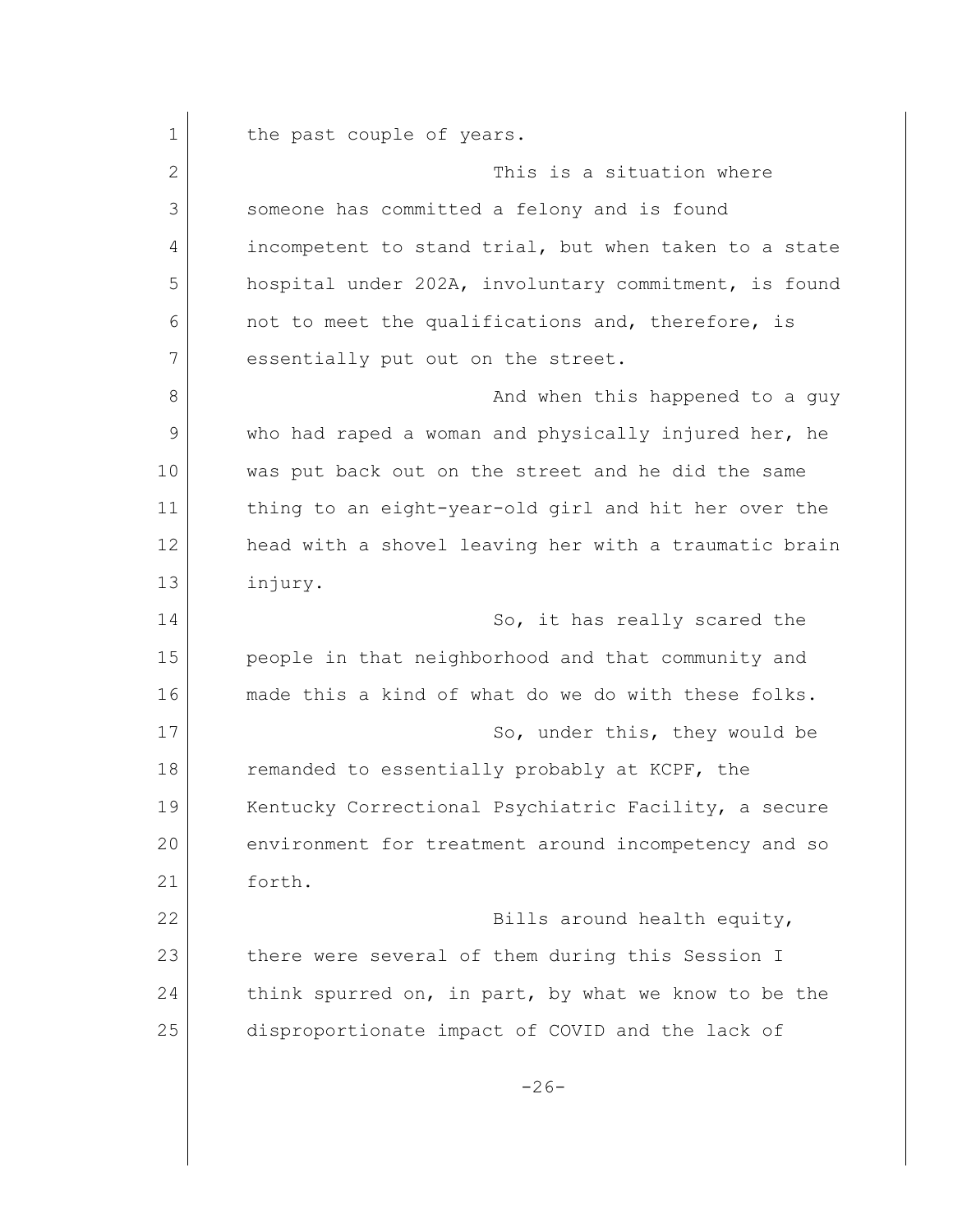1 access to treatment and so forth. 2 So, one of those bills, House 3 Bill 212, did pass, Representative Samara Heavrin, 4 and it will require the Cabinet to gather demographic 5 data on maternal and child fatalities. So, that's a 6 place to start. 7 We do know that the numbers 8 would indicate that particularly black women are more 9 likely to die in child birth than white or brown 10 women, and, so, we really need to get at that. 11 There was a task force to look 12 at the Home- and Community-Based Waivers and it 13 passed the House but did not have action in the 14 Senate. And, again, that may be a task force that 15 will operate during the Session. 16 Several of us provided 17 testimony on Senate Bill 83 which was called the 18 medical ethics' bill but actually would allow all, 19 and I mean all, employees of a health care facility, 20 including clerical and janitorial staff, to refuse to 21 provide health care services based on their 22 conscience. 23 It would also allow payors, 24 MCOs and insurers to refuse to pay for certain health 25 care services based on their conscientious -27-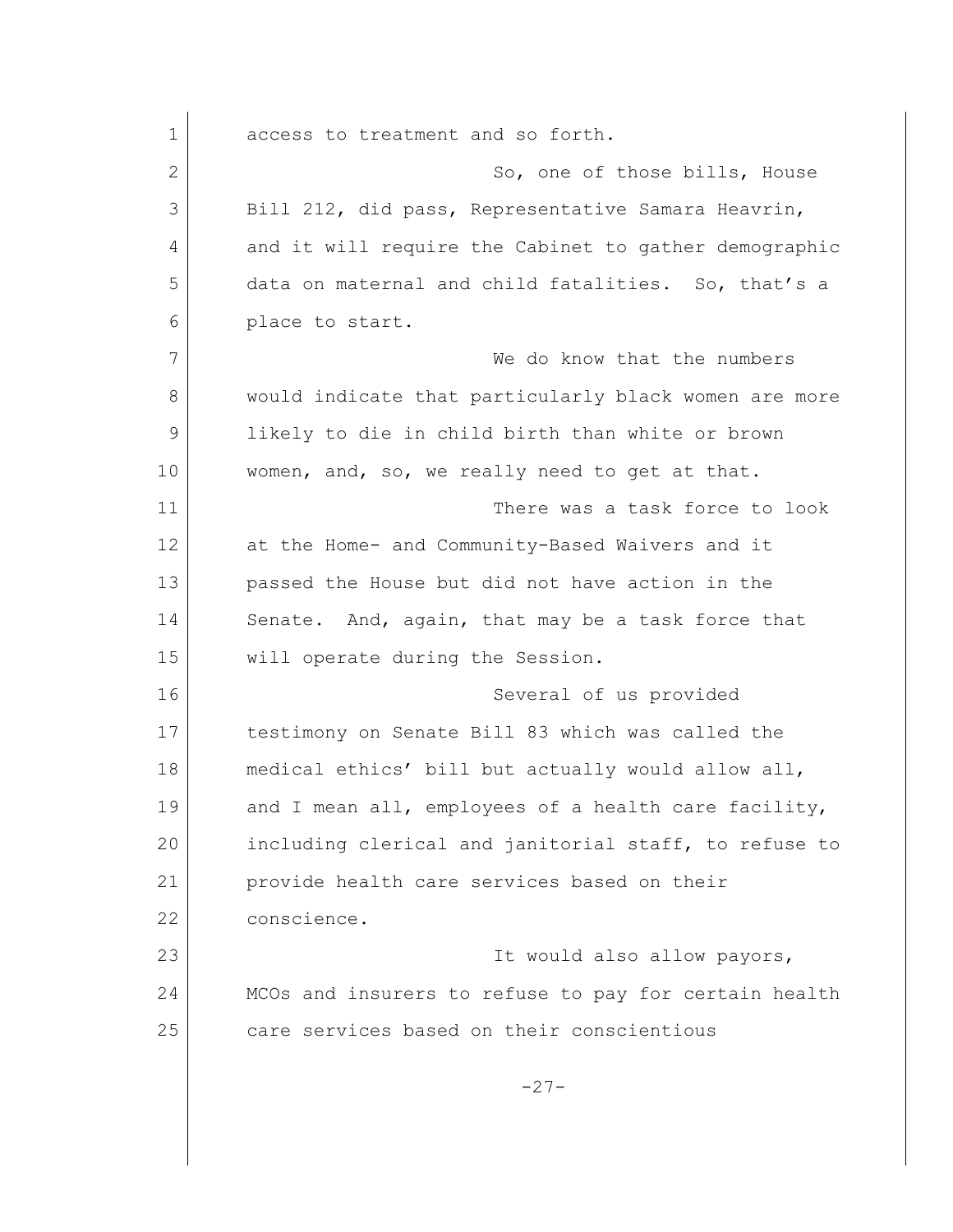1 objections. 2 So, it, again, passed the 3 Senate Judiciary Committee but got no further in the 4 Senate. Senator Westerfield tried to kind of clarify 5 what the bill would really do with a floor amendment 6 but no action was taken on it. 7 And, then, there were several 8 bills I think attacking transgender youth. And if 9 you all have been following the national news, you 10 know that several of these bills have passed in 11 southern states, some over the objections and vetoes 12 of their Governor. That was the case in Arkansas and 13 others with the agreement and consent of their 14 Governors. 15 So, I think this is a national 16 trend and something that we'll have to keep an eye  $17$  on. 18 So, I hope that's useful to 19 you. I'm sure there are bills that some of you were 20 following that were not on that. I tried to look at 21 the bills that had been on the Mental Health 22 Coalition's initial priority list and so forth. 23 So, let me take a pause here 24 and see if anybody has any questions or wants to 25 comment on the Legislative Session.

-28-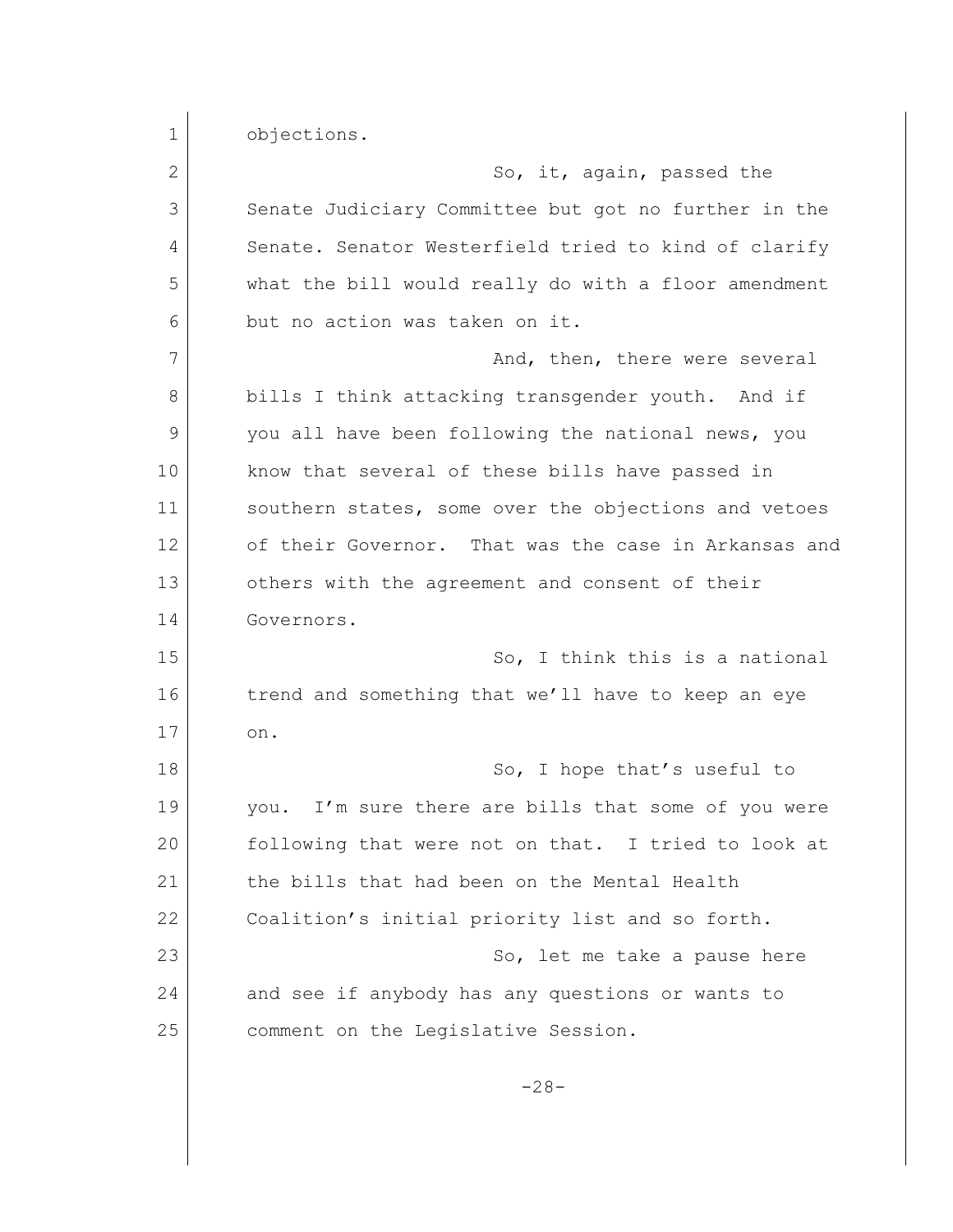| 1              | DR. MULDER: Dr. Schuster, I had                           |
|----------------|-----------------------------------------------------------|
| $\overline{2}$ | a question about the under sixteen. How does one          |
| 3              | bill without the parent consent or knowledge?             |
| 4              | DR. SCHUSTER: It's under                                  |
| 5              | eighteen and sixteen- and seventeen-year-olds.<br>And     |
| 6              | the truth is that probably there will be no billing       |
| 7              | because I don't think that parents can be held            |
| 8              | responsible for the costs incurred by their kids if       |
| 9              | they don't give consent but I don't know the answer       |
| 10             | to that actually. That's a really good question.<br>$\pm$ |
| 11             | don't know who asked that question.                       |
| 12             | DR. MULDER: It was Shambra.                               |
| 13             | DR. SCHUSTER: Shambra. Okay.                              |
| 14             | Thank you, Shambra.<br>Yeah.                              |
| 15             | DR. MULDER: I was suspecting                              |
| 16             | that if the child was to present the insurance card,      |
| 17             | you could possibly bill but I don't know if that's        |
| 18             | legal.                                                    |
| 19             | DR. SCHUSTER: Do any of the                               |
| 20             | MCOs on here want to hazard a guess on this? That's       |
| 21             | a great question, Shambra. That's the first time          |
| 22             | that I think we've heard it posed. Anybody want to        |
| 23             | take a hazard to guess?                                   |
| 24             | MS. MUDD: Do very many kids - I                           |
| 25             | don't know - I don't have children - but do very many     |
|                | $-29-$                                                    |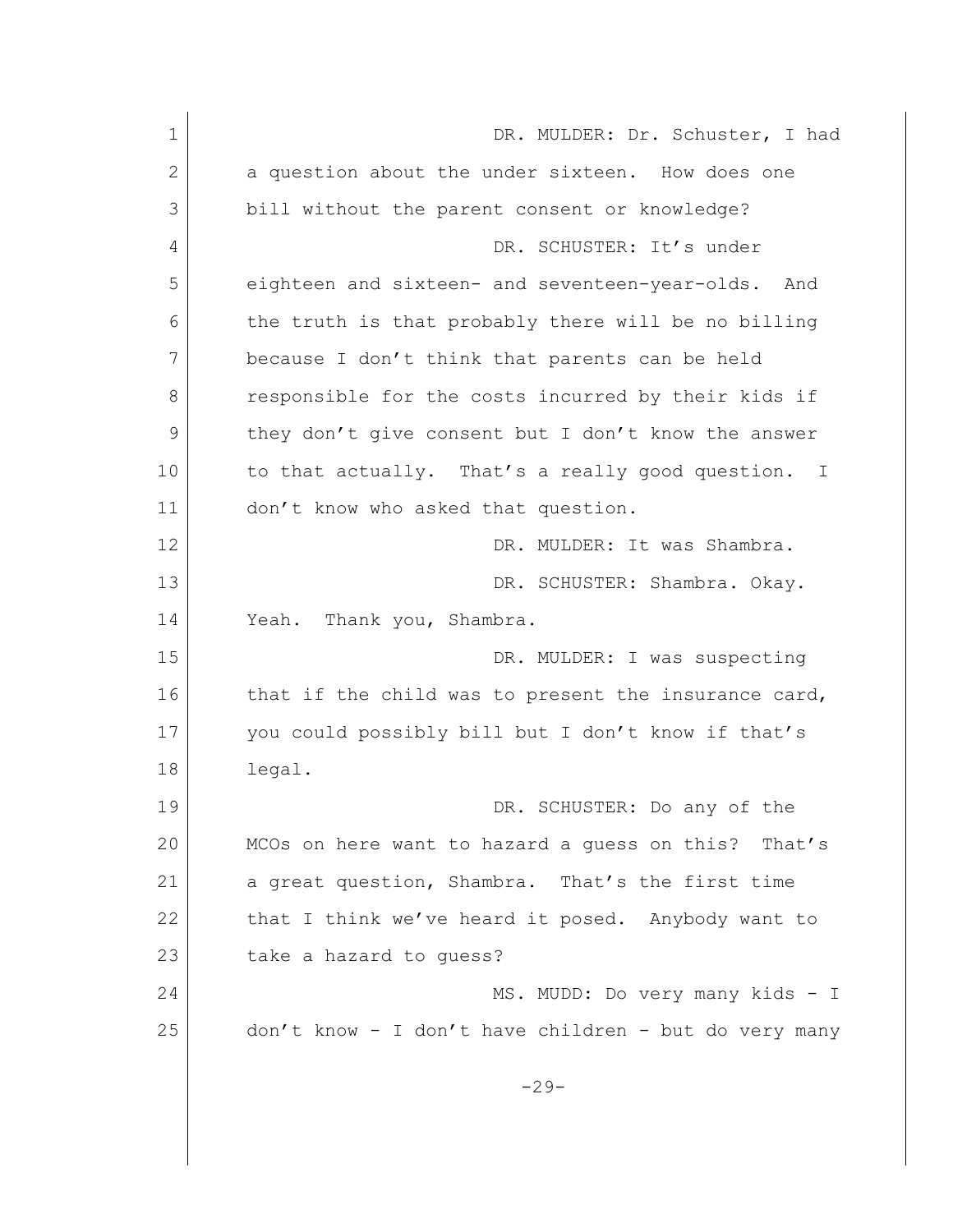| $\mathbf 1$  | kids have insurance cards they carry with them?       |
|--------------|-------------------------------------------------------|
| $\mathbf{2}$ | DR. SCHUSTER: That's another                          |
| 3            | good question, Val. I don't know that either. Marcie  |
| 4            | says can we make this a formal question? You mean     |
| 5            | make it for the next TAC meeting, Marcie?             |
| 6            | MS. TIMMERMAN: Yes. I think                           |
| 7            | there's a lot of question about it. I haven't gotten  |
| 8            | an answer either, not just from MCOs but from anyone, |
| 9            | and I think that some of the shelters were asking     |
| 10           | similar questions.                                    |
| 11           | DR. SCHUSTER: Okay.                                   |
| 12           | MS. TIMMERMAN: I know foster                          |
| 13           | agencies were as well.                                |
| 14           | DR. SCHUSTER: Let's put it on                         |
| 15           | and see what Medicaid would say. And I'll tell you    |
| 16           | what. I'll reach out to D.J. Wasson over at DOI,      |
| 17           | Department of Insurance, and ask her to give us some  |
| 18           | quidance as well.                                     |
| 19           | I'm sorry, Marcie. Were you                           |
| 20           | going to say something else?                          |
| 21           | DR. KANGA: Sheila, I was going                        |
| 22           | to add. This is Fareesh Kanga. You also get into      |
| 23           | with the billing with confidentiality. So, if you     |
| 24           | have children who are trying to be seen and their     |
| 25           | parents don't approve and, then, all that, like, if   |
|              | $-30-$                                                |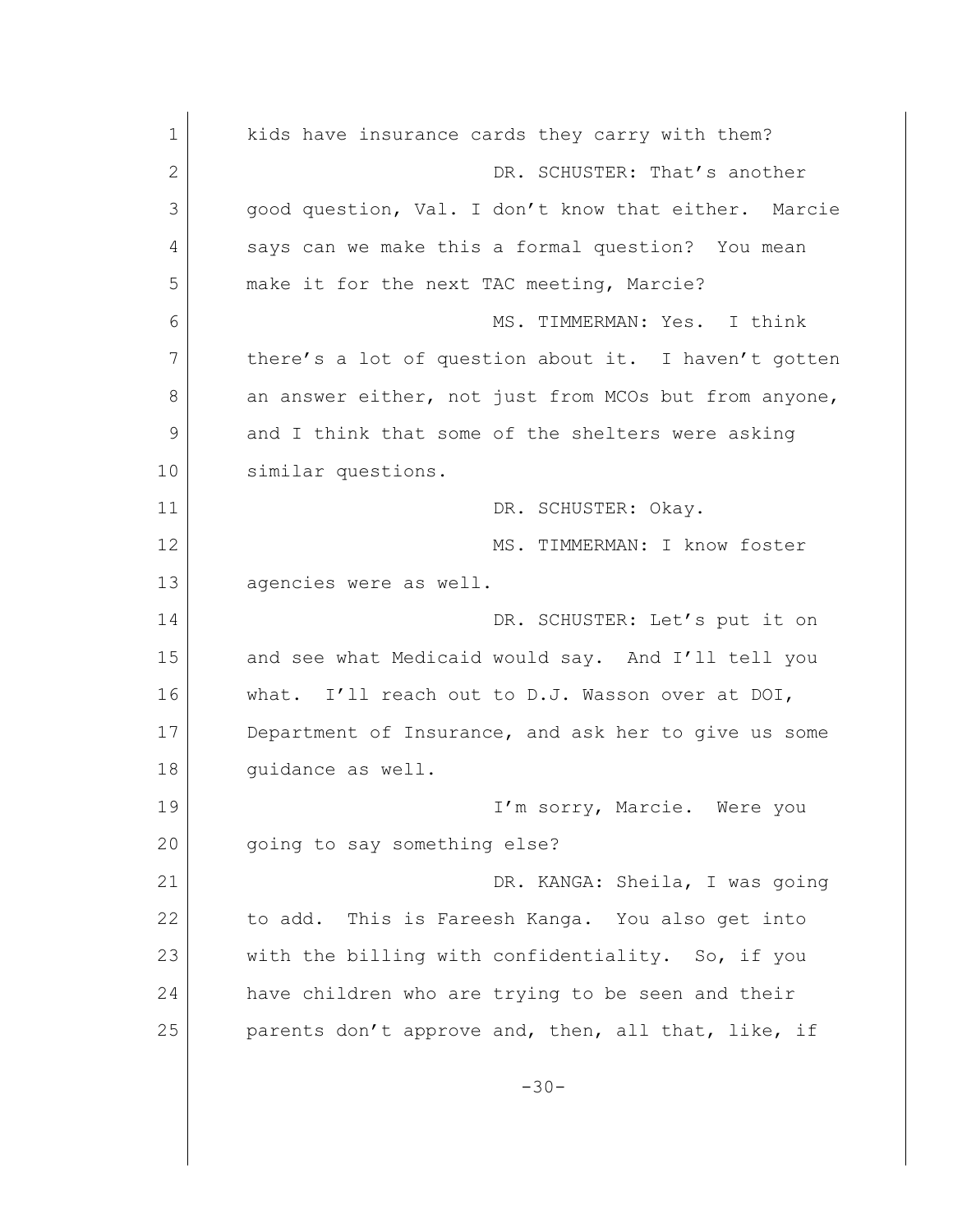1 they get a bill that you have, like, now the parents 2 know. And, so, that's something you might consider, 3 too, as you figure out the billing for this. 4 DR. SCHUSTER: Absolutely. I 5 guess my assumption was that a provider who was 6 seeing a homeless kid who signed permission to be 7 seen was probably going to do this as donated 8 services, quite frankly. 9 DR. KANGA: Right. I mean, I 10 think FQHC's, places like that that can absorb some 11 of that would probably do it under those kinds of 12 circumstances because I don't think we're seeing 13 children who don't get the consent of their parents 14 under great circumstances to begin with and these are 15 kids that would need some help. 16 DR. SCHUSTER: Well, I think 17 it's particularly of concern, Fareesh, and you 18 probably have seen this, that sexual orientation, 19 Sexual identity is so often a piece of this 20 alienation from the family. 21 DR. KANGA: Right, and you've 22 got to put some sort of diagnosis on there. I mean, 23 the list goes on and on. So, obviously, this is a 24 question that needs to be answered, but there's not a 25 great answer even if you've got the billing figured -31-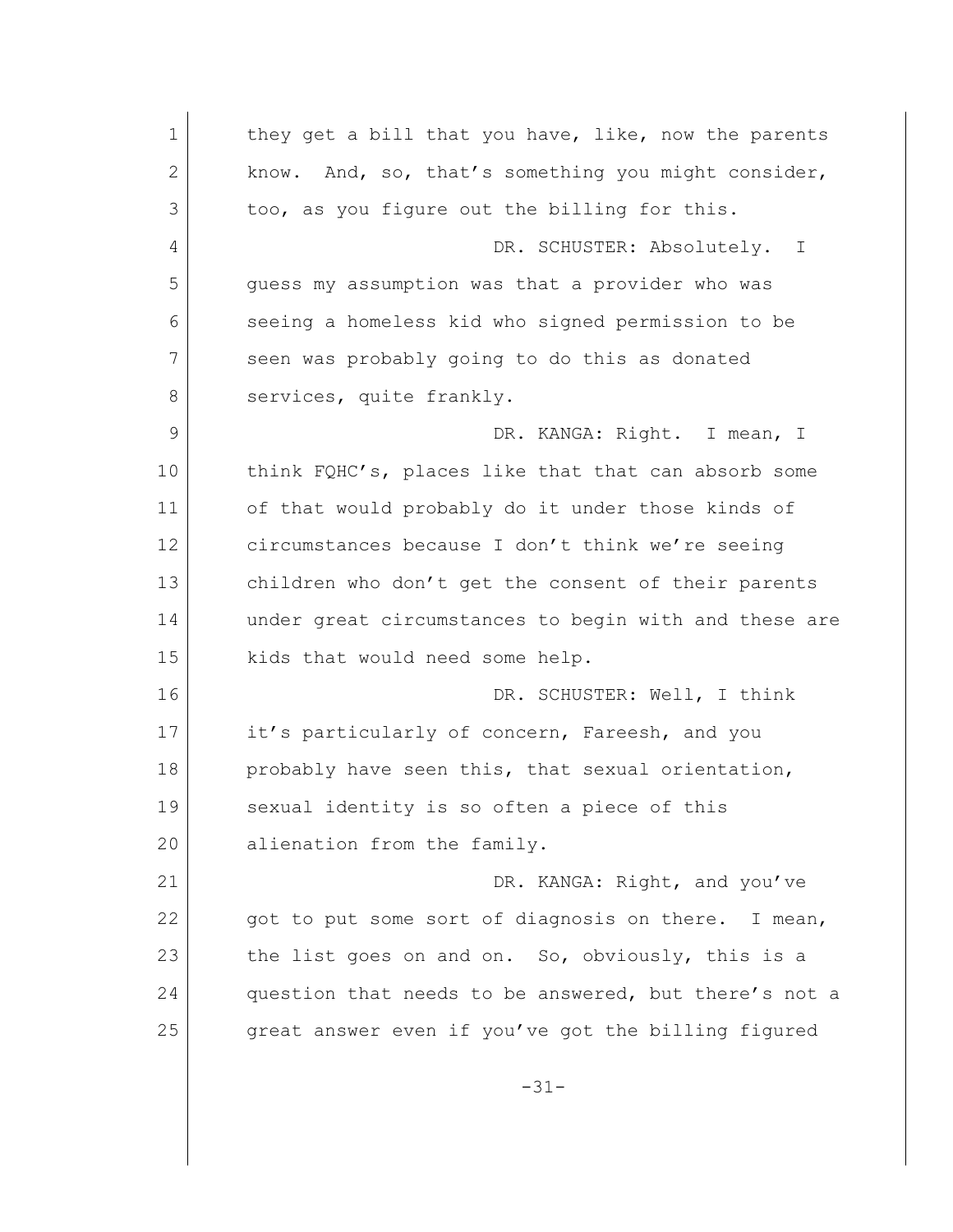1 out. 2 DR. SCHUSTER: Because of the 3 confidentiality issues. 4 DR. KANGA: Right, those issues. 5 And, then, also, when you read other statutes, 6 there's a lot of limits on what people can and can't 7 do and who can and can't do. 8 a fifteen-year-old showed up 9 in my clinic, not everybody is able to just sort of 10 help out. 11 DR. SCHUSTER: That current 12 Statute actually allows physicians great leeway but 13 nobody else. 14 DR. KANGA: Right, and you could 15 go to your orthopedic surgeon and ask for help 16 but---- 17 DR. SCHUSTER: Right. 18 DR. KANGA: ----you can't--19 (inaudible) will still be used. Right. 20 DR. SCHUSTER: Yeah. I should 21 Say also that - and Marcie and Sarah Kidder and I had 22 Some email conversation about this. The bill very 23 clearly says that it has to be a QMHP. 24 So, it has to be someone who is 25 on that list in 202A or now in the Juvenile Code that -32-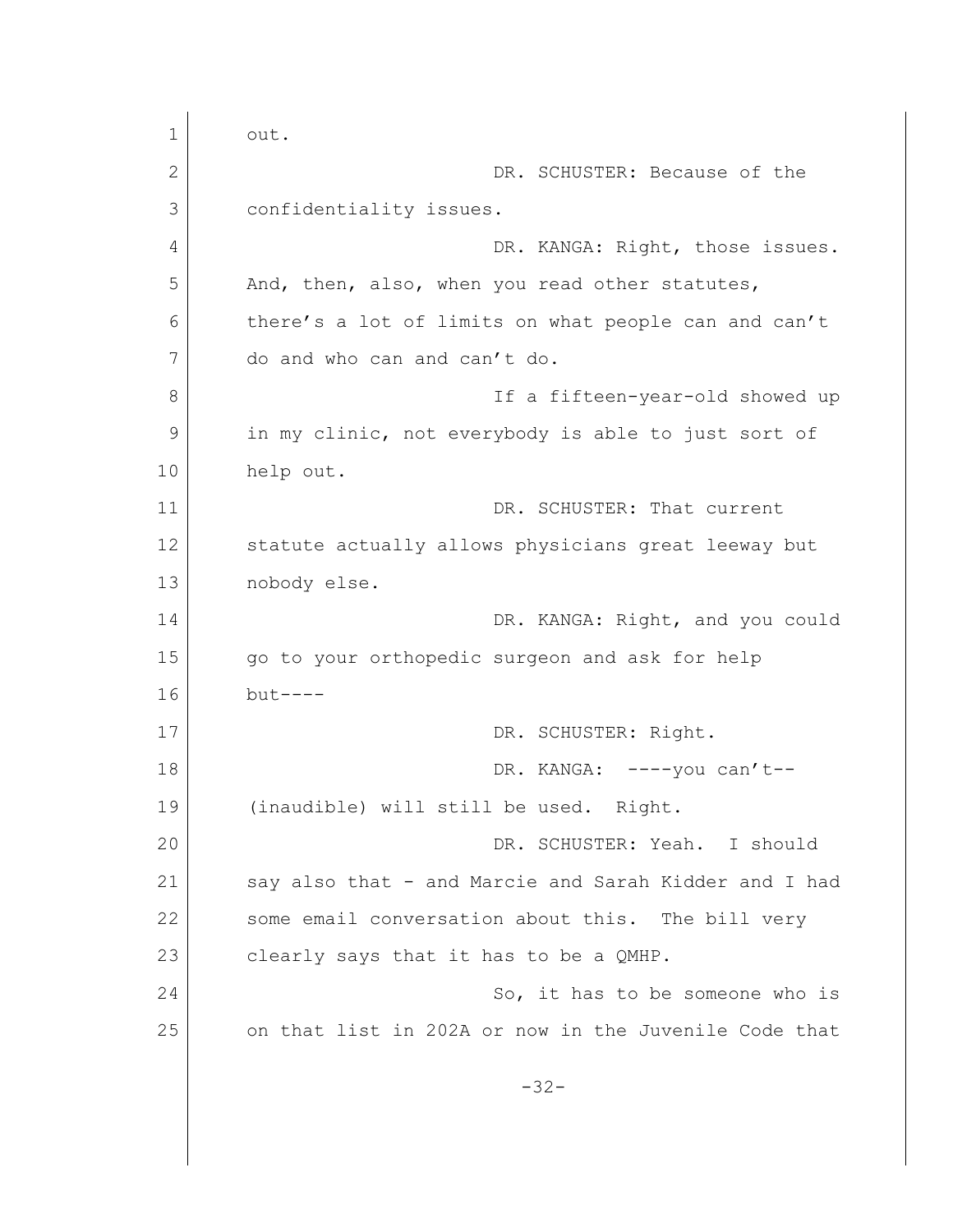| $\mathbf 1$  | would qualify as a QMHP. So, it's pretty much your      |
|--------------|---------------------------------------------------------|
| $\mathbf{2}$ | licensed, independently functioning in almost every     |
| 3            | category that includes physician assistants, nurse      |
| 4            | practitioners and others.                               |
| 5            | And Shambra says, yes, there's                          |
| 6            | also implications for mental health counselors in       |
| 7            | schools. So, that would be another place for us to      |
| 8            | This is a good topic, I think, for us to delve<br>look. |
| 9            | into.                                                   |
| 10           | Now that we've been advocating                          |
| 11           | for it for so many years, we need to figure out what    |
| 12           | the limitations are and how best to make use of it or   |
| 13           | even to let kids know that it's possible now which is   |
| 14           | a whole other issue.                                    |
| 15           | So, a great discussion. We'll                           |
| 16           | put that on the agenda for the July meeting and I       |
| 17           | will reach out in the meantime - I may reach out to     |
| 18           | Senator Alvarado as well since he's a physician - I     |
| 19           | think his board is a pediatrician as well as an         |
| 20           | internist - since he has carried this legislation for   |
| 21           | the last couple of years. Great discussion.             |
| 22           | Any other questions or thoughts                         |
| 23           | about this? Marcie is reminding us that it applies      |
| 24           | to unaccompanied youth, not every youth. And I did      |
| 25           | get from Adrienne Bush, who some of you know is at      |
|              | $-33-$                                                  |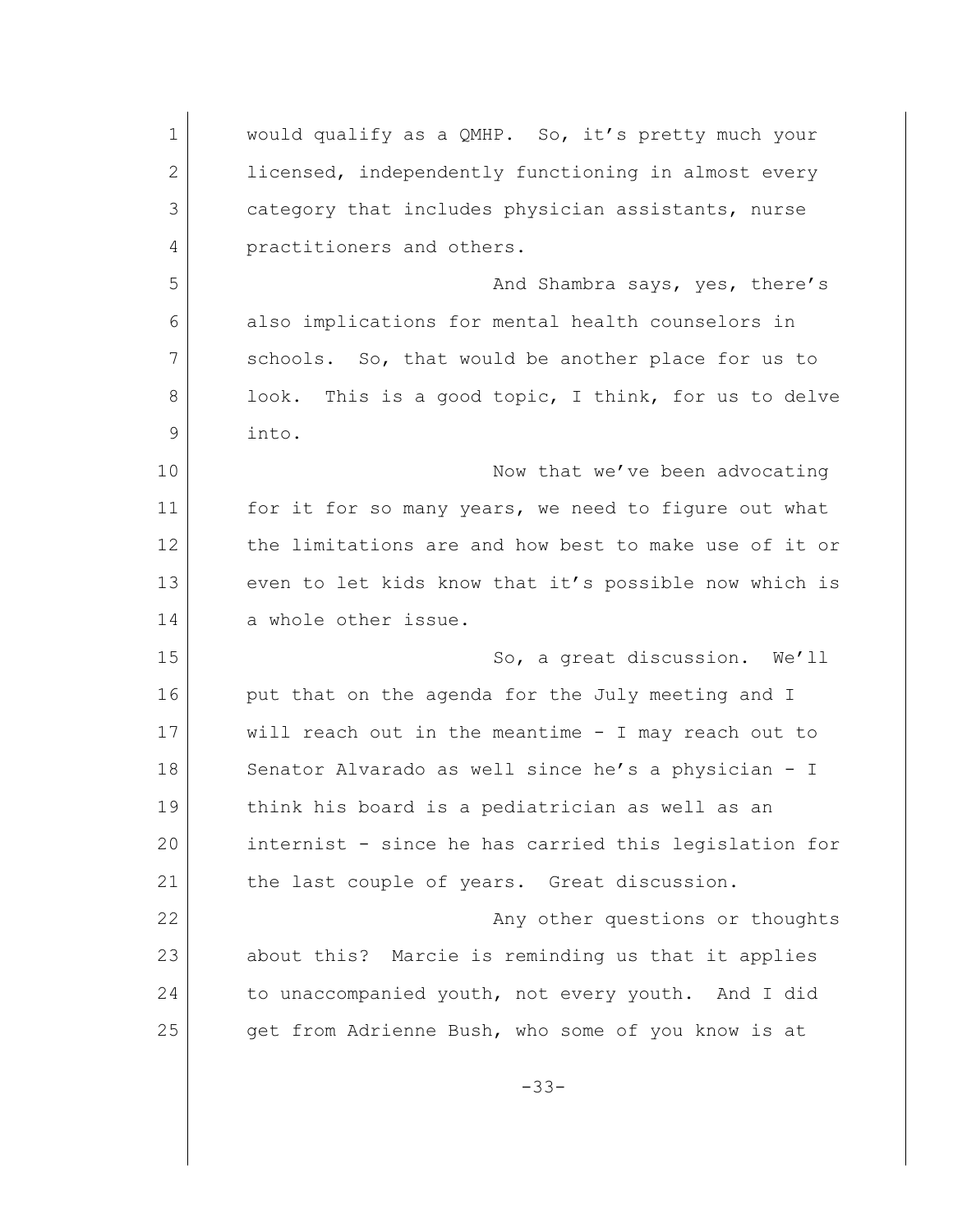| $\mathbf 1$ | the Homeless and Housing Coalition of Kentucky, an   |
|-------------|------------------------------------------------------|
| 2           | excellent definition from the federal rules about    |
| 3           | what constitutes a homeless youth.                   |
| 4           | All right. Let me go on and                          |
| 5           | see if Diane Schirmer is on.                         |
| 6           | MS. SCHIRMER: I'm on.                                |
| 7           | DR. SCHUSTER: Okay. Do you                           |
| 8           | want to summarize, Diane, your proposed changes to   |
| 9           | the ABI waivers? I sent that out to everyone.        |
| 10          | MS. SCHIRMER: Summarize them                         |
| 11          | again?                                               |
| 12          | DR. SCHUSTER: Well, yes.                             |
| 13          | MS. SCHIRMER: Sure. Let me                           |
| 14          | pull them up. We made several recommendations for    |
| 15          | changes to the waivers that were clinical in nature. |
| 16          | And basically if I were to give a theme, they were   |
| 17          | really to move the waivers toward a rehab model, a   |
| 18          | medical model.                                       |
| 19          | Most of them surrounded a plan                       |
| 20          | of care which, despite what people think actually in |
| 21          | rehabilitation goes from an acute setting to a post- |
| 22          | acute setting, it doesn't matter that they're not in |
| 23          | a hospital and that plan of care is tended to by all |
| 24          | parties that are serving the individual.             |
| 25          | We also advocated basically for                      |
|             |                                                      |
|             | $-34-$                                               |
|             |                                                      |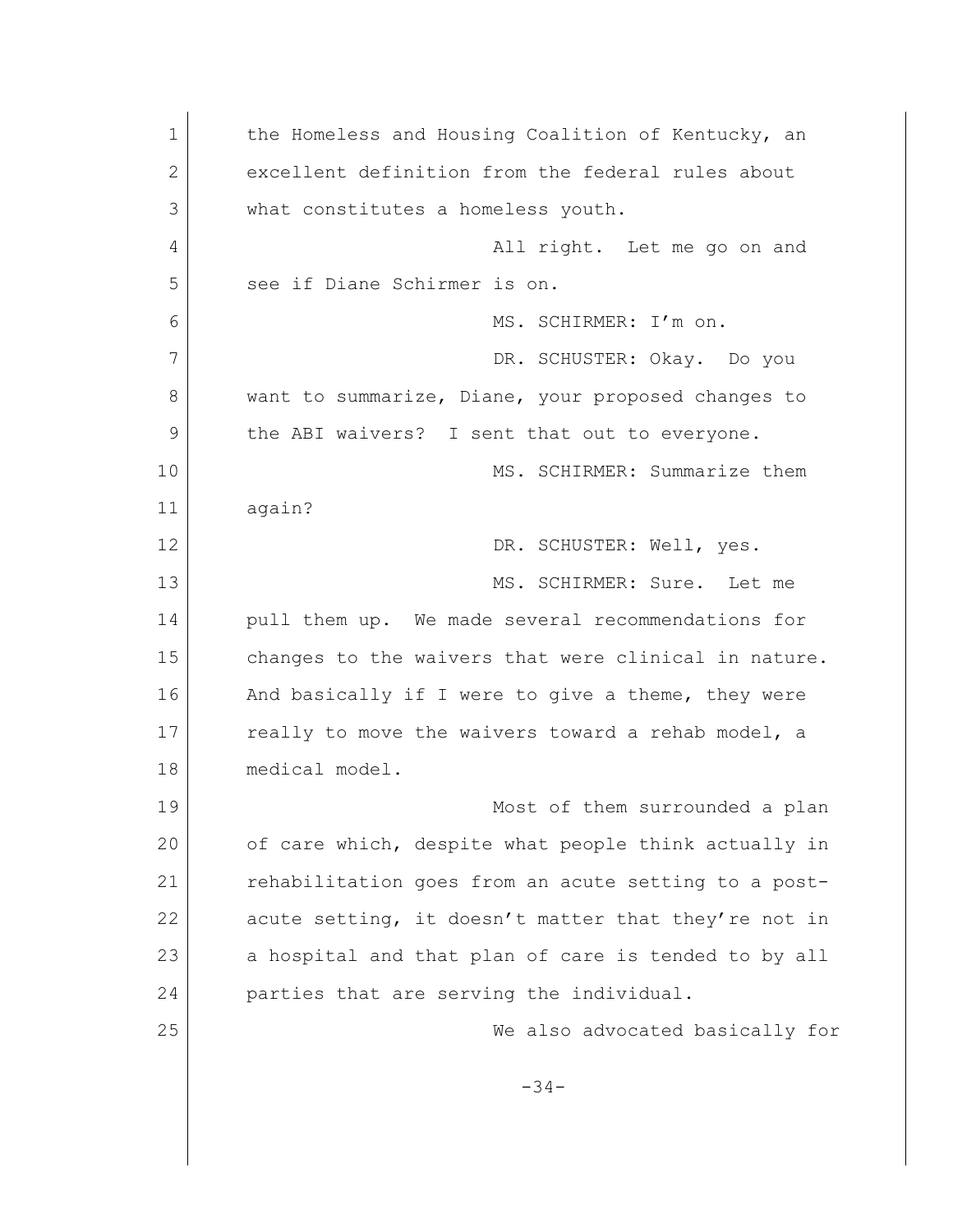| $\mathbf 1$  | a lot of community-based services that could be       |
|--------------|-------------------------------------------------------|
| $\mathbf{2}$ | attended to for the individual, that they actually    |
| 3            | had the ability to be provided to in the community.   |
| 4            | We recommended that there be                          |
| 5            | outcome-driven data that be utilized to manage        |
| 6            | individuals in programs so that we could actually     |
| 7            | look at people getting better in the waiver services  |
| 8            | so that they didn't tend to stay in a waiver for "x"  |
| 9            | number of years, that we did have some accountability |
| 10           | on them transitioning from acute to long-term and,    |
| 11           | then, hopefully out of those services and get better. |
| 12           | We also had a theme going on to                       |
| 13           | advocate for greater clinical expertise in the        |
| 14           | Department and also training that would be consistent |
| 15           | among providers.                                      |
| 16           | And we recommended as an                              |
| 17           | example the training that's offered through the Brain |
| 18           | Injury Association of America at two levels which is  |
| 19           | the certification for brain injury specialists and    |
| 20           | also the fundamentals training for direct care staff  |
| 21           | which gives a very concrete foundation of training    |
| 22           | for individuals to know how to interact with an       |
| 23           | individual with brain injury and how to relate to     |
| 24           | them in various settings, whether it be in the home   |
| 25           | setting, in the community, what to do if you're in a  |

-35-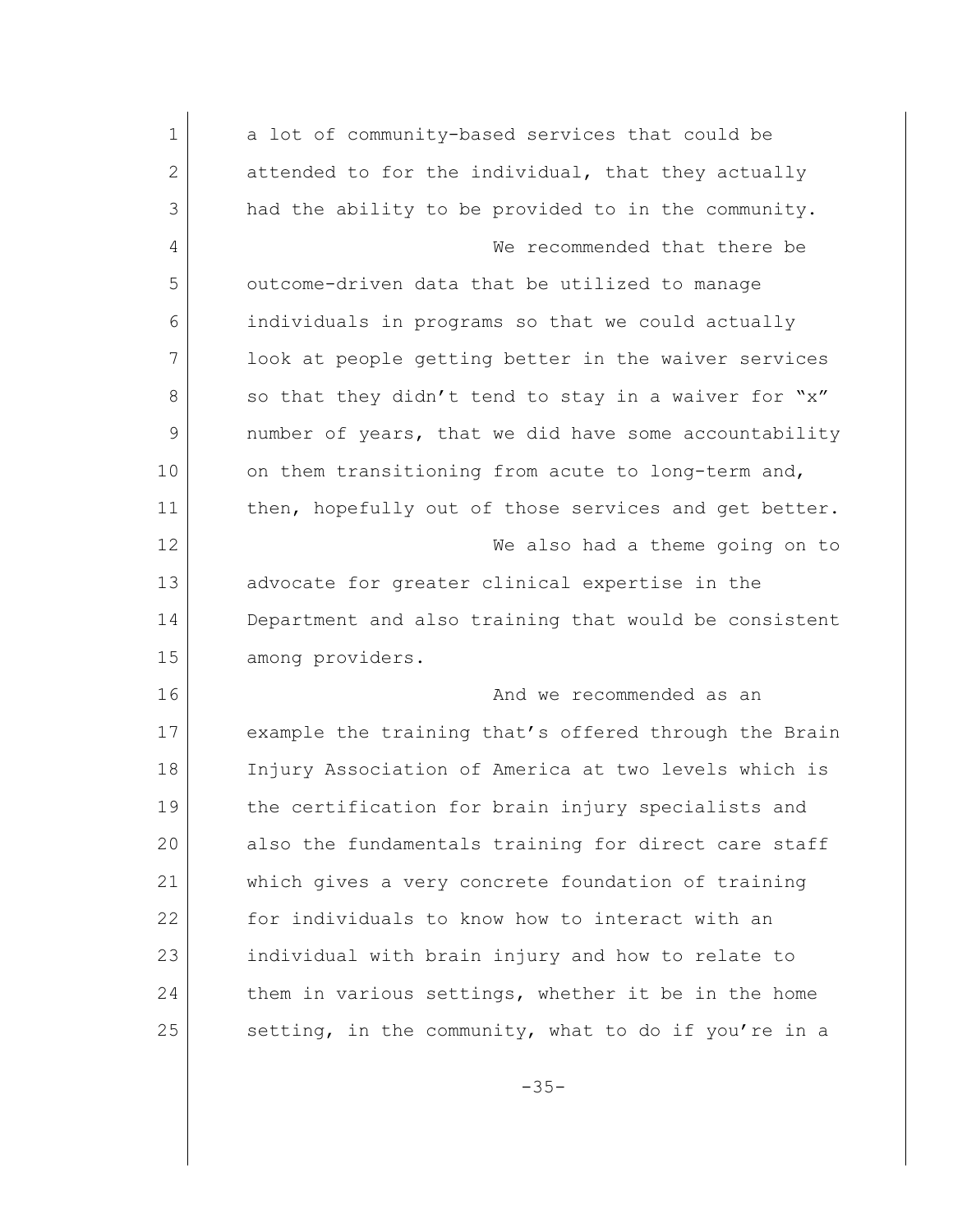1 community and they steal something, how to handle 2 behavioral outbursts. So, we made several of those 3 recommendations in the waiver, in our recommendations 4 for changes to the waiver. 5 DR. SCHUSTER: Okay. Thank you. 6 You had sent those originally to DMS. Is that right, 7 Diane? 8 MS. SCHIRMER: We did. We did. 9 We sent them first to Health and Human Services or 10 actually we met with Senator Alvarado and 11 Representative Moser who were very supportive of 12 | those recommendations and they recommended that we 13 meet with Medicaid. 14 And initially those 15 conversations were positive and, then, they became -16 there were a lot of questions about implementing 17 them. And, so, we were told to bring them to the 18 Behavioral Health TAC and, then, they went to the 19 MAC. And, so, they're in limbo at this point in 20 time. 21 at this point, we did send a 22 letter regarding that Home- and Community-Based 23 Waiver Redesign Task Force. 24 Libby Milligan was instrumental 25 in helping us put together a letter so that the brain -36-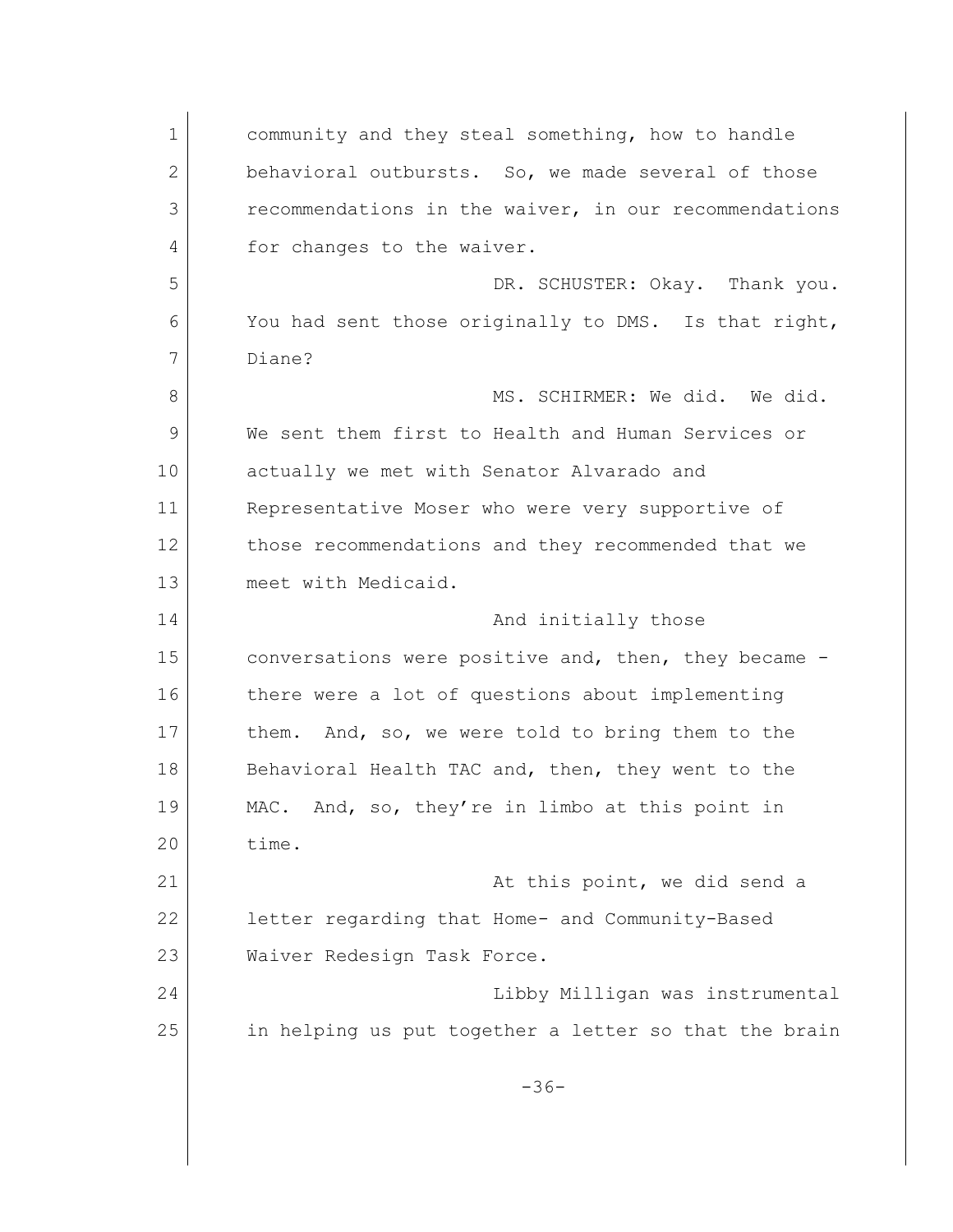1 injury community would be represented if that task 2 force goes forward and, then, we've just been having 3 some additional conversations about how we continue 4 to get these recommendations reviewed. 5 DR. SCHUSTER: Okay. So, I 6 think what happened, and, Sharley, correct me if I'm 7 wrong, but anything that's brought to the MAC and is 8 approved by them by way of recommendations, then, the 9 MAC sends on to DMS, right? 10 MS. CECIL: That is correct. 11 I'm not sure. Sharley might be having trouble 12 getting on. So, once the MAC approves the 13 recommendation, it comes to us and we provide a 14 response. 15 MS. HUGHES: I'm sorry. Sorry, 16 Veronica. 17 MS. CECIL: That's okay. 18 DR. SCHUSTER: So, that meeting 19 was in late March. So, there's another MAC meeting 20 on May  $27^{th}$ , and I will ask Beth Partin, the Chair, 21 to put that on the agenda, Diane,----22 MS. SCHIRMER: Okay. Thank you. 23 DR. SCHUSTER: ----just so they 24 can ask where it is in the process. 25 MS. HUGHES: Sheila, I did get -37-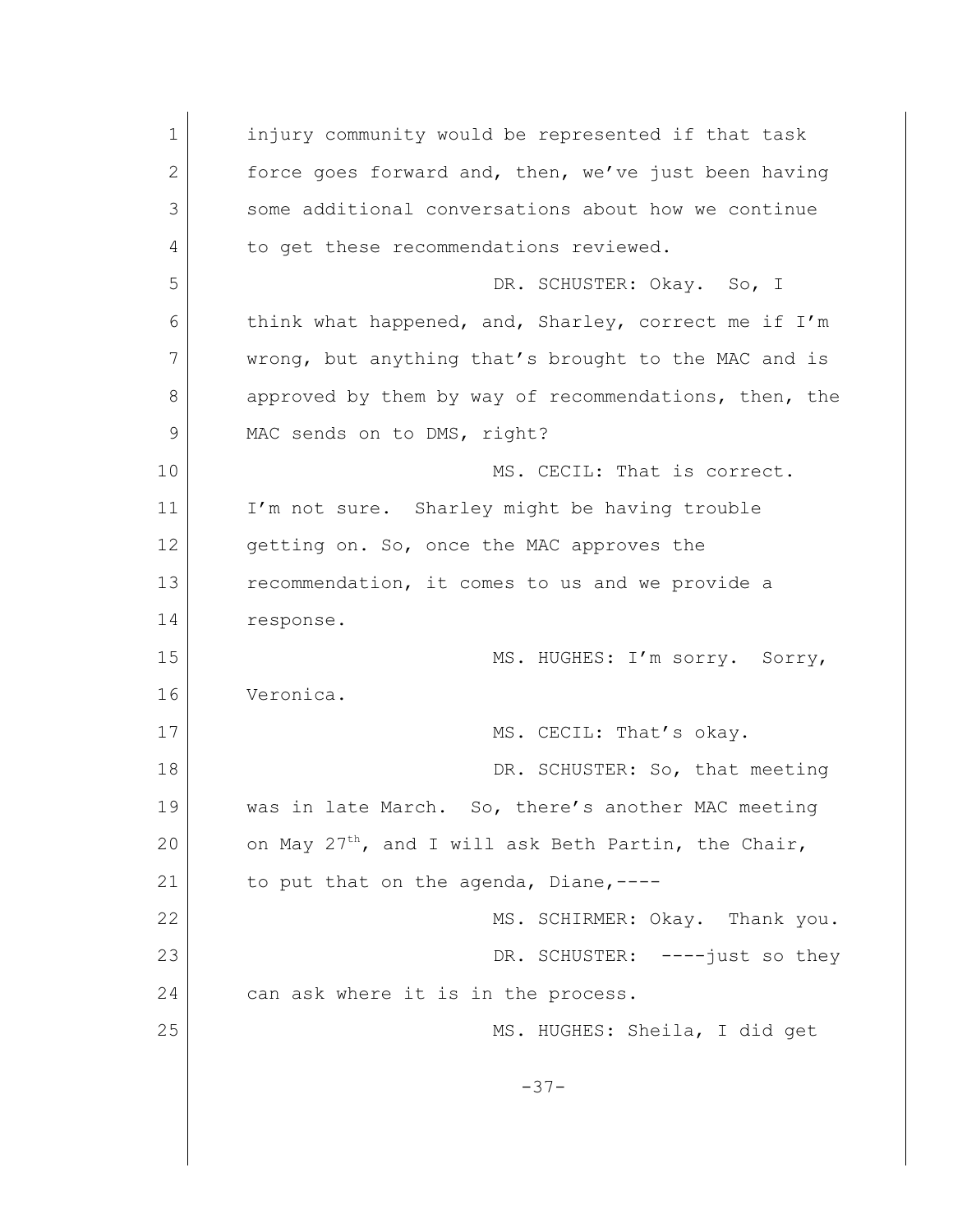1 some of the answers or most of the answers back to 2 your all's recommendations last week. Unfortunately, 3 I was very unexpectedly out of the office last week 4 and I'm trying to play catchup now. 5 So, I should be able to get the 6 responses to Veronica and the Commissioner hopefully 7 this afternoon or tomorrow. 8 DR. SCHUSTER: Okay. And, then, 9 they would be sent to the BH TAC voting members. 10 MS. HUGHES: Yes, well, to the 11 MAC and to you, yes. 12 DR. SCHUSTER: Okay. All right. 13 So, one way or the other, it sounds like, Diane, that 14 you should get some feedback coming up. 15 MS. SCHIRMER: Thank you very 16 much. 17 DR. SCHUSTER: Any questions 18 from anyone who is hearing these recommendations? 19 And you all also got them in writing on the ABI 20 Waiver. 21 And I believe - am I right, 22 Veronica - that the redesign on the 1915(c)waivers 23 are kind of in abeyance? 24 MS. CECIL: That's correct. 25 MS. SCHIRMER: That's kind of -38-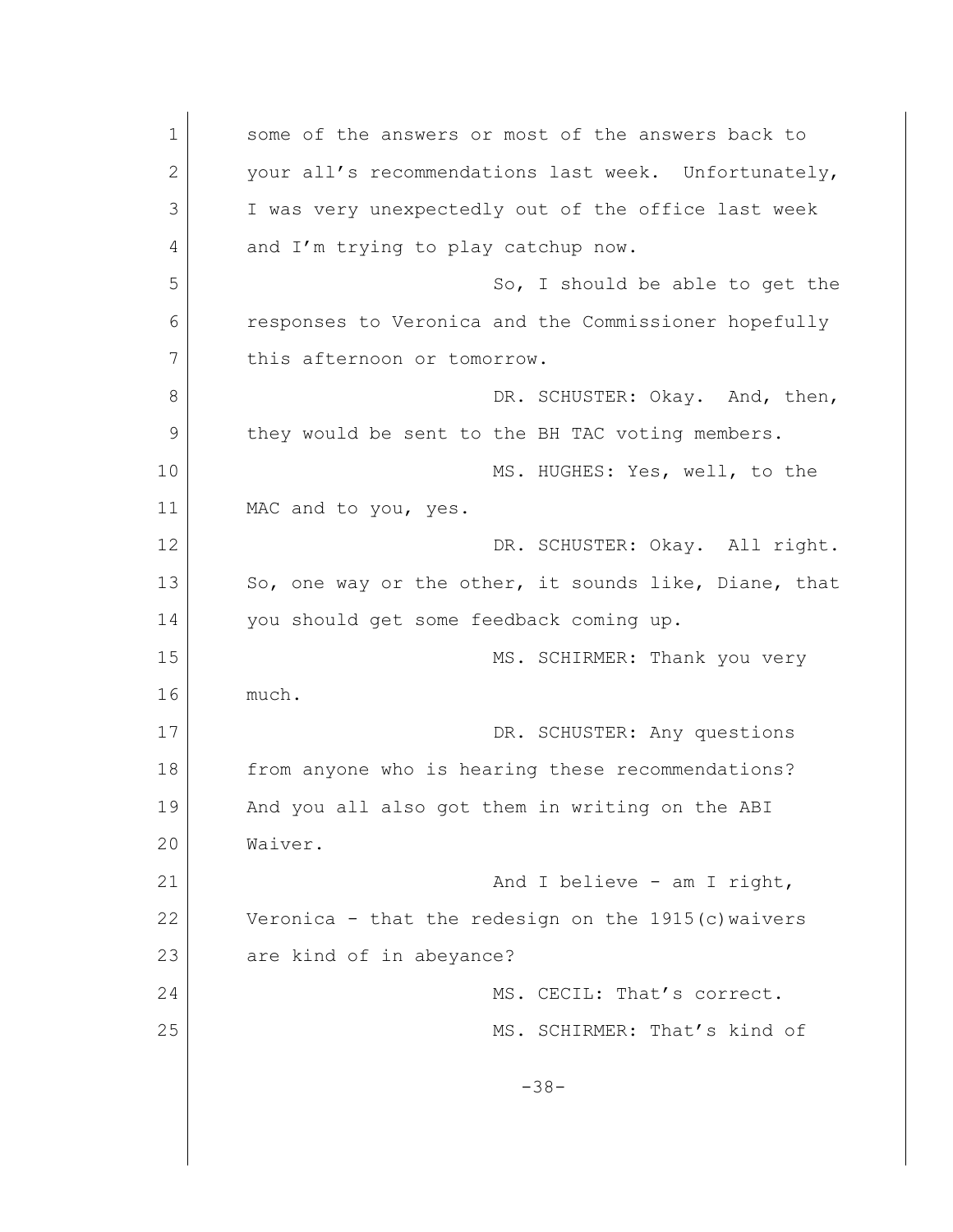1 what I thought I heard. 2 and may I mention one other 3 thing, Sheila? 4 DR. SCHUSTER: Sure. 5 MS. SCHIRMER: We're working 6 with the Division of Aging and Independent Living 7 with their ACL grant on a project for resource 8 facilitation that's now required in all ACL grants 9 across the country which is a wraparound service for 10 individuals. 11 **It originally started a long** 12 time ago in IDD but it has been widely used in brain 13 injury to basically work with individuals in a 14 community setting to ensure that they have the 15 services that they need in that community to be 16 successful, whether it be to get them a job, 17 vocational services, education, to get them into 18 housing. 19 And, so, we're working with 20 them to write that component of the ACL grant and 21 collaborate with them on that project for the state 22 and we're very excited. 23 We've talked to several 24 entities to get them involved in the state because it 25 would be the first of its kind in Kentucky if we move -39-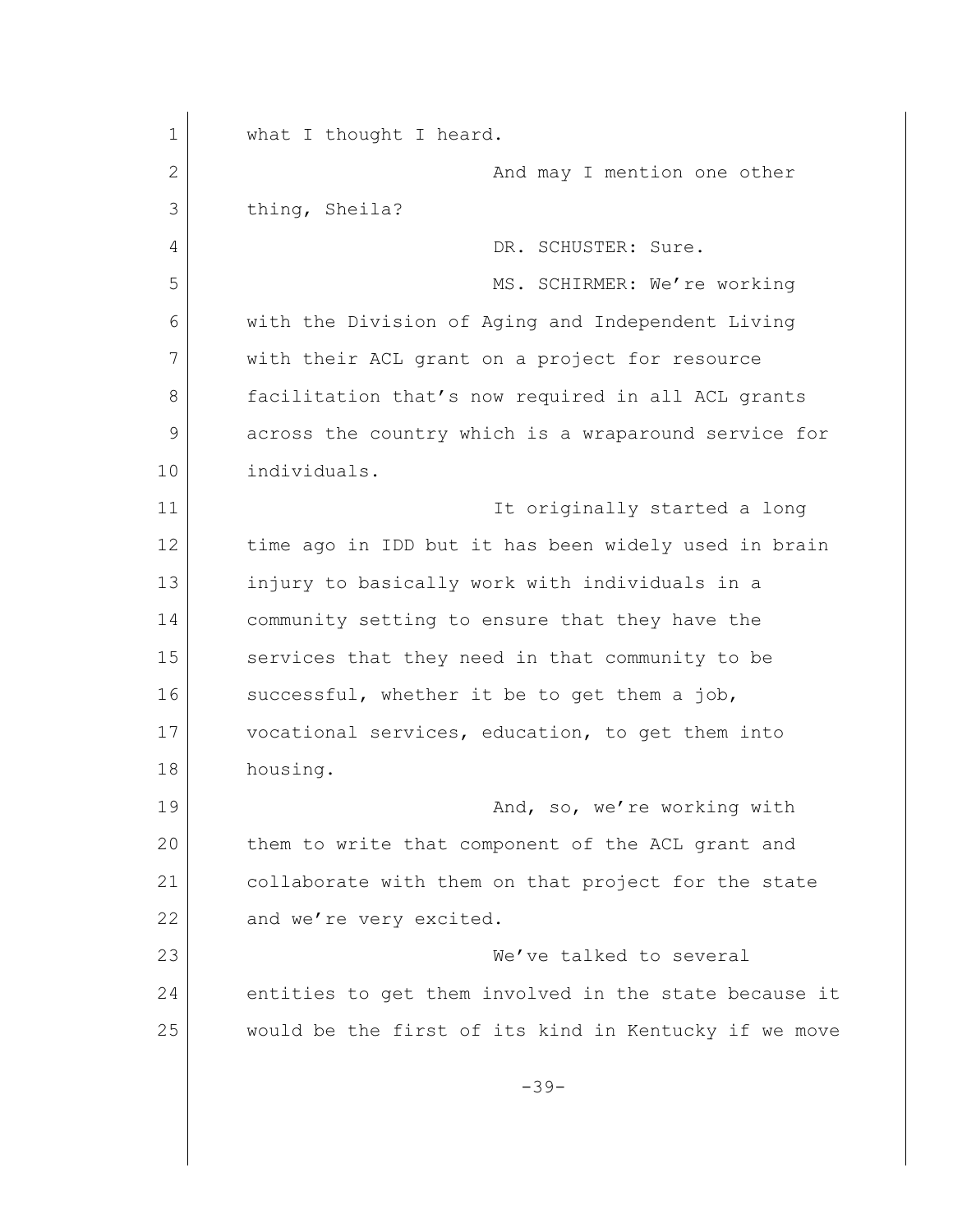1 forward with that, and Voc Rehab is also involved in 2 this process. 3 DR. SCHUSTER: So, you're 4 working with Victoria Eldridge and her staff on that? 5 MS. SCHIRMER: Yes. 6 DR. SCHUSTER: Great. 7 Currently, we have - I'm trying to remember - 152 or 8 something people on your long-term waiting list? 9 MS. SCHIRMER: I would believe 10 so. I would have to look at the numbers. I haven't 11 looked at them in the last week and a half. I've 12 been buried under two grants. We've gotten the 13 military grant and we're working on this grant, but, 14 yes. 15 DR. SCHUSTER: All right. Does 16 anybody have any other questions or comments on the 17 ABI? 18 MS. CECIL: Sheila, I apologize. 19 I have to drop off for a 2:00 but I see that Lee 20 Guice is on. So, I'm going to leave you in good 21 hands. 22 DR. SCHUSTER: All right. 23 Great. 24 MS. CECIL: Nice to see 25 everyone. Thank you.  $-40-$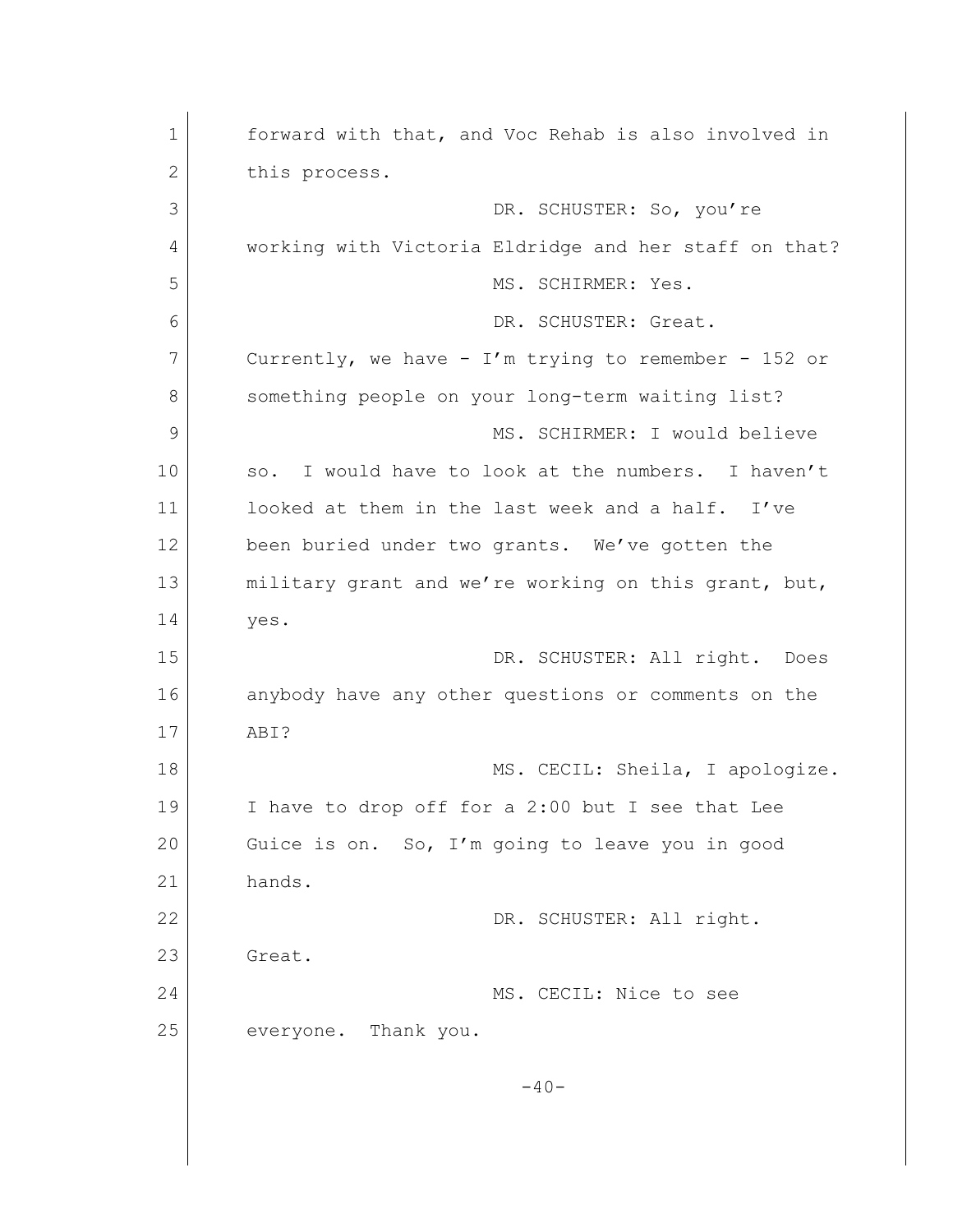1 DR. SCHUSTER: Thank you so 2 much, Veronica. We appreciate it. 3 MS. CECIL: You're welcome. 4 MS. GUICE: Thank you, Veronica. 5 MS. CECIL: You're welcome. 6 Thank you. 7 DR. SCHUSTER: Welcome, Lee. 8 We're glad that you're here. 9 MS. GUICE: How are you doing, 10 Dr. Schuster? 11 DR. SCHUSTER: I'm hanging in. 12 Actually, I just got back from vacation, so, I'm 13 | well-rested at least for right now. 14 Let me go back up. We had some 15 discussion and, then, Veronica said you would be able 16 to join us later. We had back up at Number 5 on our 17 agenda some of the questions about the claims 18 payments on dual eligibles. Is there any update on 19 that? 20 MS. GUICE: Someone was able to 21 Send me a text while I was in the other meeting, and 22 I assumed when I responded to my text but I also 23 checked in between, I haven't gotten a response back 24 on that yet. 25 I've sent it forward for -41-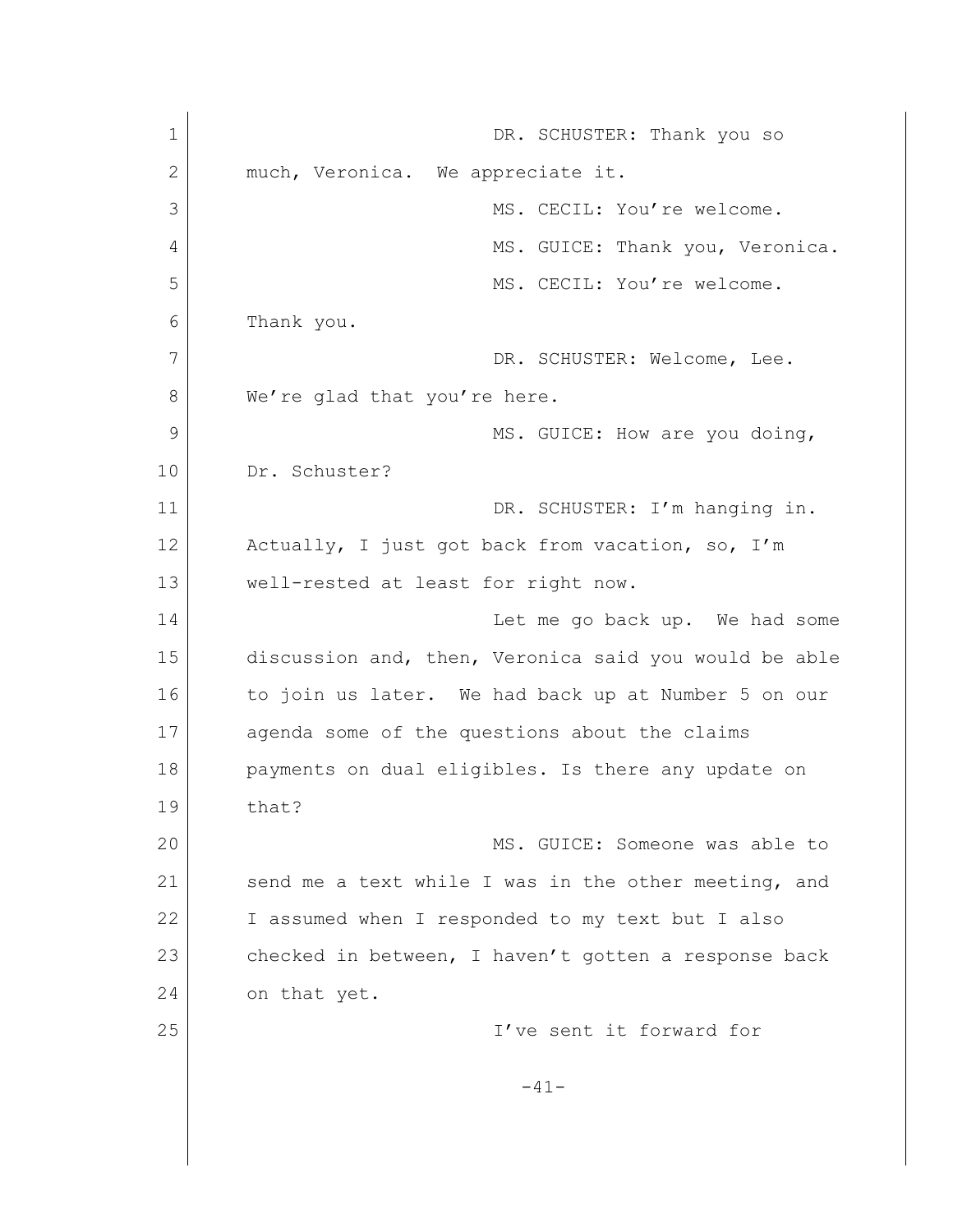1 research. I'm sorry it is taking so long but we will 2 get to it. I'm sure that it's close on the list of 3 things to be done. So, I apologize that it is taking 4 so long. 5 DR. SCHUSTER: Well, I know that 6 you all have been just a little bit busy and the 7 Judge keeps everybody busy. 8 **Both Steve Shannon with KARP** 9 and Kathy Adams with the Children's Alliance said 10 that they had sent you some examples. 11 MS. GUICE: Yes, and I did 12 confirm that I got those and they have been sent 13 forward for research. 14 DR. SCHUSTER: Okav. 15 MS. GUICE: Okay? 16 DR. SCHUSTER: Yes, that's good. 17 So, we will keep this on the agenda for our July 18 meeting and maybe by then, Lee, the research folks 19 will have had a chance to delve into that and submit 20 some feedback. We'd like to get that resolved 21 because that's an issue - I hate to say how many 22 years we've been talking about dual eligibles. 23 | MS. GUICE: Yes, ma'am. 24 DR. SCHUSTER: This goes back to 25 the Dan Howard days. Do you remember Dan Howard over  $-42-$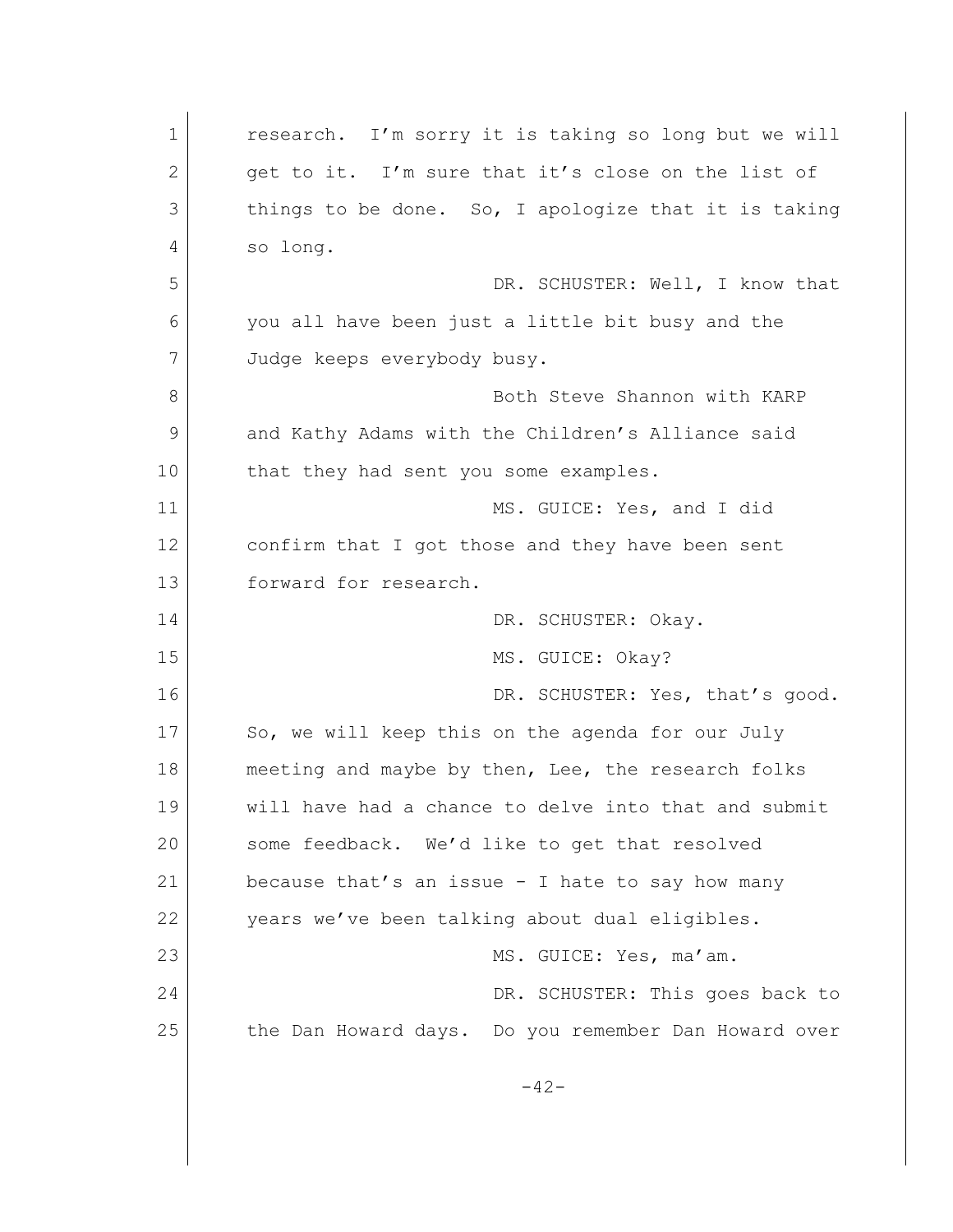1 at KARP? So, this goes back a lot of years, but we 2 appreciate your being on and we will keep it on the 3 agenda. Thank you. 4 MS. GUICE: Okay. Great. 5 DR. SCHUSTER: Sharley sent out 6 and I sent out to you all prior authorization 7 guidance that was updated on April 26<sup>th</sup>. And the 8 good news for all of us on the BH TAC is that the 9 moratorium, I guess we could call it, on PA's for 10 substance use disorder and behavioral health services 11 remains in place. 12 So, we are very grateful for 13 that and we will continue to keep you updated with 14 any changes. I think, Lee, that these prior auth 15 | guidance things, they're reviewed by you all once a 16 month, do I remember that, and then you issue any 17 changes at the end of the month? 18 MS. GUICE: Right. That's 19 correct. 20 DR. SCHUSTER: Okay. 21 MS. PARKER: This is Angie with 22 Medicaid. Any changes we will give you at least 23 thirty days' notice. 24 DR. SCHUSTER: Okay. Great. We 25 appreciate that. We appreciate Sharley getting that -43-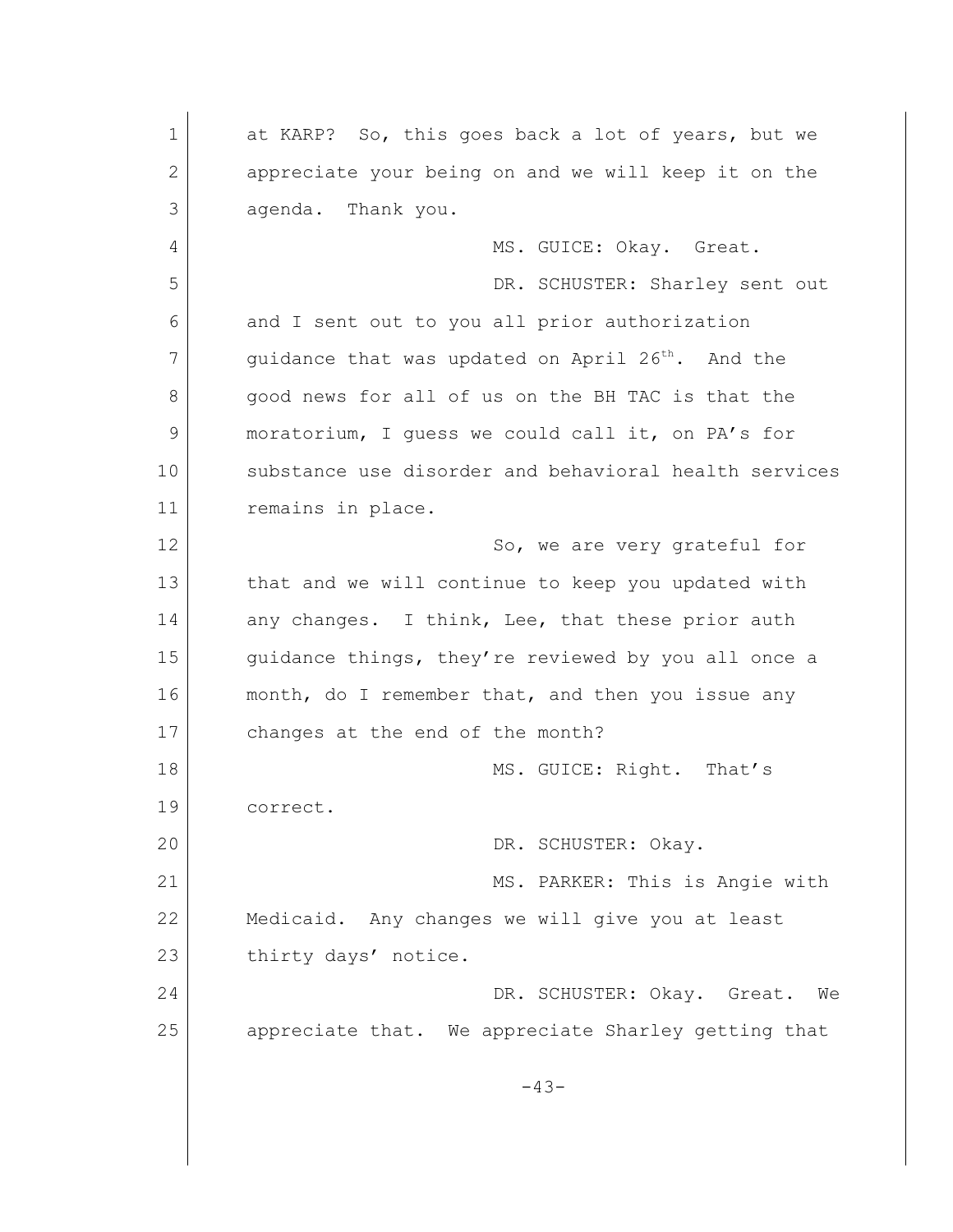1 out to us in a timely manner. 2 I have the wrong date on this  $3$  agenda for the MAC. The MAC is meeting on May 27<sup>th</sup>.  $4$  They already met on March 25<sup>th</sup>. 5 So, I'm wondering among, let's 6 start with the voting members of the MAC, if you have 7 any recommendations that you think we need to make. 8 Voting members of the TAC, are there any 9 recommendations that you would like to see us make 10 for this next MAC meeting? 11 MR. SHANNON: Sheila, this is 12 Steve Shannon. I don't have one but it appears the 13 MAC will have some feedback, whether it be some 14 question about the ABI recommendations. 15 DR. SCHUSTER: Yes. 16 MR. SHANNON: Okay. So, we 17 don't need a formal recommendation for that, right? 18 DR. SCHUSTER: No. We did that 19 the last time. 20 MR. SHANNON: That's what I 21 thought. 22 DR. SCHUSTER: And I'll double 23 check. We'll see what we get. When Sharley has an 24 opportunity to send us the feedback from DMS whether 25 that covers it, but, then, I can ask Chairman Dr.  $-44-$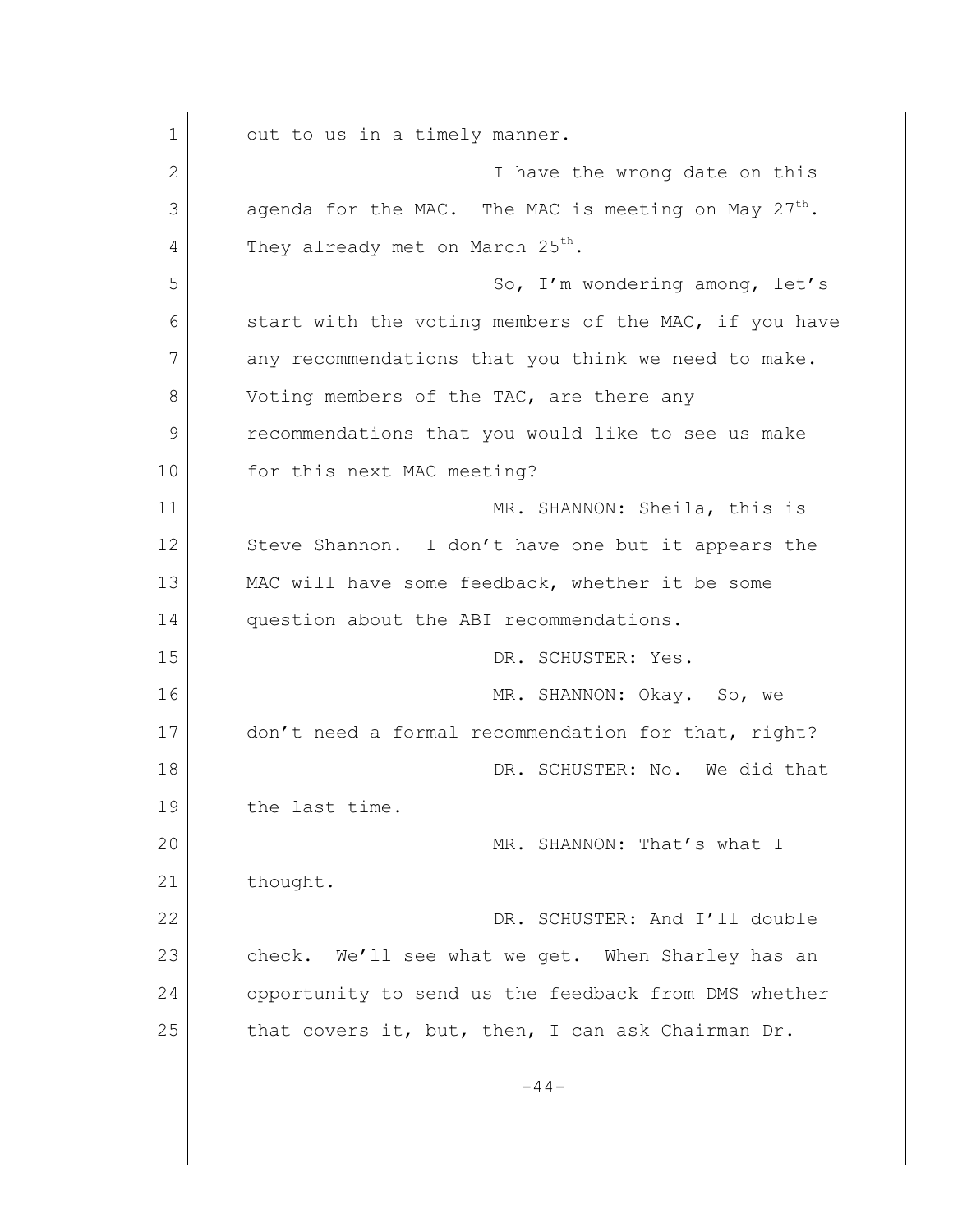1 Beth Partin to put it on their agenda to ask about it 2 as well. Anything else? 3 and I have on the agenda 4 meeting - I obviously didn't do a very good job of 5 changing my March agenda into my May agenda. 6 So, recommended agenda items 7 for the July BH TAC meeting, we definitely want to 8 delve into the Senate Bill 21 questions and we'll see 9 if we can get some background round together for you 10 all. 11 I would be real interested if 12 the MCOs might check with whoever you check with on 13 billing or your Legal Department maybe to get some 14 feel for the billing question on that, about 15 unaccompanied youth. 16 So, if you might do that, then, 17 we'll have a discussion at our July meeting, and I 18 think, Fareesh, your issues around confidentiality 19 also are very relevant and Shambra's questions about 20 school-based services because that certainly is going 21 to come up there as well. 22 That's all we have. Our next 23 MAC meeting is May  $27<sup>th</sup>$ . 24 MR. SHANNON: Sheila, Dr. Cook 25 with United would like clarification on the last bit  $-45-$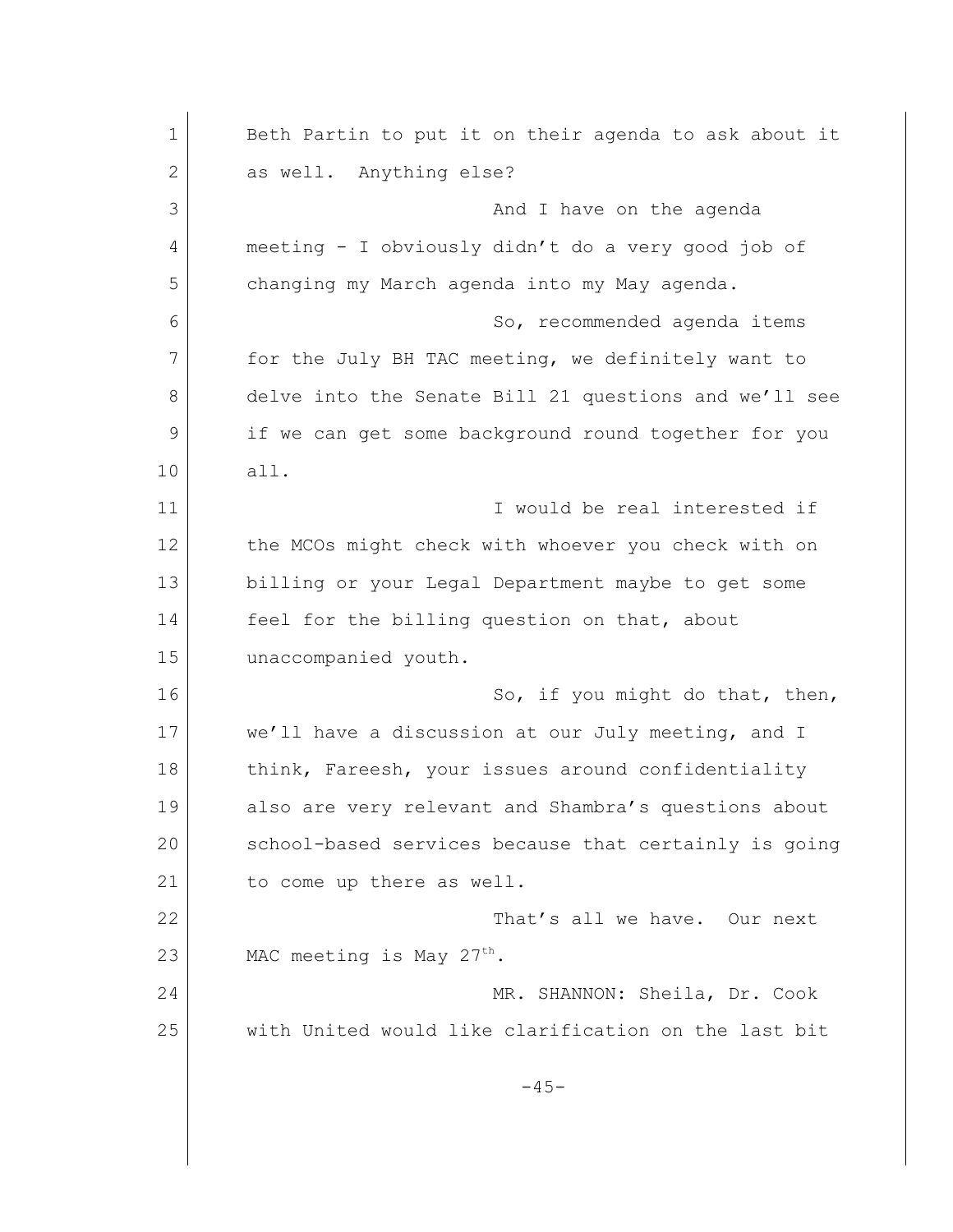| $\mathbf 1$ | of information, I think. Can you provide              |
|-------------|-------------------------------------------------------|
| 2           | clarification?                                        |
| 3           | DR. COOK: Thank you, Steve.                           |
| 4           | I wanted to make sure I understand what the request   |
| 5           | was, Sheila.                                          |
| 6           | DR. SCHUSTER: Well, it wasn't                         |
| 7           | very well-formulated in my mind. So, let me try       |
| 8           | again.                                                |
| 9           | You heard the discussion back                         |
| 10          | with folks that we had about how would services       |
| 11          | rendered to an unaccompanied minor who, under Senate  |
| 12          | Bill 21, is given permission or requested behavioral  |
| 13          | health services, if any billing would be done.        |
| 14          | I quess the first question is                         |
| 15          | do MCOs require a parent's permission for services to |
| 16          | be billed that were rendered to their children?       |
| 17          | DR. COOK: Okay. I got the                             |
| 18          | first question. So, parent permission for any         |
| 19          | unaccompanied minor or for children seeking services, |
| 20          | correct?                                              |
| 21          | DR. SCHUSTER: Right, and maybe                        |
| 22          | that's the only question we've got. Let me think      |
| 23          | about that because there's no other way----           |
| 24          | MR. SHANNON: Won't that                               |
| 25          | question answer the school question and the           |
|             | $-46-$                                                |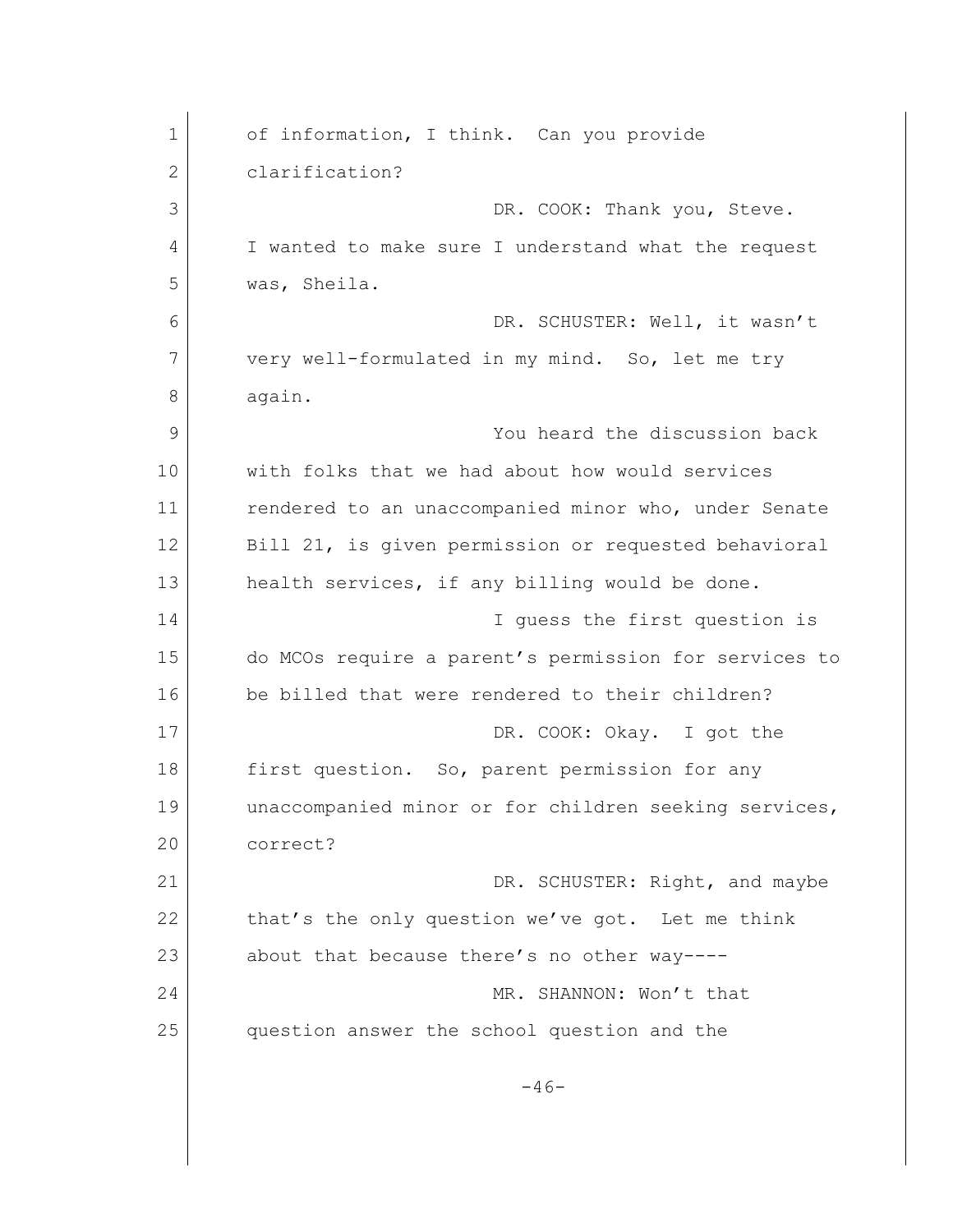1 confidentiality question? 2 DR. MULDER: This is Shambra 3 again. I think the billing issue for the MCOs is one 4 thing, but the other implications have to do with 5 probably licensing and complaints of a parent finding 6 out because they may receive a bill in the mail or 7 some documentation from the insurance company. 8 So, I think those other 9 implications are probably outside of the MCOs' realm. 10 MS. GUICE: Can I ask a 11 question? May I ask for clarification what the 12 School-based question was because I think you talked 13 about that before I got on the call? 14 DR. SCHUSTER: Shambra, you had 15 put that in the Chat. 16 DR. MULDER: Well, schools have 17 services for homeless youth and they also have mental 18 health services that they're providing and they have, 19 at least in Fayette County, have made a point to hire 20 licensed people so that they can bill Medicaid for 21 those services. 22 And, so, the idea is that, 23 first of all, they would know who is homeless and 24 they want to provide those services and they probably 25 would like to get paid for those services. They can  $-47-$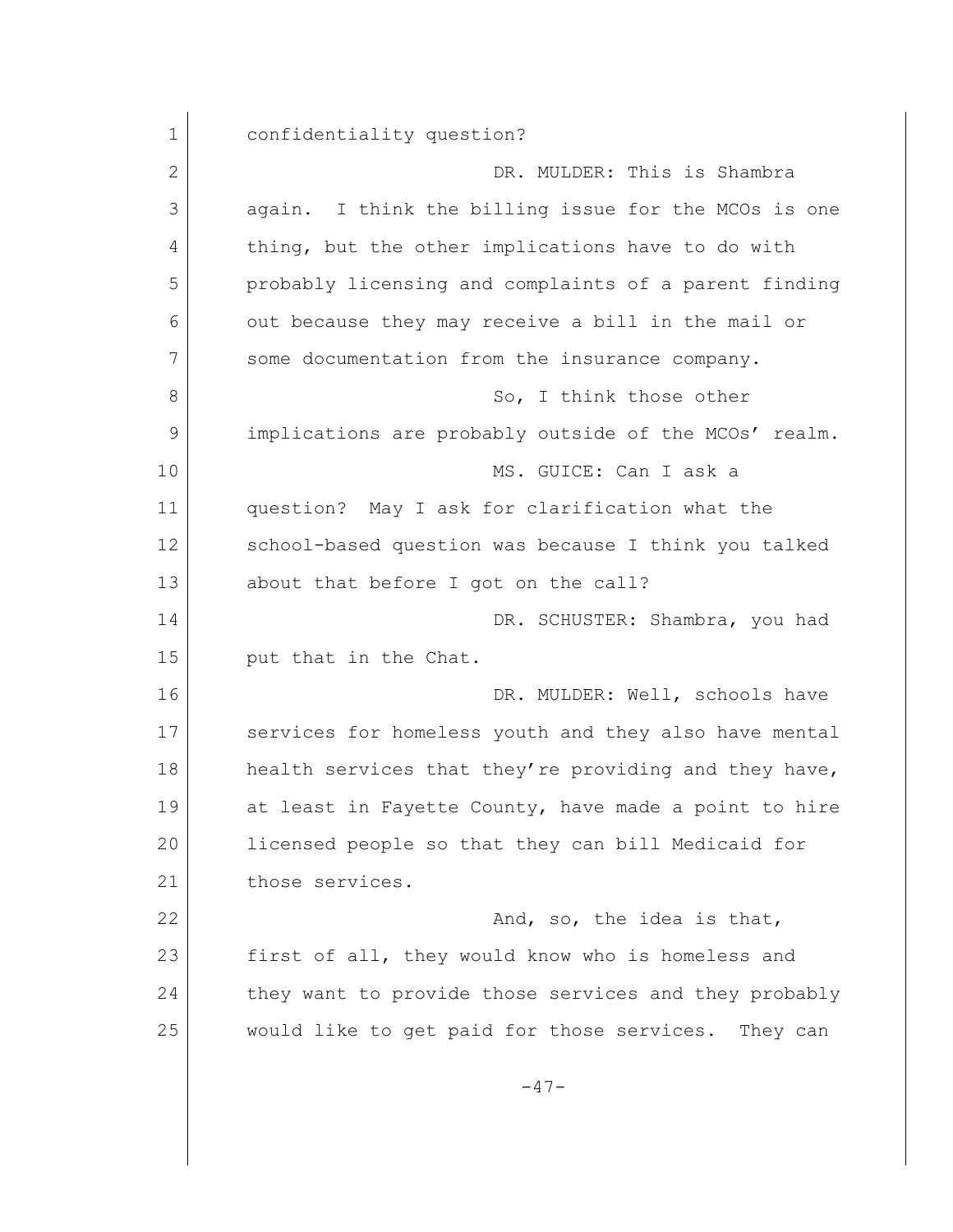1 probably do it without getting paid as well, but they 2 would probably be the first line of being aware of 3 the issues. 4 MS. GUICE: And likely they 5 would be but I will tell you this as far as parental 6 consent. 7 In order for the schools to 8 **provide and bill for Medicaid services inside the** 9 school, they have to get a parent to sign a consent 10 form. 11 So, they will have that on 12 file. So, inside the school, I don't think there's 13 any issue about parental consent. 14 DR. MULDER: So, the issue would 15 be if these children are getting services and don't 16 want to or can't get a parent consent, then, we're 17 not doing what the bill intended which was to provide 18 services to a vulnerable population. 19 MS. GUICE: Well, at that point, 20 then, the question would have to be is whether or not 21 the schools will provide the services without wanting 22 or needing to bill Medicaid. 23 DR. MULDER: I think outside of 24 the school, I mean, myself as a provider, I probably 25 wouldn't want to touch this, but there are CMHC's  $-48-$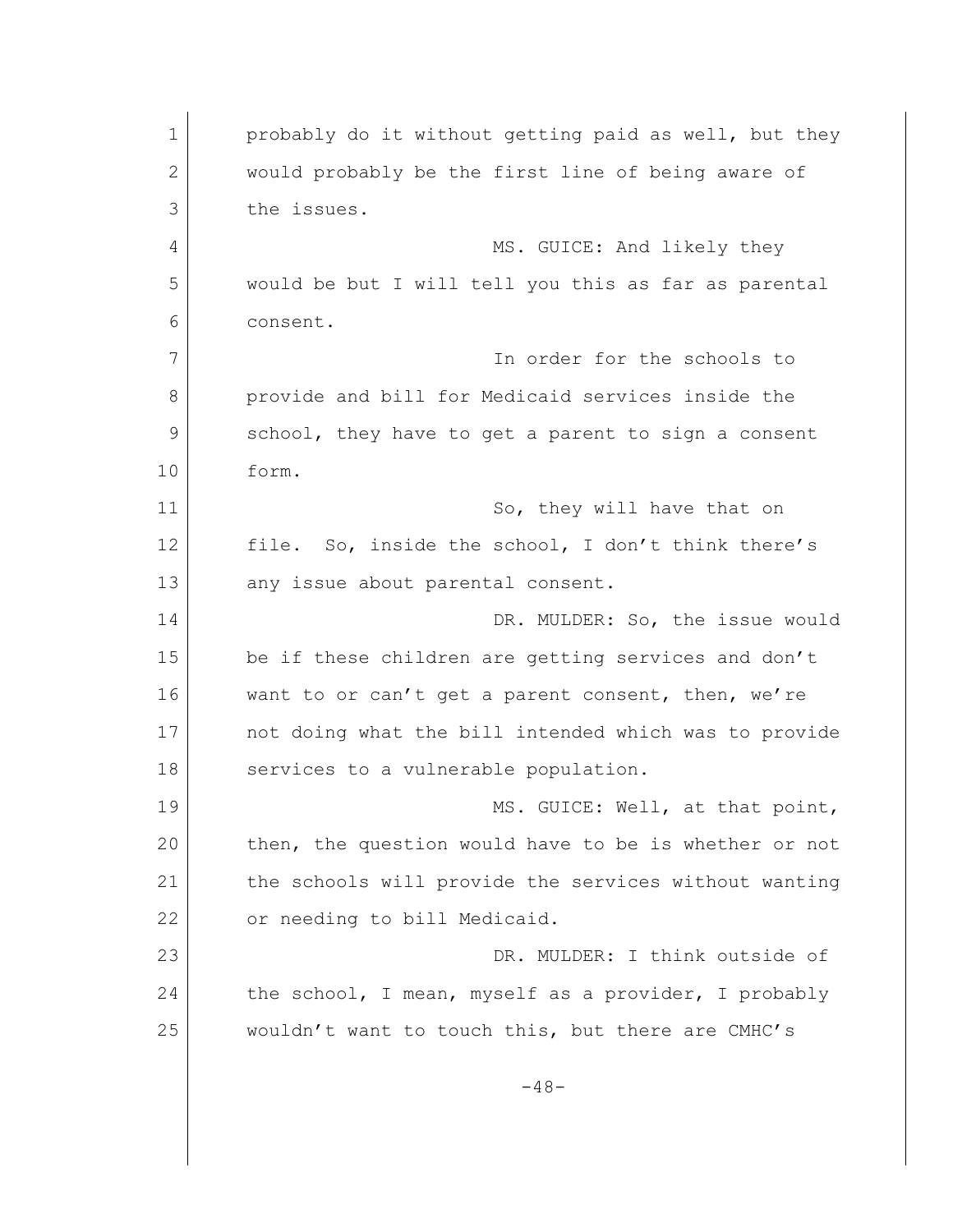1 also. 2 MS. GUICE: Sure. 3 DR. SCHUSTER: I'm sorry. Who 4 was responding to Shambra? I don't know who was 5 speaking. 6 MS. GUICE: I'm sorry, Dr. 7 Schuster. It's Lee Guice. 8 DR. SCHUSTER: Oh, okay. Thank 9 you, Lee. The parent permission form is a blanket 10 one, as I understand it, that the school has on file. 11 So, it's not a parent permission for every service as 12 it occurs in the school. I wish we had some of our 13 school people on. 14 DR. MULDER: If the school is 15 billing for particular services like occupational 16 therapy, physical therapy and when they have licensed 17 mental health providers, just like anyone else would 18 who is licensed. 19 So, they can only bill for 20 certain things, but I'm a school psychologist. So, 21 working in the schools, personally as a school 22 psychologist, I could not talk to an individual 23 student without the parent permission in terms of the 24 special education law. So, I can't imagine that I 25 could do counseling without a parent consent in the  $-49-$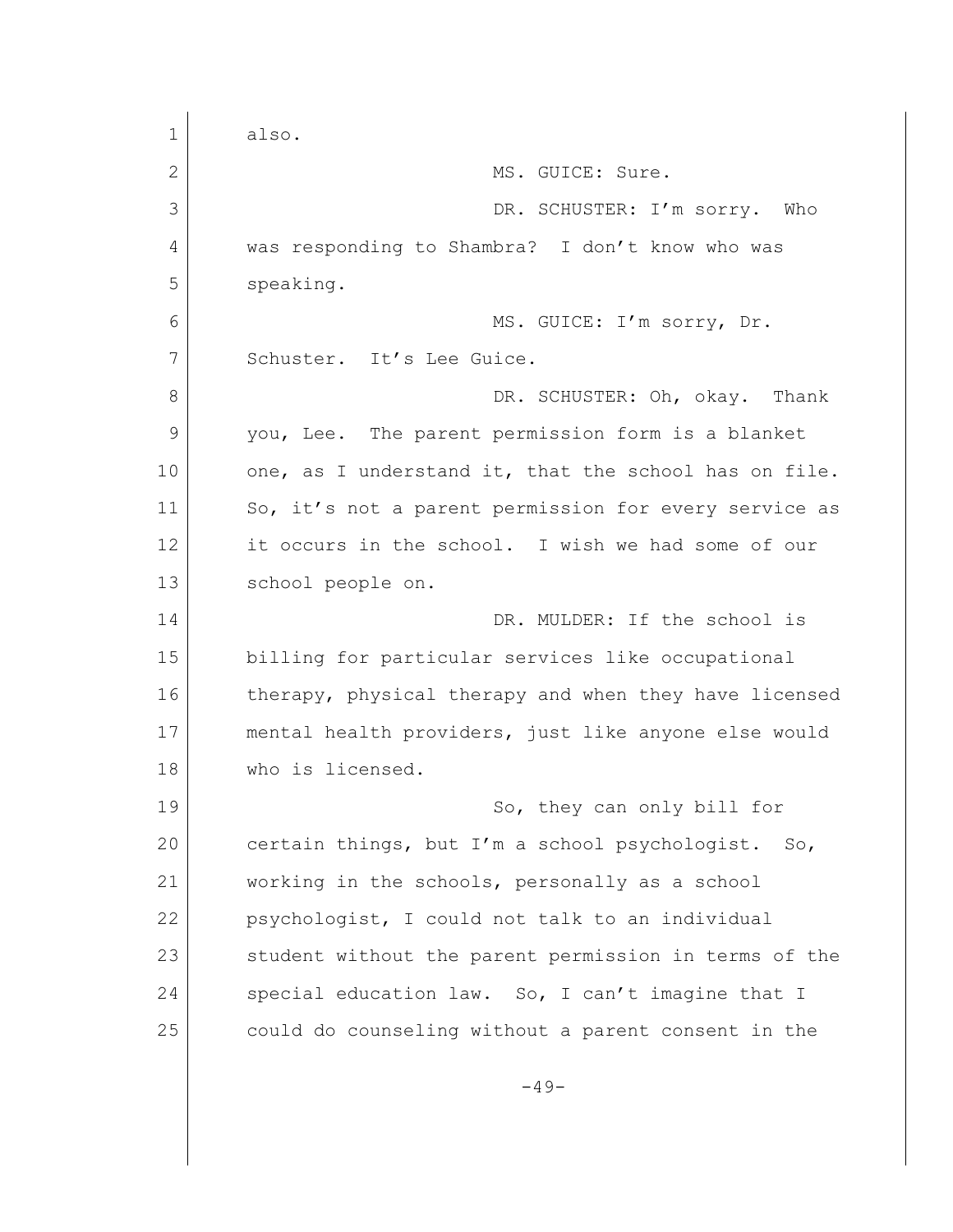1 school. 2 DR. SCHUSTER: I quess my 3 question, Shambra, because I'm working with some 4 school nurses about reversal of the Medicaid Free 5 Care Rule and so forth, and the hangup has been that 6 schools need to get - and it's really a very general 7 permission signed by the parents. 8 What I don't know is whether 9 parents are actually being asked permission for, for 10 instance, any kind of service that's provided, to get 11 permission for that service. 12 DR. MULDER: In general, it's 13 like if you're providing services to the entire group 14 and, like, for, say, a quidance counselor or someone, 15 then, it's not about permission; but when you 16 individualize and take a student out, that's when - I 17 mean, it's all kind of iffy what the school is doing 18 in terms of permission; but I have worked in the 19 schools and my understanding is that you have to have 20 parental consent but I haven't worked with a homeless 21 student. 22 DR. SCHUSTER: Because I think 23 the other piece of this is that kind of more ethical 24 dilemma that Fareesh Kanga raised about the 25 confidentiality and kind of betraying the trust of  $-50-$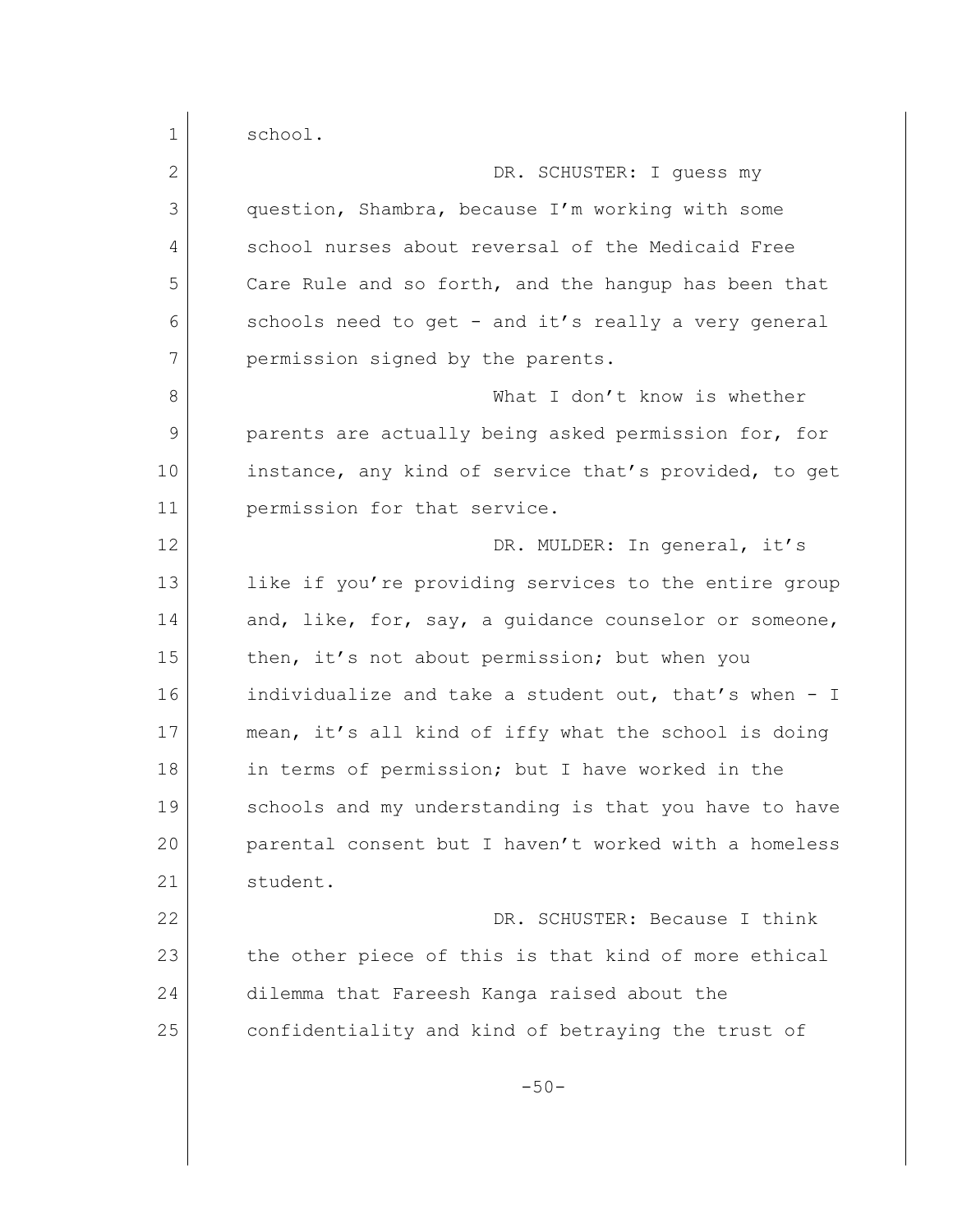1 the homeless youth if parents are going to be 2 **hologiers** notified through a billing mechanism that they've 3 been seen. 4 MR. SHANNON: And some homeless 5 youth - I mean, you know, are they going to track 6 their parents down? I don't know. 7 DR. MULDER: I have. I have and 8 we have. It's sort of the implication that when 9 you're in foster care but the parents still have 10 parental rights. 11 11 In special education, we have 12 to get the parent's permission even though the foster 13 care parent might have some rights to do some things 14 in the education but not special education. 15 So, we have tracked down the 16 parent for their signature or we wouldn't be able to 17 do it. 18 MS. SANBORN: So, I think the 19 intent of the bill was that we would reasonably try 20 to track down and get parental consent when we can 21 and when they do have parental rights. 22 **It's those unaccompanied youth** 23 that are not living with their parents, don't have 24 connections and most of the youth that we're talking 25 about have actually been kicked out of their homes -51-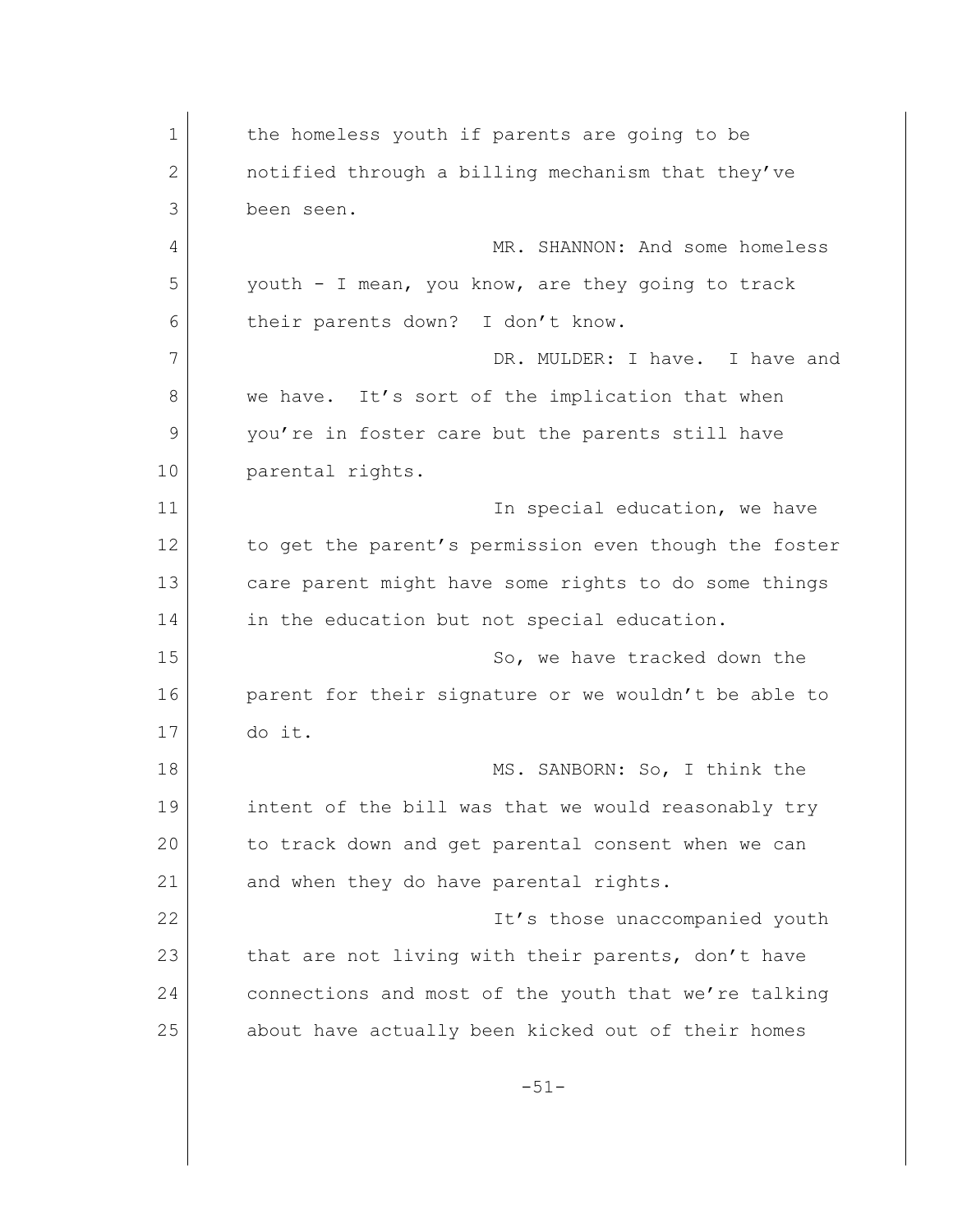1 but they're living in a safe place where DCBS isn't 2 going to intervene. So, they may be with friends, 3 maybe extended relatives, etcetera. So, that was the 4 intent of the bill. 5 So, however doctors provide 6 what I would call medical care to older youth and/or 7 mental health treatment today without consent of a 8 parent because they're "of age of consent" like for 9 pregnancy purposes, etcetera, whatever that process 10 is, that's what we would probably need to implement 11 on the behavioral health side would be my thought. 12 Does that make sense? 13 DR. SCHUSTER: Yeah. I'm not so 14 sure that that's in the bill, Michelle. 15 DR. MULDER: I think providing 16 the services and providing the services and being 17 able to bill is the question. 18 DR. SCHUSTER: Well, yeah, but 19 also there's still the issue around protecting the 20 youth if the conflict is so great that they've been 21 kicked out, expelled, needed to leave. 22 **A thorny issue but one that is** 23 worth our continued discussion and so forth. I thank 24 you all for your input. Let's spend some time on 25 this again in July. Maybe we can ask some people -52-